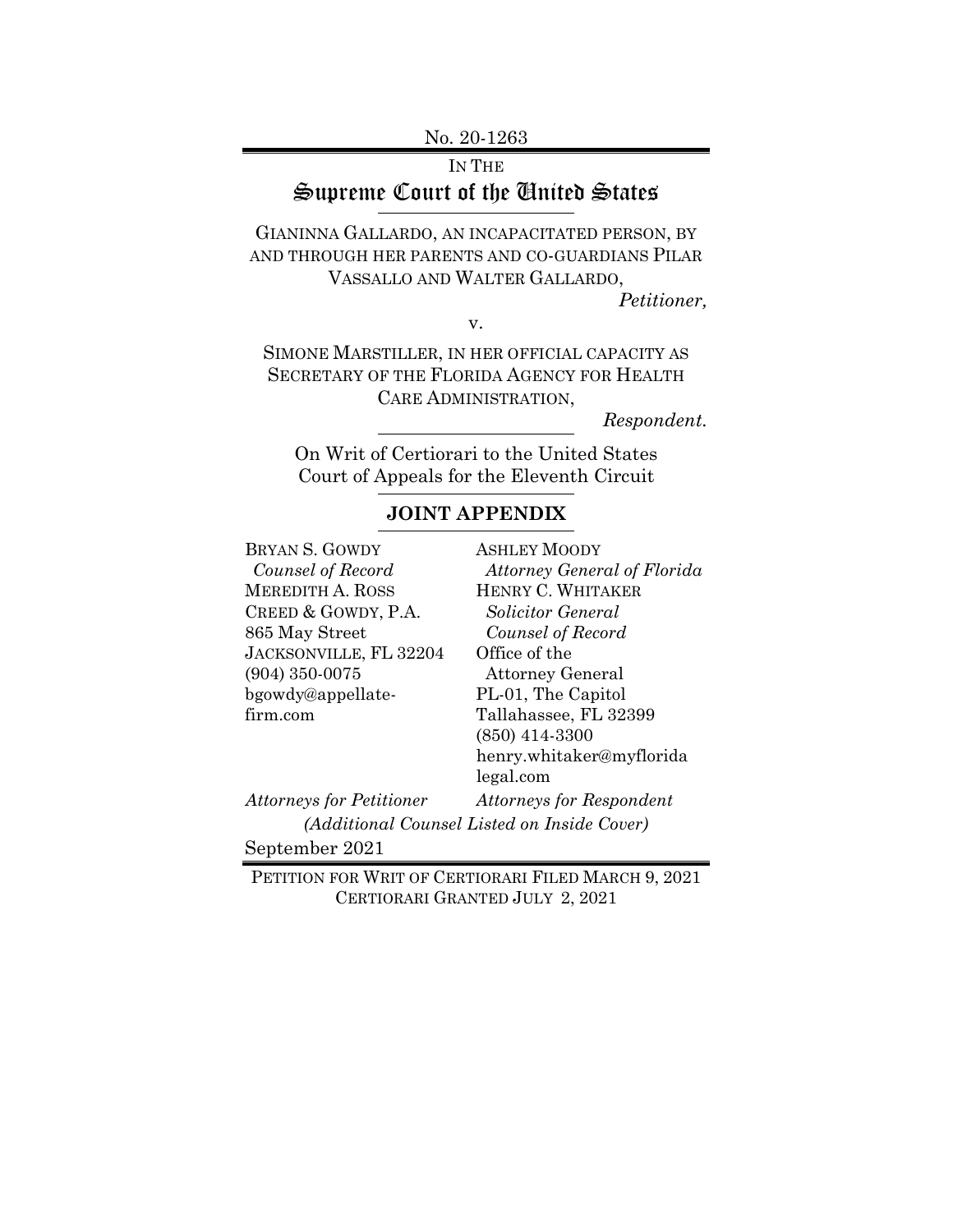SCOTT L. NELSON PUBLIC CITIZEN LITIGATION GROUP 1600 20th Street NW Washington, DC 20009 (202) 588-1000

FLOYD FAGLIE STAUNTON & FAGLIE, PL 189 E. Walnut Street Monticello, FL 32344 (850) 997-6300

DANIEL W. BELL *Chief Deputy Solicitor General*  CHRISTOPHER J. BAUM *Senior Deputy Solicitor General*  Office of the Attorney General PL-01, The Capitol Tallahassee, FL 32399 (850) 414-3300

TRACY COOPER GEORGE  *Chief Appellate Counsel*  FLORIDA AGENCY FOR HEALTH CARE ADMINISTRATION 2727 Mahan Drive Tallahassee, FL 32308

*Attorneys for Petitioner* 

*Attorneys for Respondent*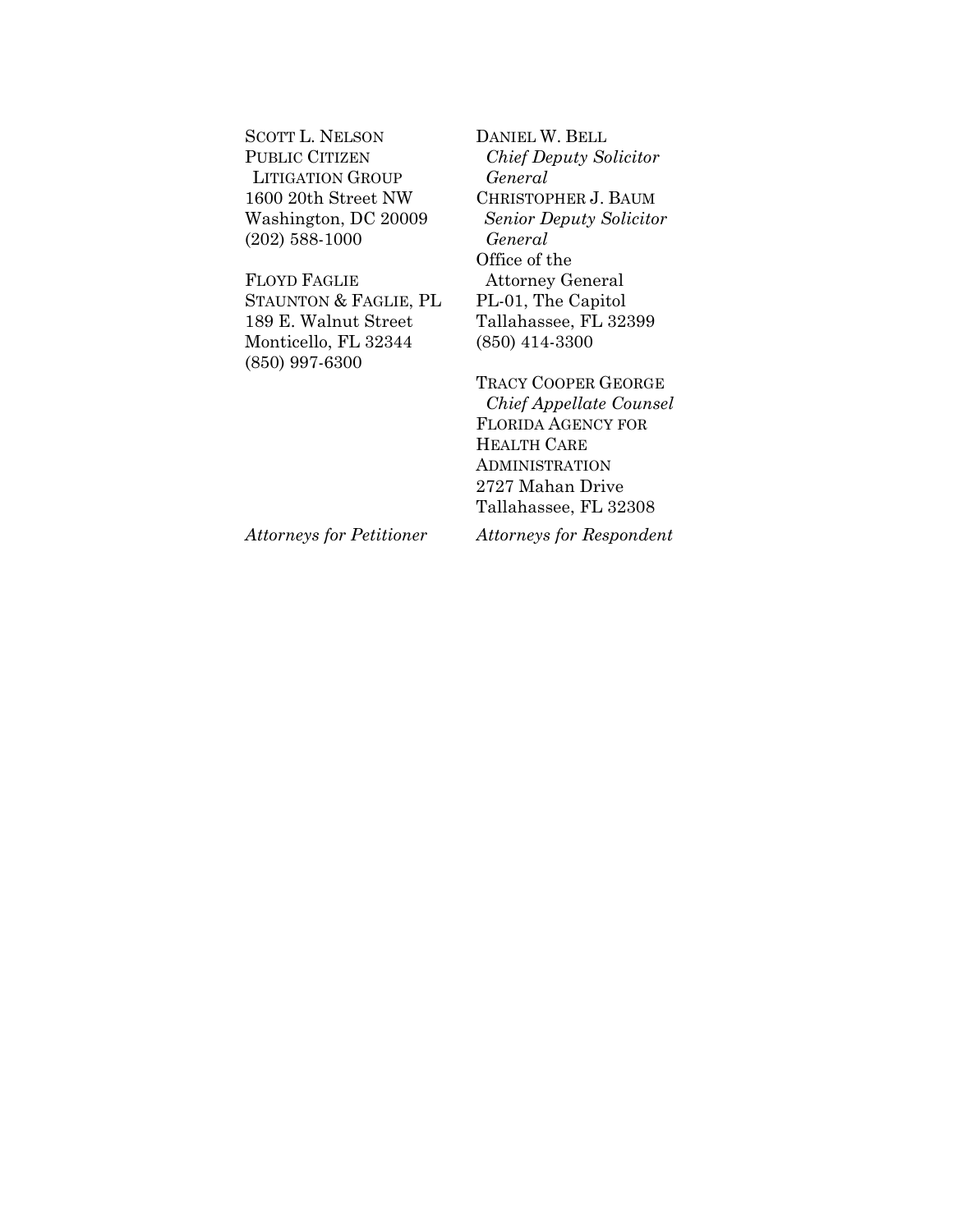### **TABLE OF CONTENTS**

| Relevant Docket Entries, United States Court of<br>Appeals for the Eleventh Circuit, No. 17-13693 1 |
|-----------------------------------------------------------------------------------------------------|
| Relevant Docket Entries, United States District<br>Court for the Northern District of Florida,      |
|                                                                                                     |
|                                                                                                     |
| Memorandum Supporting Plaintiff's Motion for                                                        |
| Response to Plaintiff's Motion for Summary                                                          |

The following documents have been omitted from the Joint Appendix because they were reproduced in the Appendix to the Petition for a Writ of Certiorari. The page numbers listed below are the pages where the items are found in the Appendix to the Petition.

| Opinion of the United States Court of Appeals |  |
|-----------------------------------------------|--|
| for the Eleventh Circuit,                     |  |
|                                               |  |

Order Granting in Part and Denying in Part Motion to Alter or Amend Judgment, United States District Court for the Northern District of Florida, July 18, 2017 .................................. Pet. App. 61

Second Amended Judgment, United States District Court for the Northern District of Florida, July 18, 2017 ............... Pet. App. 86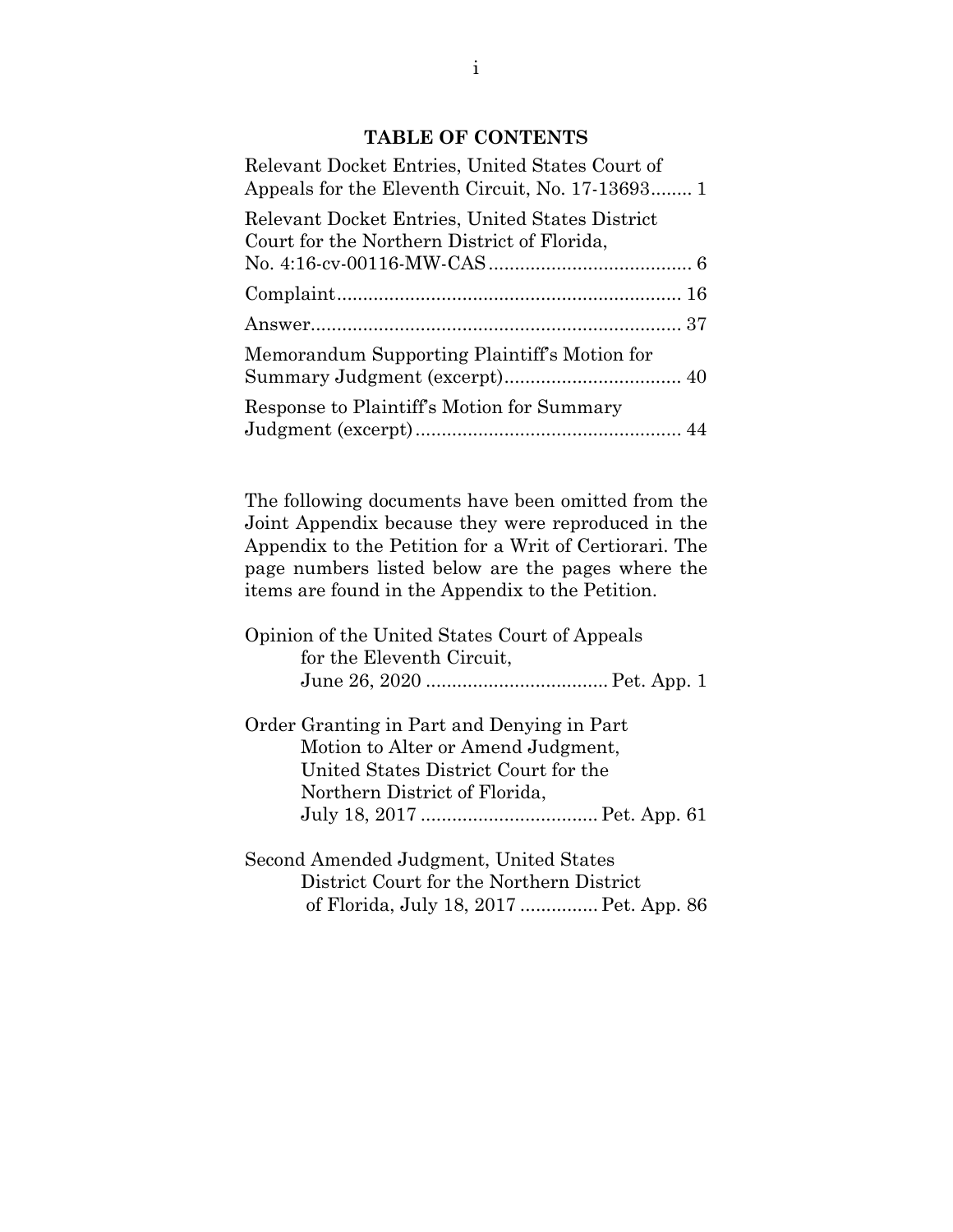| Order on Summary Judgment Motions,       |
|------------------------------------------|
| United States District Court for the     |
| Northern District of Florida,            |
|                                          |
|                                          |
| Order Canceling Hearing and Placing Case |
| in Abeyance, State of Florida Division   |
| of Administrative Hearings,              |
|                                          |
|                                          |
| Order Denying Rehearing, United States   |
| Court of Appeals for the Eleventh        |
| Circuit, October 20, 2020 Pet. App. 119  |
|                                          |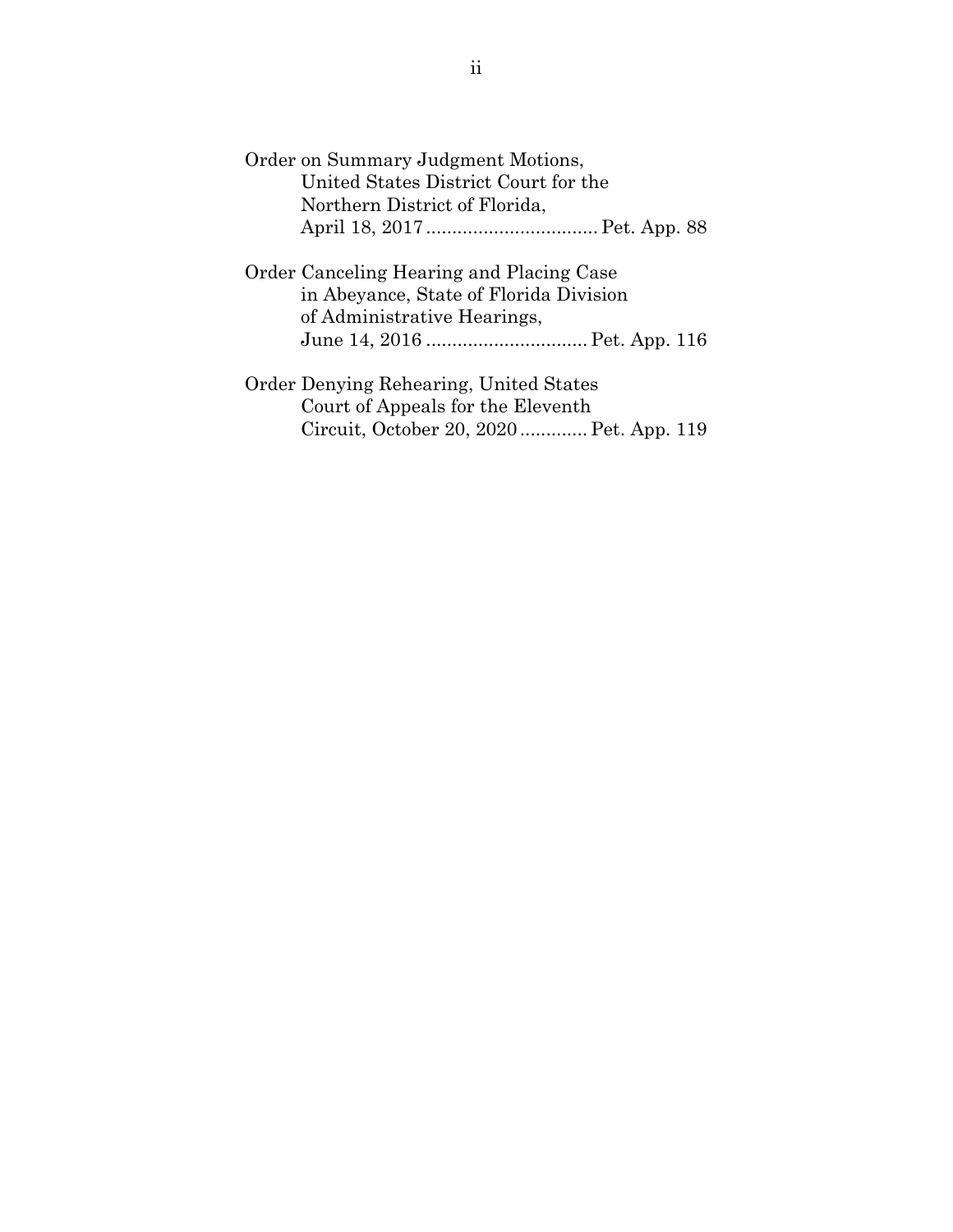## **General Docket United States Court of Appeals for the Eleventh Circuit, No. 17-13693**

**Court of Appeals Docket #:** 17-13693 **Docketed:** 08/17/2017

**Nature of Suit:** 3440 Other Civil Rights

**Termed:** 06/26/2020

Gianinna Gallardo v. Mary Mayhew

**Appeal From:** Northern District of Florida

**Fee Status:** Fee Paid

## **Case type information:**

1) Private Civil

2) Federal Question

 $3)$  –

## **Originating Court Information:**

**District:** 1129-4 : 4:16-cv-00116-MW-CAS

**Court Reporter**: Megan Hague

**Civil Proceeding:** Mark E. Walker, Chief U.S. District Judge

**Secondary Judge:** Charles A. Stampelos, U.S. Magistrate Judge

**Date Filed:** 02/22/2016

**Date NOA Filed:** 

08/17/2017

## **Prior Cases:**

None

**Current Cases:** 

None

\* \* \*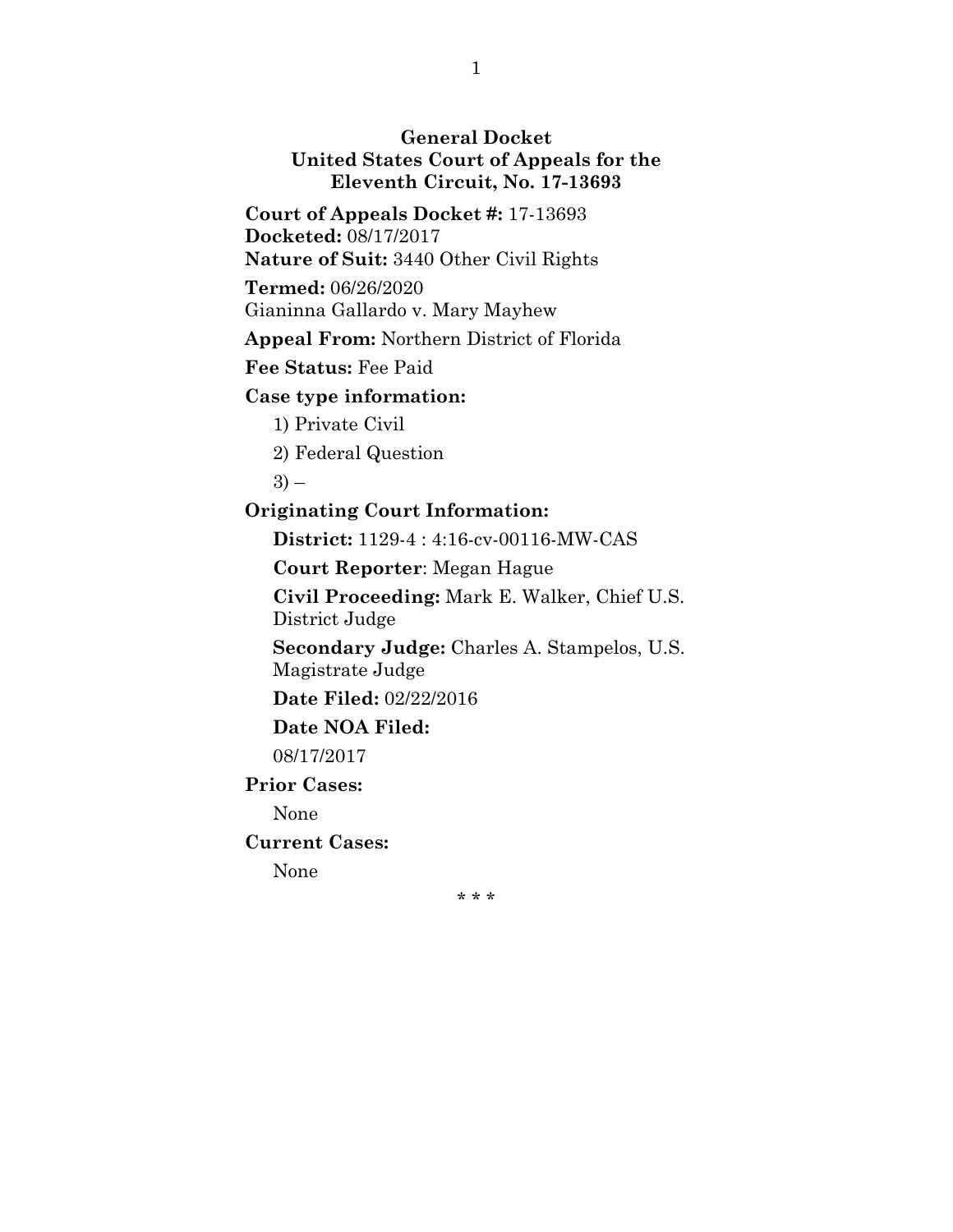| 08/17/2017 | CIVIL APPEAL DOCKETED. Notice<br>of appeal filed by Appellant Justin M.<br>Senior on 08/17/2017. Fee Status: Fee<br>Paid. Awaiting Appellant's Certificate<br>of Interested Persons due on or before<br>08/31/2017 as to Appellant Justin M.<br>Senior. Awaiting Appellee's Certifi-<br>cate of Interested Persons due on or<br>before 09/14/2017 as to Appellee Gia-<br>ninna Gallardo [Entered: 08/17/2017<br>04:43 PM] |
|------------|---------------------------------------------------------------------------------------------------------------------------------------------------------------------------------------------------------------------------------------------------------------------------------------------------------------------------------------------------------------------------------------------------------------------------|
|            | * * *                                                                                                                                                                                                                                                                                                                                                                                                                     |
| 11/29/2017 | Appellant's brief filed by Justin M.<br>Senior. (ECF: Andre Bardos) [En-<br>tered: 11/29/2017 04:47 PM]                                                                                                                                                                                                                                                                                                                   |
|            | $* * *$                                                                                                                                                                                                                                                                                                                                                                                                                   |
| 12/06/2017 | Appendix filed [1 VOLUMES] by Ap-<br>pellant Justin M. Senior. (ECF: Andre<br>Bardos) [Entered: 12/06/2017 04:30<br><b>PM</b>                                                                                                                                                                                                                                                                                             |
|            | * * *                                                                                                                                                                                                                                                                                                                                                                                                                     |
| 02/12/2018 | Supplemental Authority filed by Ap-<br>pellant Justin M. Senior. (ECF: Andre<br>Bardos) [Entered: 02/11/2018 07:28<br><b>PM</b>                                                                                                                                                                                                                                                                                           |
| 02/12/2018 | Appellee's Brief filed by Appellee Gia-<br>ninna Gallardo. (ECF: Bryan Gowdy)<br>[Entered: 02/12/2018 06:16 PM]                                                                                                                                                                                                                                                                                                           |
|            | * * *                                                                                                                                                                                                                                                                                                                                                                                                                     |
| 03/28/2018 | Reply Brief filed by Appellant Justin<br>M. Senior. (ECF: Andre Bardos) [En-<br>tered: 03/28/2018 08:19 AM]                                                                                                                                                                                                                                                                                                               |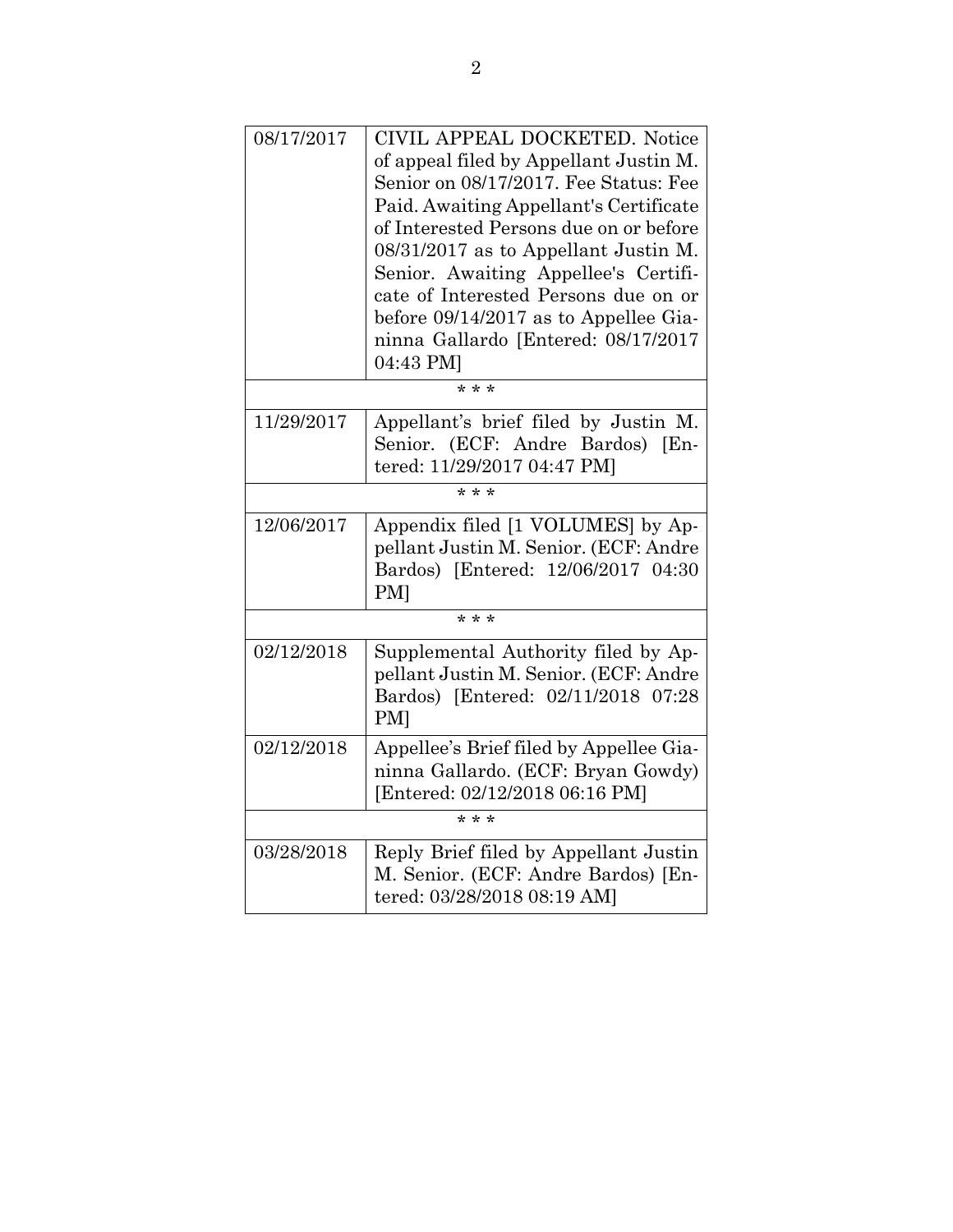| $* * *$    |                                                                                                                                                                                                             |  |
|------------|-------------------------------------------------------------------------------------------------------------------------------------------------------------------------------------------------------------|--|
| 05/14/2018 | Supplemental Authority filed by Ap-<br>pellant Justin M. Senior. (ECF: Andre<br>Bardos) [Entered: 05/14/2018 12:33<br><b>PM</b>                                                                             |  |
|            | * * *                                                                                                                                                                                                       |  |
| 07/11/2018 | Supplemental Authority filed by Ap-<br>pellee Gianinna Gallardo. (ECF:<br>Bryan Gowdy) [Entered: 07/11/2018<br>10:00 AM]                                                                                    |  |
|            | $* * *$                                                                                                                                                                                                     |  |
| 08/07/2018 | Response to Supplemental Authority<br>(28J) filed by Appellant Justin M.<br>Senior. (ECF: Andre Bardos) [En-<br>tered: 08/07/2018 10:40 AM]                                                                 |  |
|            | $* * *$                                                                                                                                                                                                     |  |
| 11/16/2018 | MOTION to dismiss appeal as moot<br>filed by Gianinna Gallardo. Opposi-<br>tion to Motion is Unknown. [8622122-<br>1] [17-13693] (ECF: Bryan Gowdy)<br>[Entered: 11/16/2018 11:59 AM]                       |  |
| $* * *$    |                                                                                                                                                                                                             |  |
| 12/13/2018 | Oral argument held. Oral Argument<br>participants were Andre V. Bardos for<br>Appellant Justin M. Senior<br>and<br>Bryan Scott Gowdy for Appellee Gia-<br>ninna Gallardo. [Entered: 12/13/2018<br>03:36 PM] |  |
| * * *      |                                                                                                                                                                                                             |  |
| 11/26/2019 | Supplemental Authority filed by Ap-<br>pellee Gianinna Gallardo. [17-13693]                                                                                                                                 |  |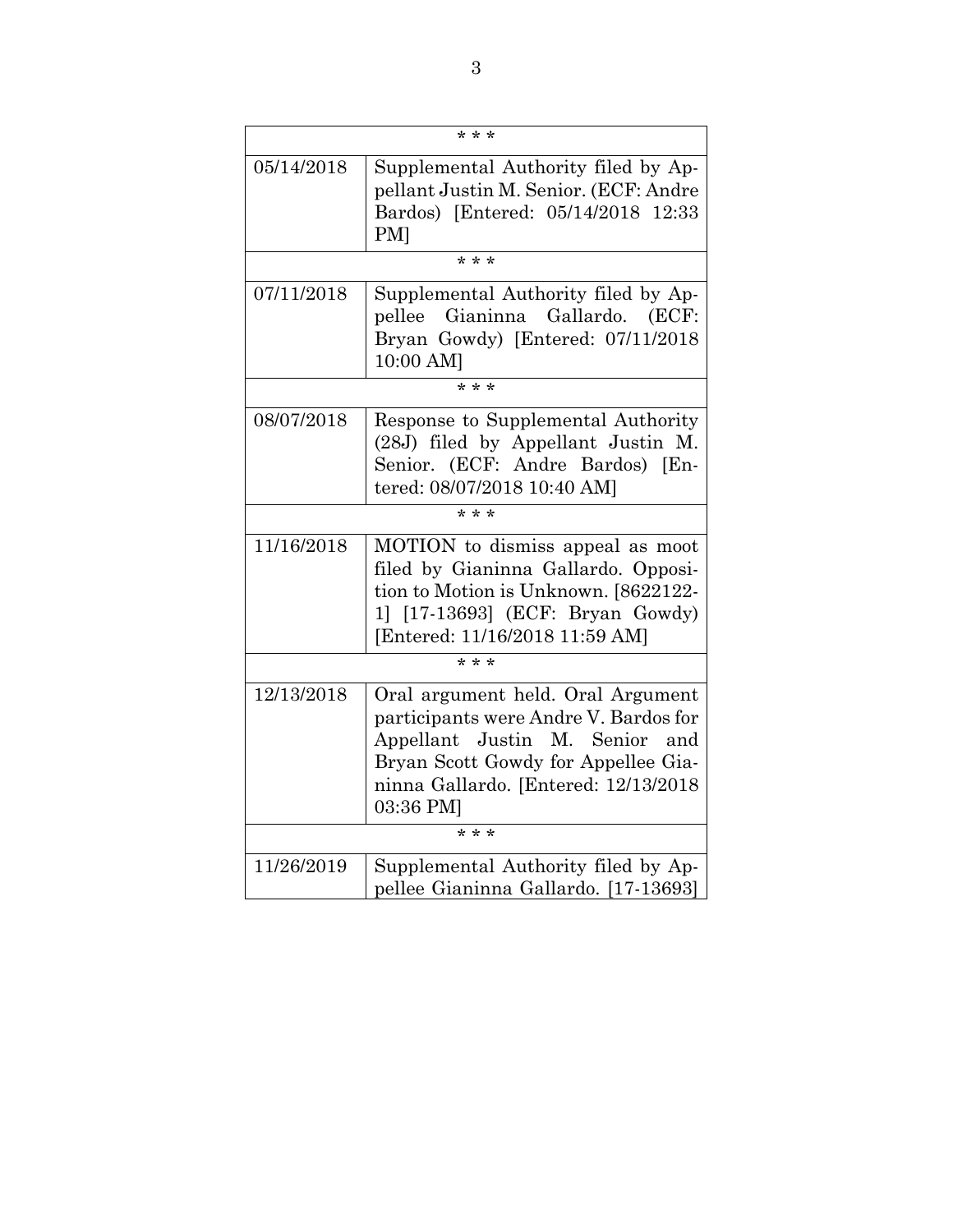|            | (ECF: Bryan Gowdy) [Entered:<br>11/26/2019 01:42 PM]                                                                                                                                                                                                                                                                                                                                                                                                                                                                       |
|------------|----------------------------------------------------------------------------------------------------------------------------------------------------------------------------------------------------------------------------------------------------------------------------------------------------------------------------------------------------------------------------------------------------------------------------------------------------------------------------------------------------------------------------|
| 12/05/2019 | Response to Supplemental Authority<br>(28J) filed by Appellant Mary May-<br>hew. [17-13693] (ECF: Andre Bardos)<br>[Entered: 12/05/2019 02:26 PM]                                                                                                                                                                                                                                                                                                                                                                          |
| 01/14/2020 | Supplemental Authority filed by Ap-<br>pellee Gianinna Gallardo. [17-13693]<br>(ECF:<br>Bryan Gowdy)<br>ſΕ<br>tered:01/14/2020 09:31 AM]                                                                                                                                                                                                                                                                                                                                                                                   |
| 06/26/2020 | Opinion issued by court as to Appel-<br>lant Mary Mayhew. Decision: Re-<br>versed and Remanded. Opinion type:<br>Published. Opinion method: Signed.<br>Motion to dismiss appeal as moot filed<br>by Appellee Gianinna Gallardo is DE-<br>NIED. $[8622122-2]$ . The opinion is<br>also available through the Court's<br>Opinions page at this link<br>http://www.ca11.uscourts.gov/opin-<br>(Opinion<br>ions.<br>corrected<br><sub>on</sub><br>6/26/2020.)--[Edited 06/26/2020<br>by<br>JRP] [Entered: 06/26/2020 01:38 PM] |
| 06/26/2020 | Judgment entered as to Appellant<br>Mary Mayhew. [Entered: 06/26/2020<br>01:41 PM]                                                                                                                                                                                                                                                                                                                                                                                                                                         |
| 07/17/2020 | Petition for rehearing en banc filed by<br>Appellee<br>Gianinna<br>Gallardo.<br>$[17-$<br>13693] (ECF: Bryan Gowdy) [Entered:<br>07/17/2020 10:47 PM]                                                                                                                                                                                                                                                                                                                                                                      |
|            | $* * *$                                                                                                                                                                                                                                                                                                                                                                                                                                                                                                                    |
| 10/20/2020 | PUBLISHED ORDER: No judge in<br>regular active service on the Court                                                                                                                                                                                                                                                                                                                                                                                                                                                        |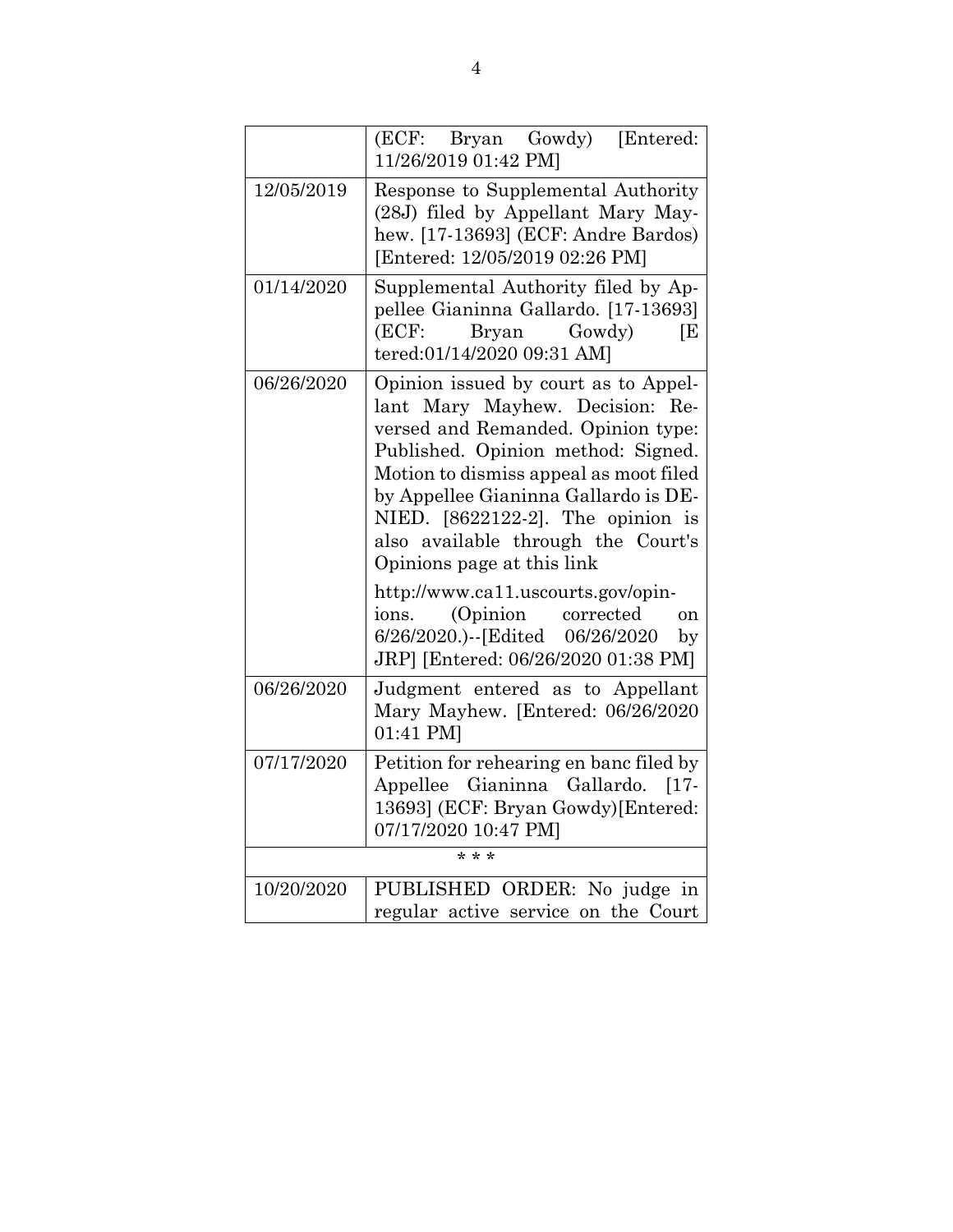|            | having requested that the Court be<br>polled on rehearing en banc, the Peti-<br>tion for Rehearing En Banc is DE-<br>NIED. The Petition for Rehearing En<br>Banc is also treated as a Petition for<br>Rehearing before the panel and is DE-<br>NIED (See attached order for com-<br>plete text). CRW, ELB, RLA; WIL-<br>SON, dissenting. [9217003-1] [En-<br>tered: 10/20/2020 02:39PM] |
|------------|-----------------------------------------------------------------------------------------------------------------------------------------------------------------------------------------------------------------------------------------------------------------------------------------------------------------------------------------------------------------------------------------|
| 10/28/2020 | Mandate issued as to Appellant Mary<br>Mayhew. [Entered: 10/28/2020 10:54                                                                                                                                                                                                                                                                                                               |
| * * *      |                                                                                                                                                                                                                                                                                                                                                                                         |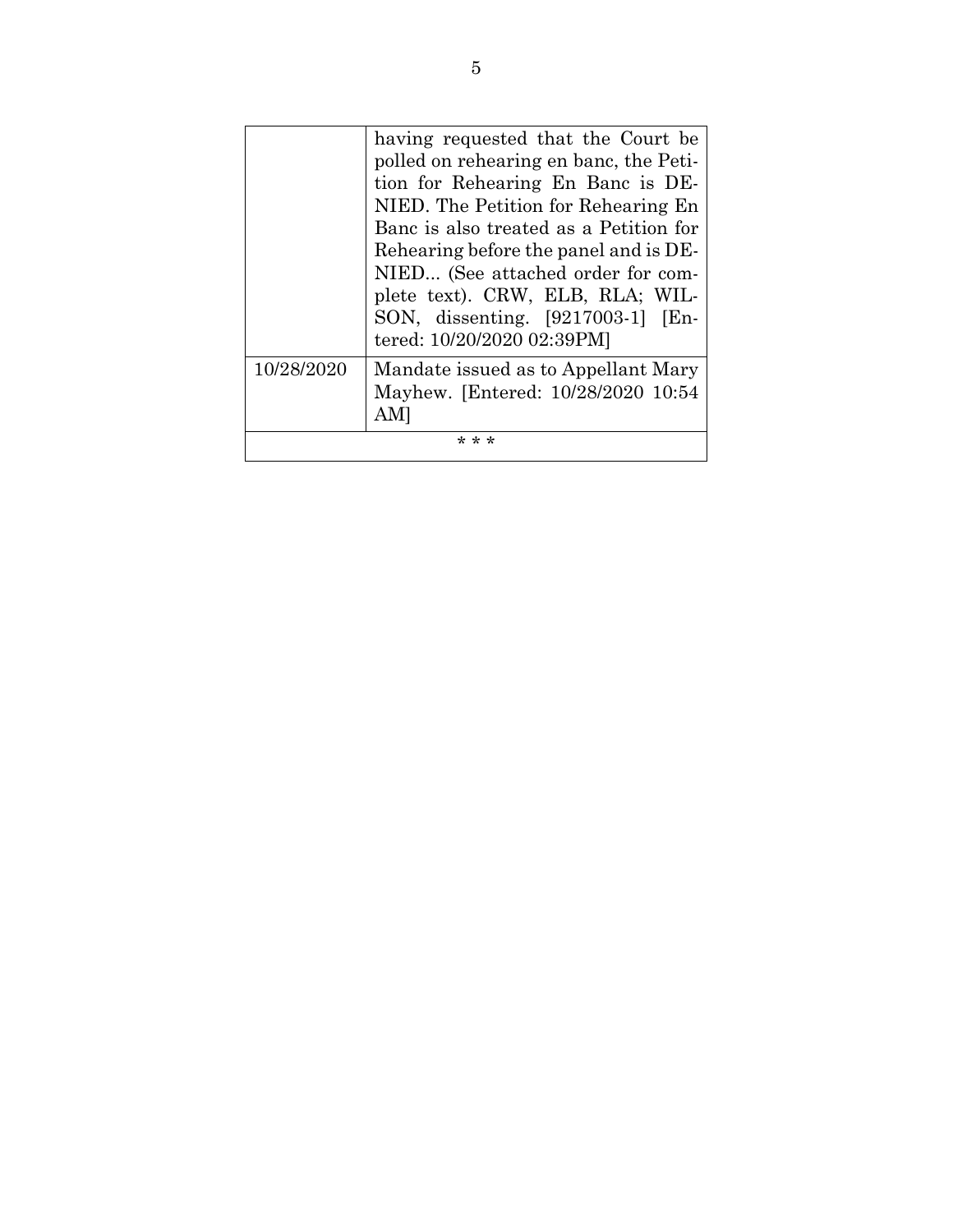## **U.S. District Court Northern District of Florida (Tallahassee) CIVIL DOCKET FOR CASE #: 4:16-cv-00116-MW-CAS**

#### GALLARDO v. SENIOR

Assigned to: CHIEF JUDGE MARK E WALKER

Referred to: MAGISTRATE JUDGE CHARLES A **STAMPELOS** 

Case in other court: USCA, 17-13693-K

Cause: 42:1983 Civil Rights Act

Date Filed: 02/22/2016

Date Terminated: 04/18/2017

Jury Demand: None

Nature of Suit: 440 Civil Rights: Other

Jurisdiction: Federal Question

\* \* \*

| Date Filed | #              | Docket Text                                                                                                                                                                                                                     |
|------------|----------------|---------------------------------------------------------------------------------------------------------------------------------------------------------------------------------------------------------------------------------|
| 02/22/2026 | $\mathbf{1}$   | COMPLAINT against ELIZA-<br>BETH DUDEK (Filing fee \$400)<br>receipt number AFLNDC-<br>3503297.), filed by GIANINNA<br>GALLARDO. (Attachments: # 1<br>SUMMONS FOR ELIZABETH<br>DUDEK) (GOWDY, BRYAN) (En-<br>tered: 02/22/2016) |
| * * *      |                |                                                                                                                                                                                                                                 |
| 04/25/2016 | $\overline{5}$ | ANSWER to 1 Complaint by ELIZ-<br>ABETH DUDEK. (BOLER, ALEX-<br>ANDER) (Entered: 04/25/2016)                                                                                                                                    |
| * * *      |                |                                                                                                                                                                                                                                 |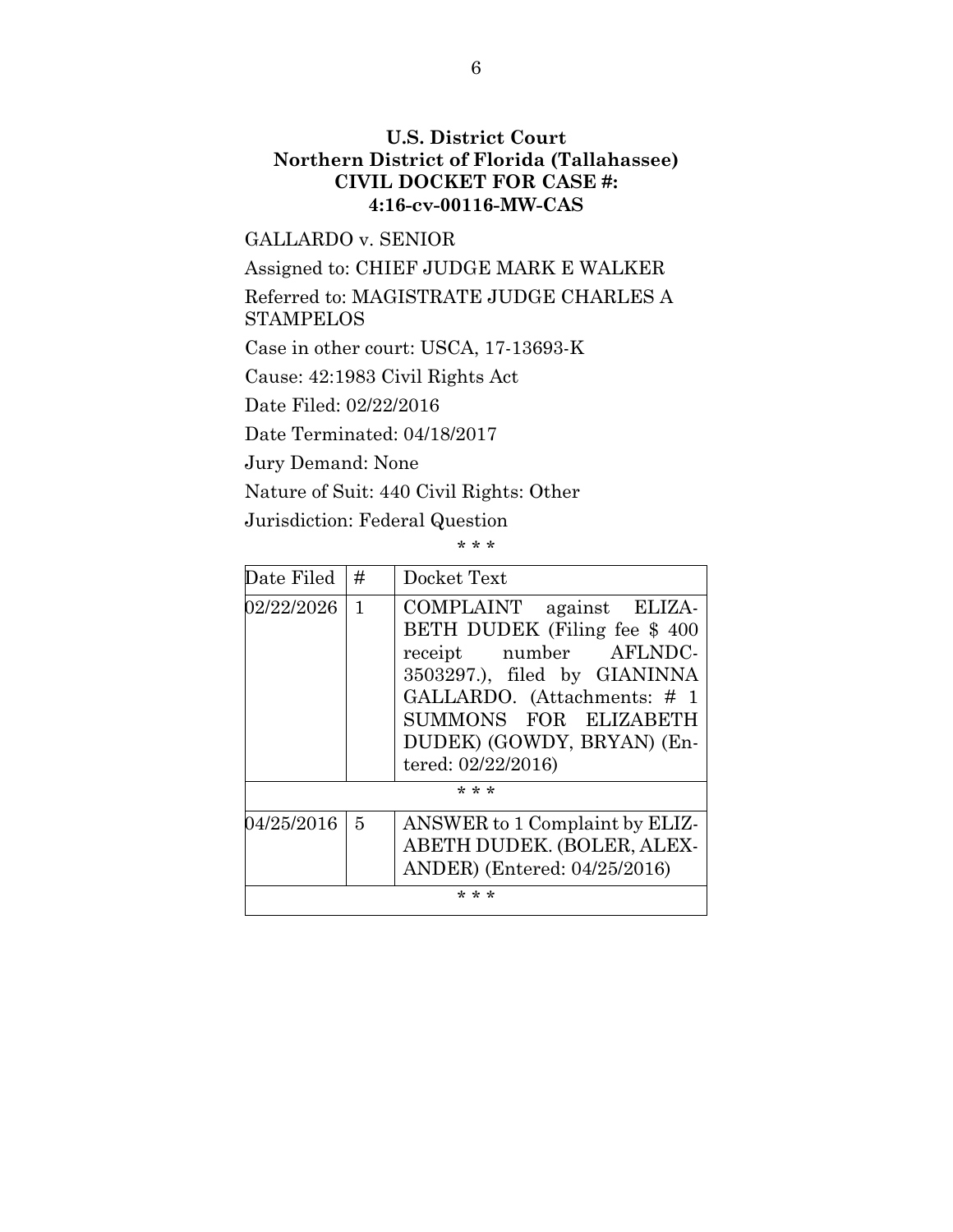| 08/15/2016 | 10 | NOTICE OF FILING EXHIBITS<br>IN SUPPORT OF MOTION FOR<br>SUMMARYJUDGMENT by GIA-<br>GALLARDO<br><b>NINNA</b><br>(Attach-<br>#<br>Exhibit<br>1<br>Fourth<br>ments:<br>Amended Complaint, # 2 Exhibit<br>Orders Approving Settlement, #3<br>Exhibit Order Canceling Hearing<br>and Placing Case in Abeyance, #4<br>Exhibit AHCA Analysis Relating<br>to Proposed Amendment, # 5 Ex-<br>hibit<br>HB939<br>Bill<br>Analysis<br>6_10_2013) (GOWDY,<br>BRYAN)<br>(Entered:08/15/2016) |
|------------|----|---------------------------------------------------------------------------------------------------------------------------------------------------------------------------------------------------------------------------------------------------------------------------------------------------------------------------------------------------------------------------------------------------------------------------------------------------------------------------------|
| 08/15/2016 | 11 | MOTION for<br>First<br>Summary<br>Judgment by GIANINNA GAL-<br>LARDO. (Internal deadline for re-<br>ferral to judge if response to sum-<br>mary judgment not filed earlier:<br>9/6/2016). (GOWDY, BRYAN) (En-<br>tered: 08/15/2016)                                                                                                                                                                                                                                             |
| 08/15/2016 | 12 | MEMORANDUM in Support re 11<br><b>MOTION</b><br>for<br>First<br>Summary<br>Judgment filed by GIANINNA<br>GALLARDO. (GOWDY, BRYAN)<br>(Entered: 08/15/2016)                                                                                                                                                                                                                                                                                                                      |
| 08/16/2016 | 13 | MOTION<br>for<br>First<br>Summary<br>by<br><b>ELIZABETH</b><br>Judgment<br>DUDEK. (Internal deadline for re-<br>ferral to judge if response to sum-<br>mary judgment not filed earlier:<br>$9/6/2016$ ).<br>(BOLER, ALEXAN-<br>DER) (Entered: 08/16/2016)                                                                                                                                                                                                                       |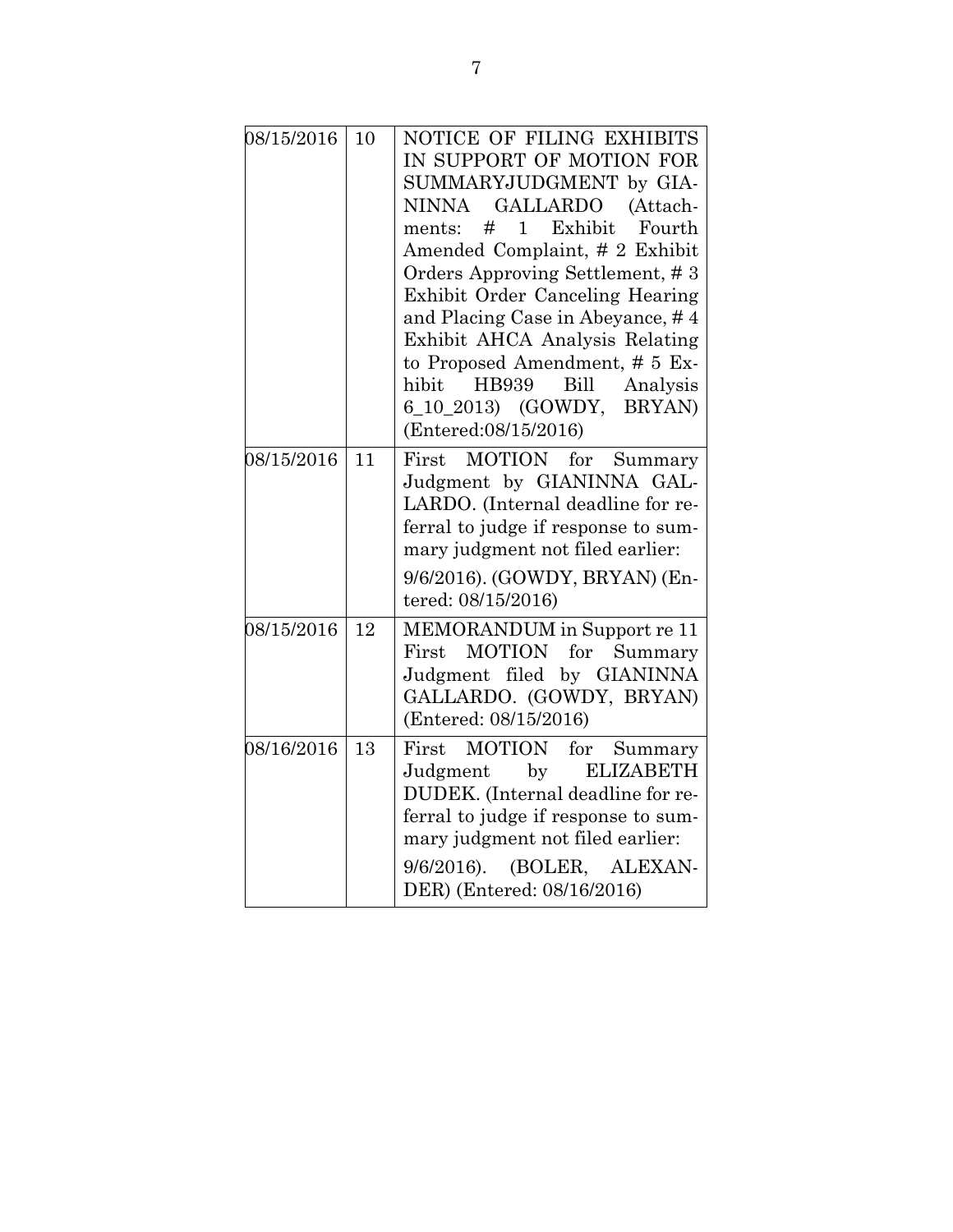| 08/16/2016 | 14 | MEMORANDUM in Support re 13<br>MOTION for Summary<br>First<br>Judgment filed by ELIZABETH<br>DUDEK. (BOLER, ALEXANDER)<br>(Entered: 08/16/2016)                                         |
|------------|----|-----------------------------------------------------------------------------------------------------------------------------------------------------------------------------------------|
| 09/06/2016 | 15 | RESPONSE in Opposition re 13<br>MOTION<br>for Summary<br>$\operatorname{First}$<br>Judgment filed by GIANINNA<br>GALLARDO. (GOWDY, BRYAN)<br>(Entered: 09/06/2016)                      |
| 09/06/2016 | 16 | RESPONSE in Opposition re 11<br><b>MOTION</b><br>for<br>Summary<br>First<br>Judgment filed by ELIZABETH<br>DUDEK. (BOLER, ALEXANDER)<br>(Entered: 09/06/2016)                           |
| 09/13/2016 | 18 | REPLY to Response to Motion re<br>13 First MOTION for Summary<br>Judgment filed by ELIZABETH<br>DUDEK. (BOLER, ALEXANDER)<br>(Entered: 09/13/2016)                                      |
| 09/20/2016 | 19 | REPLY to Response to Motion re<br>11 First MOTION for Summary<br>Judgment filed by GIANINNA<br>GALLARDO. (GOWDY, BRYAN)<br>(Entered: 09/20/2016)<br>$* * *$                             |
|            |    |                                                                                                                                                                                         |
| 04/18/2017 | 30 | ***<br>***VACATED PER ECF 85<br>ORDER ON SUMMARY JUDG-<br>MENT MOTIONS - Gallardo's Mo-<br>tion for Summary Judgment, ECF<br>No. 11, is GRANTED. AHCA's<br>Motion for Summary Judgment, |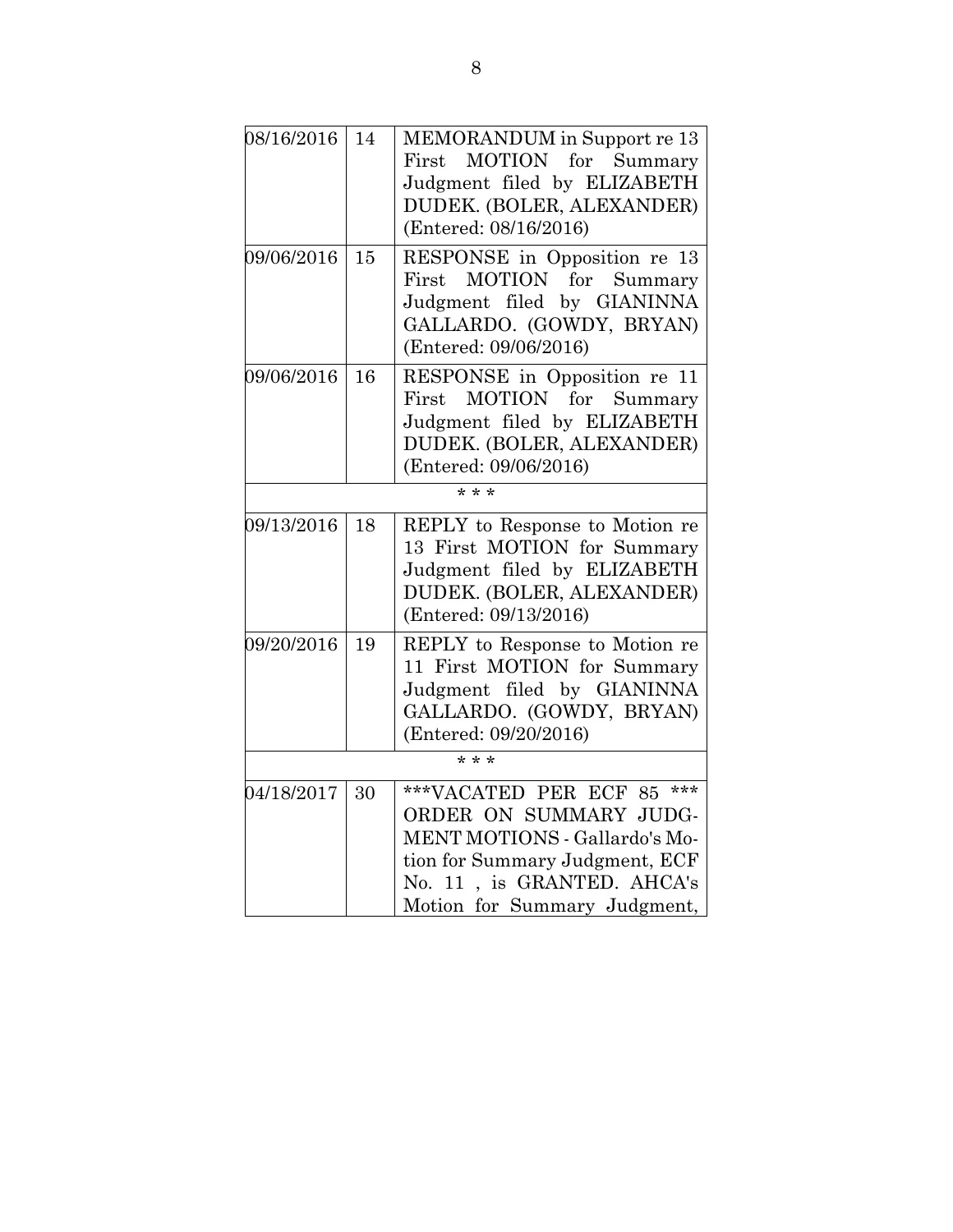| ECF No. 13, is DENIED. In its                                        |
|----------------------------------------------------------------------|
| current form, § 409.910, Fla. Stat.                                  |
| (2016), is preempted by federal                                      |
| law; namely, 42 U.S.C. § 1396a, 42                                   |
| U.S.C. § 1396k, and 42 U.S.C. §                                      |
| 1396p. The Clerk shall enter judg-                                   |
| ment stating: Gianinna Gallardo,                                     |
| an incapacitated person, by and                                      |
| through her parents and co-guard-                                    |
| ians, Pilar Vassallo and Walter                                      |
| Gallardo, successfully proved that                                   |
| portions of $\S$ 409.910(17)(b), Fla.                                |
|                                                                      |
| Stat. (2016) are preempted by fed-<br>eral law. The State of Florida |
|                                                                      |
| Agency for Health Care Admin-                                        |
| istration is therefore enjoined                                      |
| from enforcing that statute in its                                   |
| current form. It is declared that                                    |
| the federal Medicaid Act prohibits                                   |
| the State of Florida Agency for                                      |
| Health Care Administration from                                      |
| seeking reimbursement of past                                        |
| Medicaid payments from portions                                      |
| of a recipient's recovery that rep-                                  |
| resents future medical expenses.                                     |
| It is also declared that the federal                                 |
| Medicaid Act prohibits the State of                                  |
| Florida Agency for Health Care                                       |
| Administration from requiring a                                      |
| Medicaid recipient to affirma-                                       |
| tively disprove Florida Statutes §                                   |
| $409.190(17)(b)$ 's formula-based al-                                |
| location with clear and convincing                                   |
| evidence to successfully challenge                                   |
| it where, as here, that allocation is                                |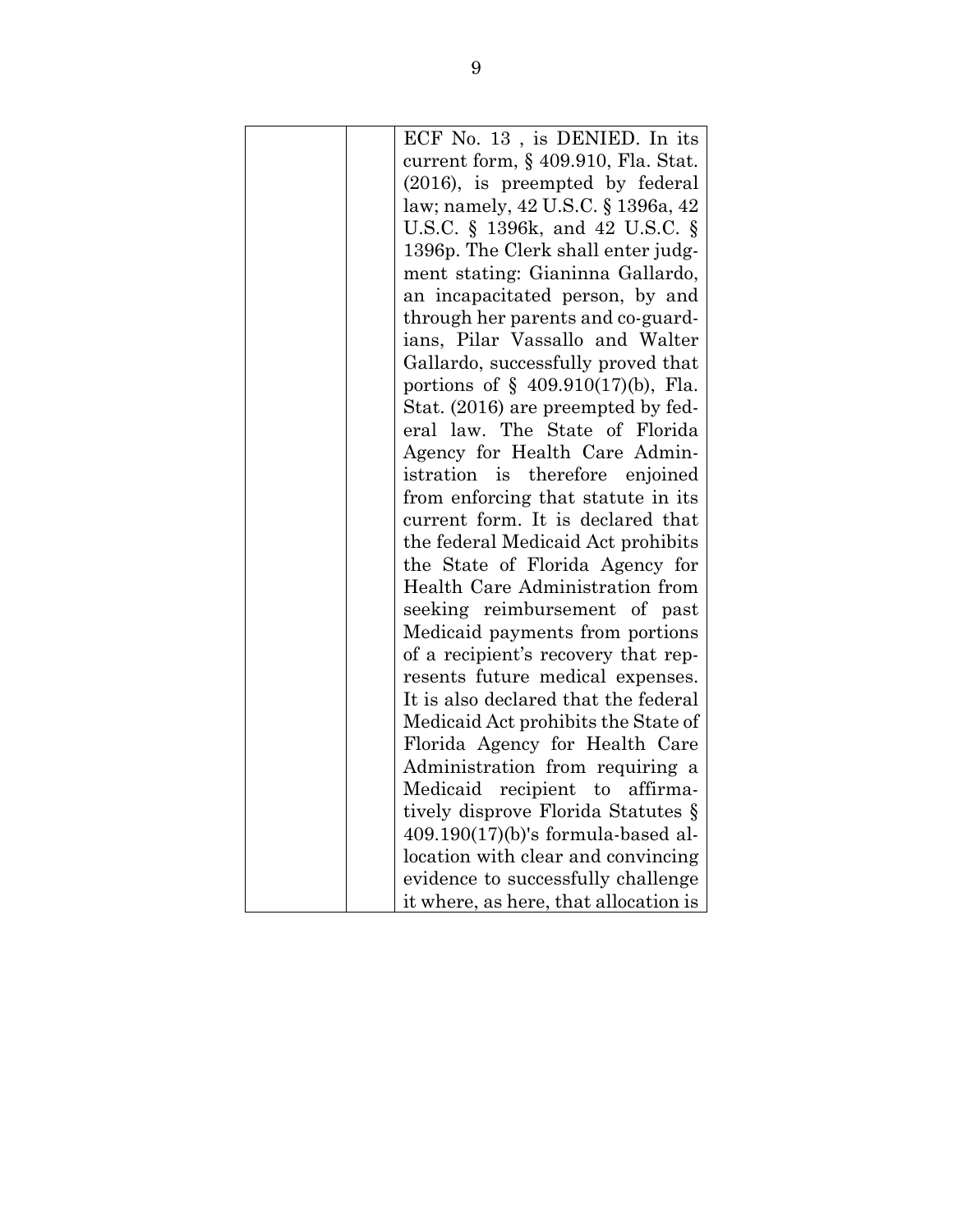|            |    | arbitrary and there is no evidence<br>that it is likely to yield reasonable<br>results in the mine run of cases.<br>The Clerk shall close the file.<br>Signed by JUDGE MARK<br>E<br>WALKER on 4/18/2017. (cle) Mod-<br>ified to add vacate language on<br>11/5/2020<br>(rcb).<br>(Entered:<br>04/18/2017)<br>* * *                                                                                                                                                                                                                                                                                                                                                                                                                                                                                                                                                                              |
|------------|----|-------------------------------------------------------------------------------------------------------------------------------------------------------------------------------------------------------------------------------------------------------------------------------------------------------------------------------------------------------------------------------------------------------------------------------------------------------------------------------------------------------------------------------------------------------------------------------------------------------------------------------------------------------------------------------------------------------------------------------------------------------------------------------------------------------------------------------------------------------------------------------------------------|
|            |    |                                                                                                                                                                                                                                                                                                                                                                                                                                                                                                                                                                                                                                                                                                                                                                                                                                                                                                 |
| 05/03/2017 | 40 | <b>GRANTING</b><br>ORDER<br>UNOP-<br>POSED MOTION TO CORRECT<br><b>MISTAKE</b><br>IN<br>ORDER<br><b>AND</b><br>JUDGMENT - Plaintiff's Unop-<br>posed Motion to Correct Mistake<br>in Order and Judgment, ECF No.<br>39, is GRANTED. The Clerk shall<br>enter an amended judgment stat-<br>ing: Gianinna Gallardo, an inca-<br>pacitated person, by and through<br>her parents and co-guardians, Pi-<br>lar Vassallo and Walter Gallardo,<br>successfully proved that portions<br>§409.910(17)(b),<br>Fla.<br>of<br>Stat.<br>(2016) are preempted by federal<br>law. The State of Florida Agency<br>for Health Care Administration is<br>therefore enjoined from enforcing<br>that statute in its current form. It<br>is declared that the federal Medi-<br>caid Act prohibits the State of<br>Florida Agency for Health Care<br>Administration from seeking re-<br>imbursement of past Medicaid |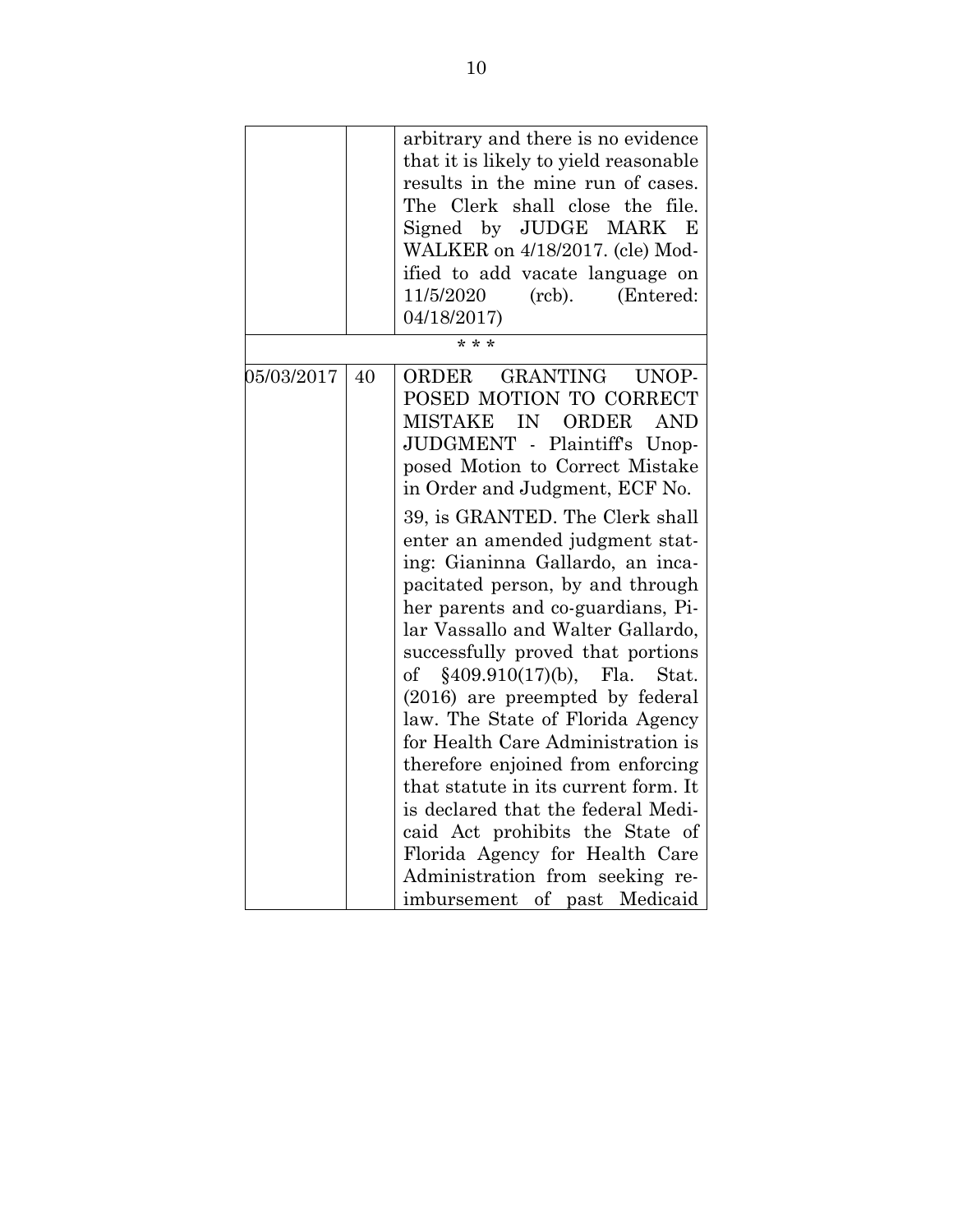|            |    | payments from portions of a recip-<br>ient's recovery that represents fu-<br>ture medical expenses. It is also<br>declared that the federal Medicaid<br>Act prohibits the State of Florida<br>Agency for Health Care Admin-<br>istration from requiring a Medi-<br>caid recipient to affirmatively dis-<br>Florida<br><b>Statutes</b><br>prove<br>Ş<br>$409.910(17)$ (b)'s formula-based al-<br>location with clear and convincing<br>evidence to successfully challenge<br>it where, as here, that allocation is<br>arbitrary and there is no evidence<br>that it is likely to yield reasonable<br>results in the mine run of cases.<br>Signed by JUDGE MARK<br>E<br>WALKER on 5/3/2017. (cle) (En-<br>tered: 05/03/2017) |
|------------|----|----------------------------------------------------------------------------------------------------------------------------------------------------------------------------------------------------------------------------------------------------------------------------------------------------------------------------------------------------------------------------------------------------------------------------------------------------------------------------------------------------------------------------------------------------------------------------------------------------------------------------------------------------------------------------------------------------------------------------|
| 05/05/2017 | 41 | <b>CLERK'S</b><br><b>AMENDED</b><br>JUDG-<br>MENT - re:40 ORDER GRANT-<br>ING UNOPPOSEDMOTION TO<br><b>CORRECT MISTAKE IN ORDER</b><br>AND JUDGMENT. (cle) (Entered:<br>05/03/2017)                                                                                                                                                                                                                                                                                                                                                                                                                                                                                                                                        |
|            |    | * * *                                                                                                                                                                                                                                                                                                                                                                                                                                                                                                                                                                                                                                                                                                                      |
| 05/11/2017 | 44 | MOTION to Alter Judgment ((In-<br>ternal deadline for referral to<br>judge if response not filed earlier:<br>5/25/2017).), MOTION<br><b>Set</b><br>to<br>Aside Judgment by JUSTIN M<br>SENIOR. (Attachments: # 1 Ex-<br>hibit A, $\# 2$ Exhibit B) (BARDOS,<br>ANDY) (Entered: 05/11/2017)                                                                                                                                                                                                                                                                                                                                                                                                                                 |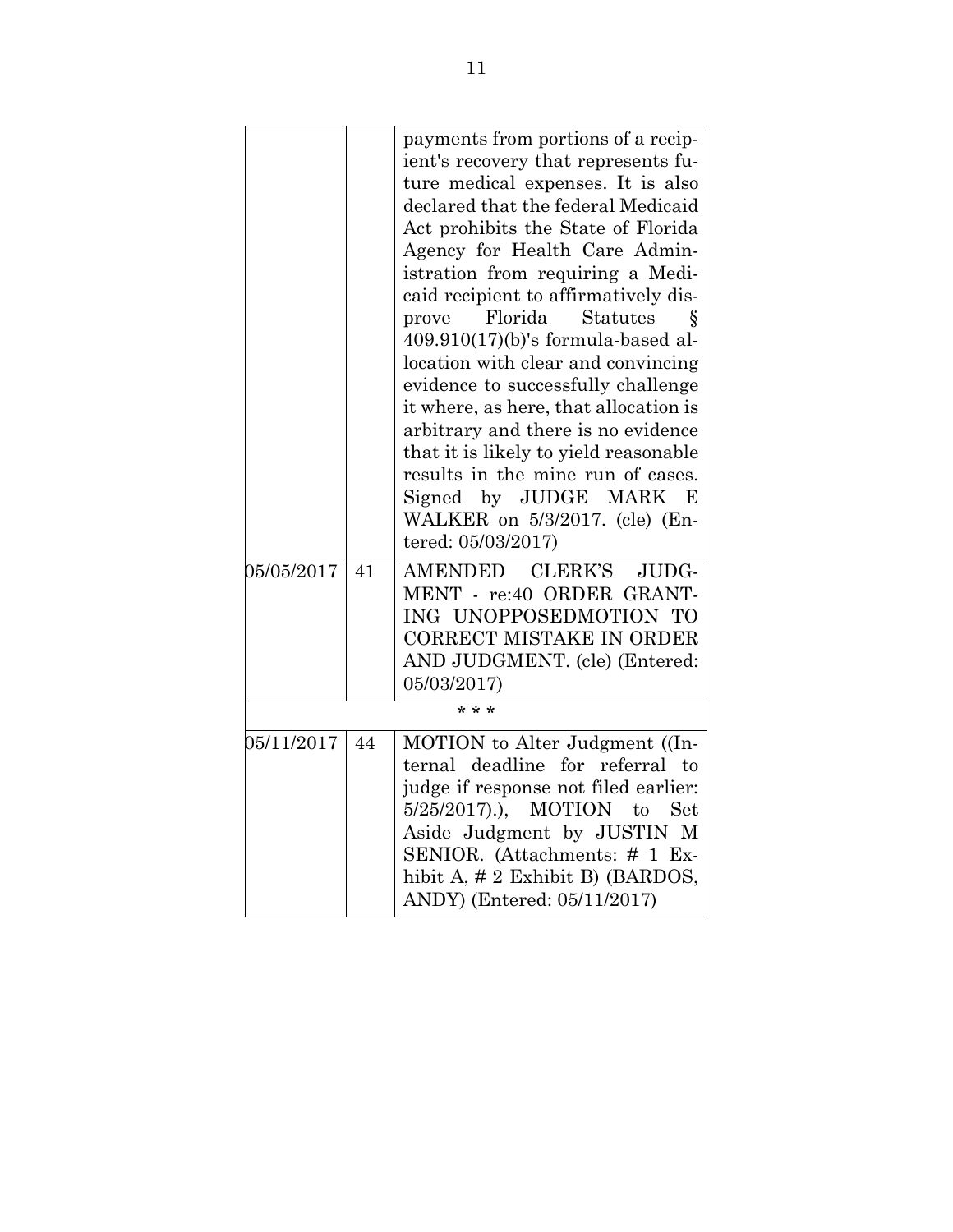|            | $* * *$ |                                                                                                                                                                                                                                                                                                                                                 |  |
|------------|---------|-------------------------------------------------------------------------------------------------------------------------------------------------------------------------------------------------------------------------------------------------------------------------------------------------------------------------------------------------|--|
| 06/12/2017 | 51      | RESPONSE to Motion re 44 MO-<br>TION to Alter Judgment MOTION<br>to Set Aside Judgment filed by<br>GIANINNA GALLARDO. (Attach-<br>ments: #1 Exhibit 1, #2 Exhibit 2,<br># 3 Exhibit 3, # 4 Exhibit 4, # 5 Ex-<br>hibit 5, $\#$ 6 Exhibit 6, $\#$ 7 Exhibit<br>7, # 8 Exhibit 8, # 9 Exhibit 9)<br>BRYAN)<br>(Entered:<br>(GOWDY,<br>06/12/2017) |  |
|            |         | $\frac{1}{x}$ * *                                                                                                                                                                                                                                                                                                                               |  |
| 06/20/2017 | 54      | MEMORANDUM in Support re 44<br>MOTION to Alter Judgment MO-<br>TION to Set Aside Judgment filed<br>by JUSTIN M SENIOR. (MEROS,<br>GEORGE) (Entered: 06/20/2017)                                                                                                                                                                                 |  |
| 06/20/2017 | 55      | RESPONSE by GIANINNA GAL-<br>LARDO re 53 Telephone Confer-<br>ence, Set Deadlines/Hearings,.<br>(Attachments: $\#$ 1 Exhibit A, $\#$ 2<br>Exhibit B) (GOWDY, BRYAN)<br>(Entered: 06/20/2017)                                                                                                                                                    |  |
|            | $* * *$ |                                                                                                                                                                                                                                                                                                                                                 |  |
| 07/18/2017 | 59      | ORDER GRANTING IN PART<br>AND DENYING IN PART MO-<br>TION TO ALTER OR AMEND<br>JUDGMENT - AHCA's Motion to<br>Alter or Amend the Judgment and<br>for Relief from Judgment, ECF No.<br>44, is GRANTED in part and DE-<br>NIED in part. AHCA's motion is<br>GRANTED to the extent that it                                                         |  |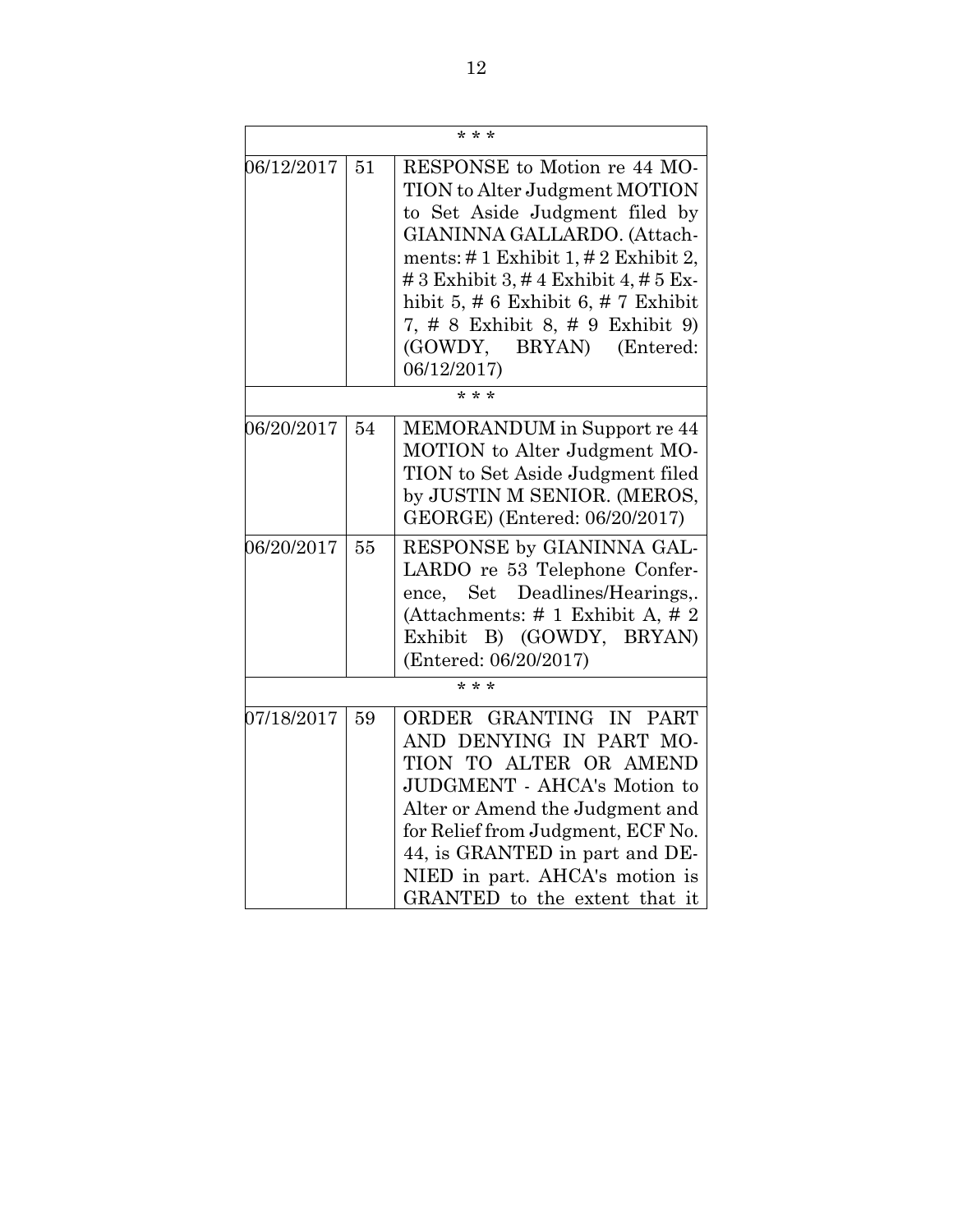| seeks an amendment clarifying        |
|--------------------------------------|
| the injunction's scope. The balance  |
| of AHCAs motion is DENIED. The       |
| shall enter<br>Clerk<br>second<br>a  |
| amended judgment stating: Gia-       |
| ninna Gallardo, an incapacitated     |
| person, by and through her par-      |
| ents and co-guardians, Pilar Vas-    |
| sallo and Walter Gallardo, suc-      |
| cessfully proved that portions of §  |
| 409.910(11)(f), Fla. Stat. (2016)    |
| and $§$ 409.910(17)(b), Fla. Stat.   |
| (2016) are preempted by federal      |
| law. It is declared that the federal |
| Medicaid Act prohibits the State of  |
| Florida Agency for Health Care       |
| Administration from seeking re-      |
| imbursement of past Medicaid         |
| payments from portions of a recip-   |
| ients recovery that represents fu-   |
| ture medical expenses. The State     |
| of Florida Agency for Health Care    |
| Administration is therefore<br>en-   |
| joined from doing just that: seek-   |
| ing reimbursement of past Medi-      |
| caid payments from portions of a     |
| recipient's recovery that<br>repre-  |
| sents future medical expenses. It    |
| is also declared that the federal    |
| Medicaid Act prohibits the State of  |
| Florida from requiring a Medicaid    |
| recipient to affirmatively disprove  |
| $§$ 409.910 (17)(b)'s formula-based  |
| allocation with clear and convinc-   |
| ing evidence to successfully         |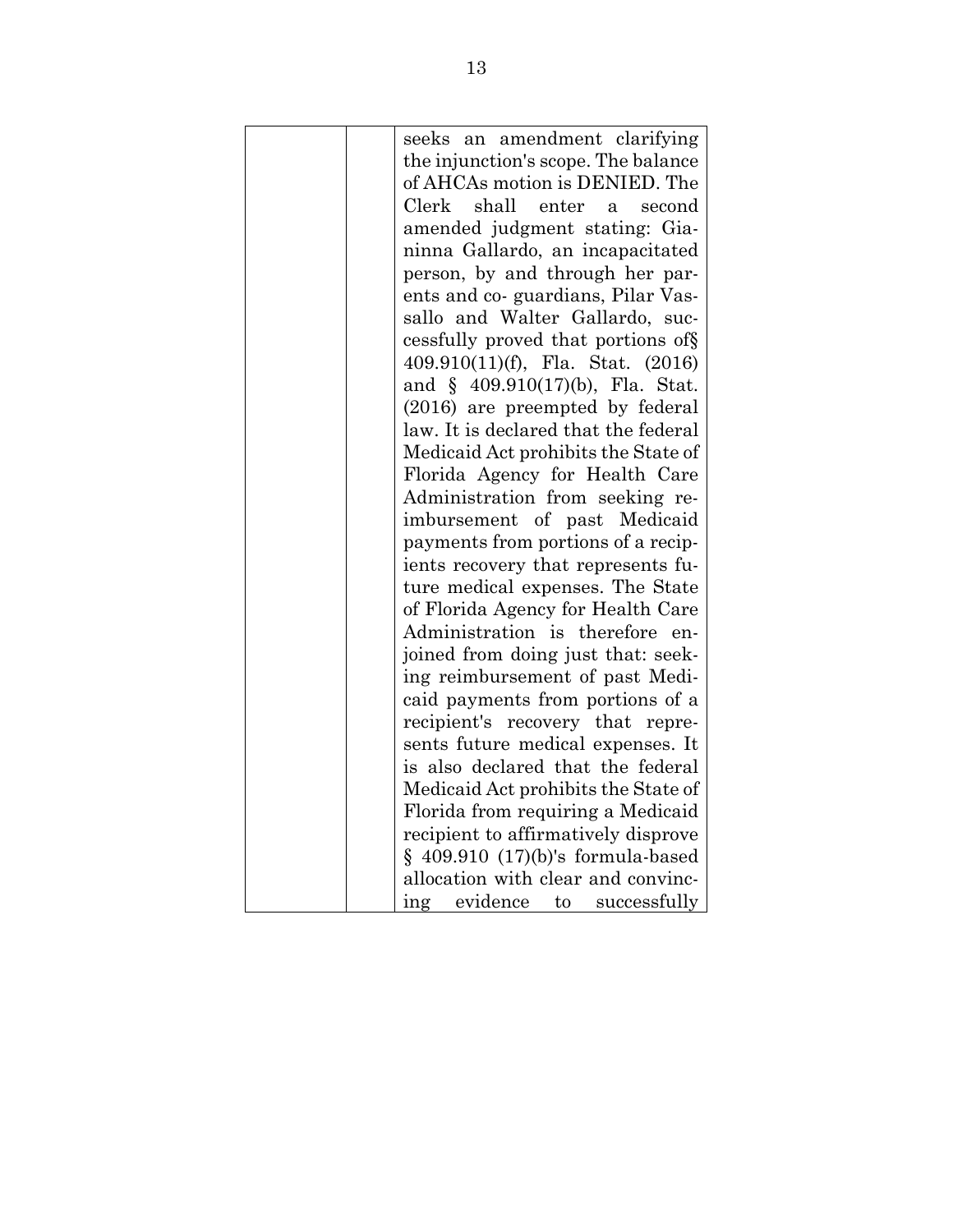|            |    | challenge it where, as here, that<br>allocation is arbitrary and there is<br>no evidence that it is likely to yield<br>reasonable results in the mine run<br>of cases. Signed by JUDGE MARK<br>E WALKER on 7/18/2017. (cle)<br>(Entered: 07/18/2017)                                                                                                                      |
|------------|----|---------------------------------------------------------------------------------------------------------------------------------------------------------------------------------------------------------------------------------------------------------------------------------------------------------------------------------------------------------------------------|
| 07/18/2017 | 60 | ***VACATED IN ITS ENTIRETY<br>****<br>ECF<br><b>SECOND</b><br>85<br>per<br>AMENDED<br><b>CLERK'S</b><br>JUDG-<br>MENT - re: 59 ORDER GRANT-<br>ING IN PART AND DENYING IN<br>PART MOTION TO ALTER OR<br>AMEND JUDGMENT. (cle) Modi-<br>fied on 9/21/2017 to reflect 2nd<br>amended (ckm). Modified to add<br>vacate language on 11/5/2020<br>(rcb). (Entered: 07/18/2017) |
|            |    | $* * *$                                                                                                                                                                                                                                                                                                                                                                   |
| 08/17/2017 | 64 | NOTICE OF APPEAL as to 30 Or-<br>der on Motion for Summary Judg-<br>ment, 59 Order on Motion to Alter<br>Judgment, Order on Motion to Set<br>Aside Judgment, 60 Clerk's Judg-<br>ment by JUSTIN M SENIOR. (Fil-<br>ing fee \$505 Receipt Number<br>AFLNDC-3953401.) (MEROS,<br>GEORGE) (Entered: 08/17/2017)                                                              |
| $* * *$    |    |                                                                                                                                                                                                                                                                                                                                                                           |
| 10/28/2020 | 84 | USCA MANDATE of USCA #17-<br>13693-JJ as to 64 Notice of Appeal.<br>It is hereby ordered, adjudged, and<br>decreed that the opinion issued on                                                                                                                                                                                                                             |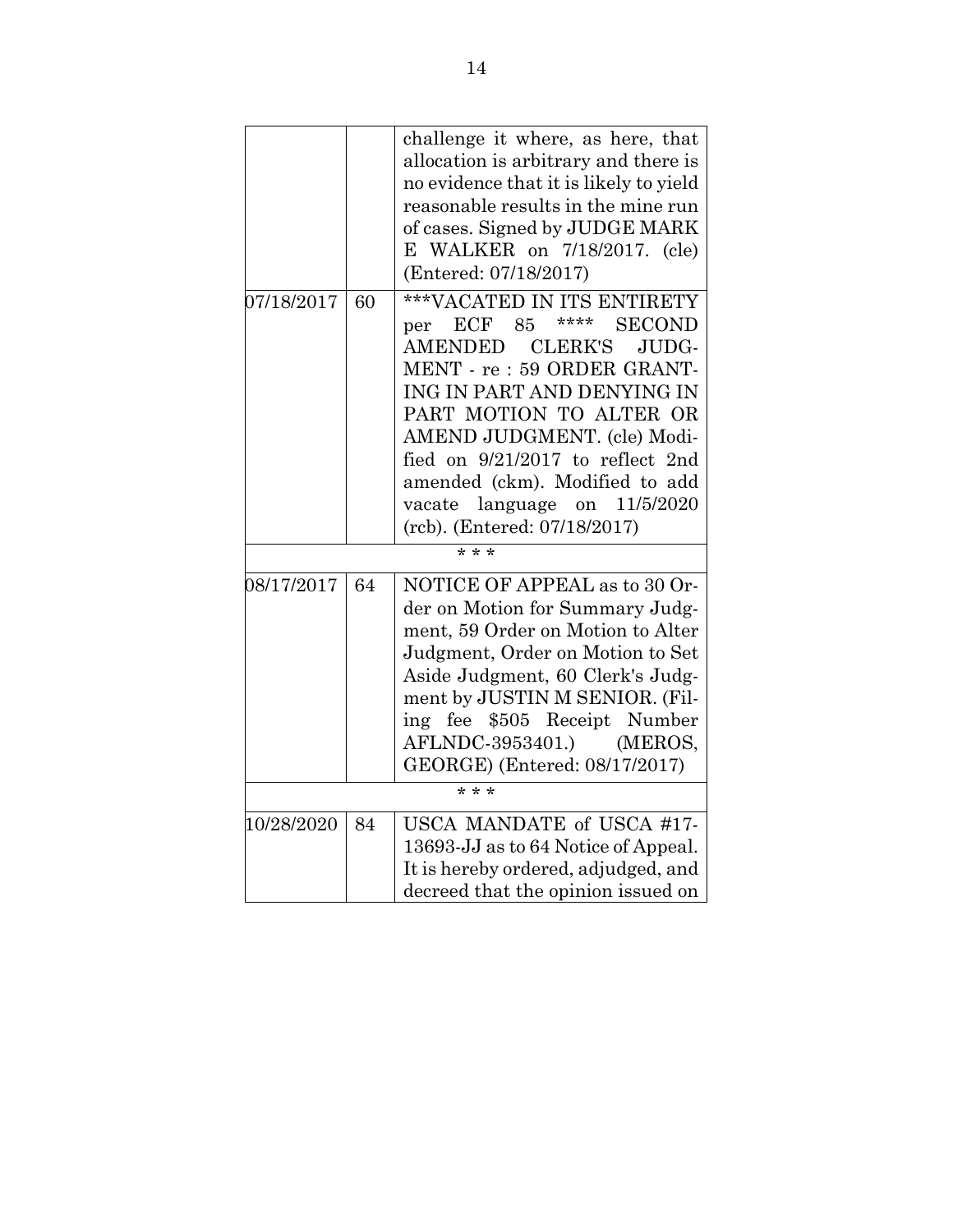|            |    | this date in this appeal is entered<br>as the judgment of this Court. 30<br>Day Exhibit Return Deadline Af-<br>Appeal Mandate<br>for<br>ter<br>$\mathbf{set}$<br>$11/27/2020$ . (rcb) Modified to add<br>language from order on 2/4/2021<br>(rcb). (Entered: 11/04/2020)                                                                                                                                                                                                                                                                                                     |
|------------|----|------------------------------------------------------------------------------------------------------------------------------------------------------------------------------------------------------------------------------------------------------------------------------------------------------------------------------------------------------------------------------------------------------------------------------------------------------------------------------------------------------------------------------------------------------------------------------|
| 11/04/2020 | 85 | ORDER VACATING 60 JUDG-<br>MENT. The Clerk shall annotate<br>the docket to reflect that this<br>Court's Order on the parties' cross-<br>motions for summary judgment,<br>ECF No. 30, is VACATED, and the<br>Clerk's Second Amended Judg-<br>ment, ECF No. 60, is VACATED<br>in its entirety. The Clerk shall en-<br>ter a new judgment stating, Plain-<br>tiff's claims against Defendant are<br>dismissed with prejudice." The<br>Clerk shall close the file. Signed by<br><b>CHIEF</b><br><b>JUDGEMARK</b><br>E<br>WALKER on 11/04/2020.<br>(rcb)<br>(Entered: 11/05/2020) |
| 11/05/2020 | 86 | CLERK'S JUDGMENT re 85 Or-<br>der Vacating Judgment. 90 Day<br>Exhibit Return Deadline set for<br>2/3/2021<br>(rcb)<br>(Entered:<br>11/05/2020)                                                                                                                                                                                                                                                                                                                                                                                                                              |
| * * *      |    |                                                                                                                                                                                                                                                                                                                                                                                                                                                                                                                                                                              |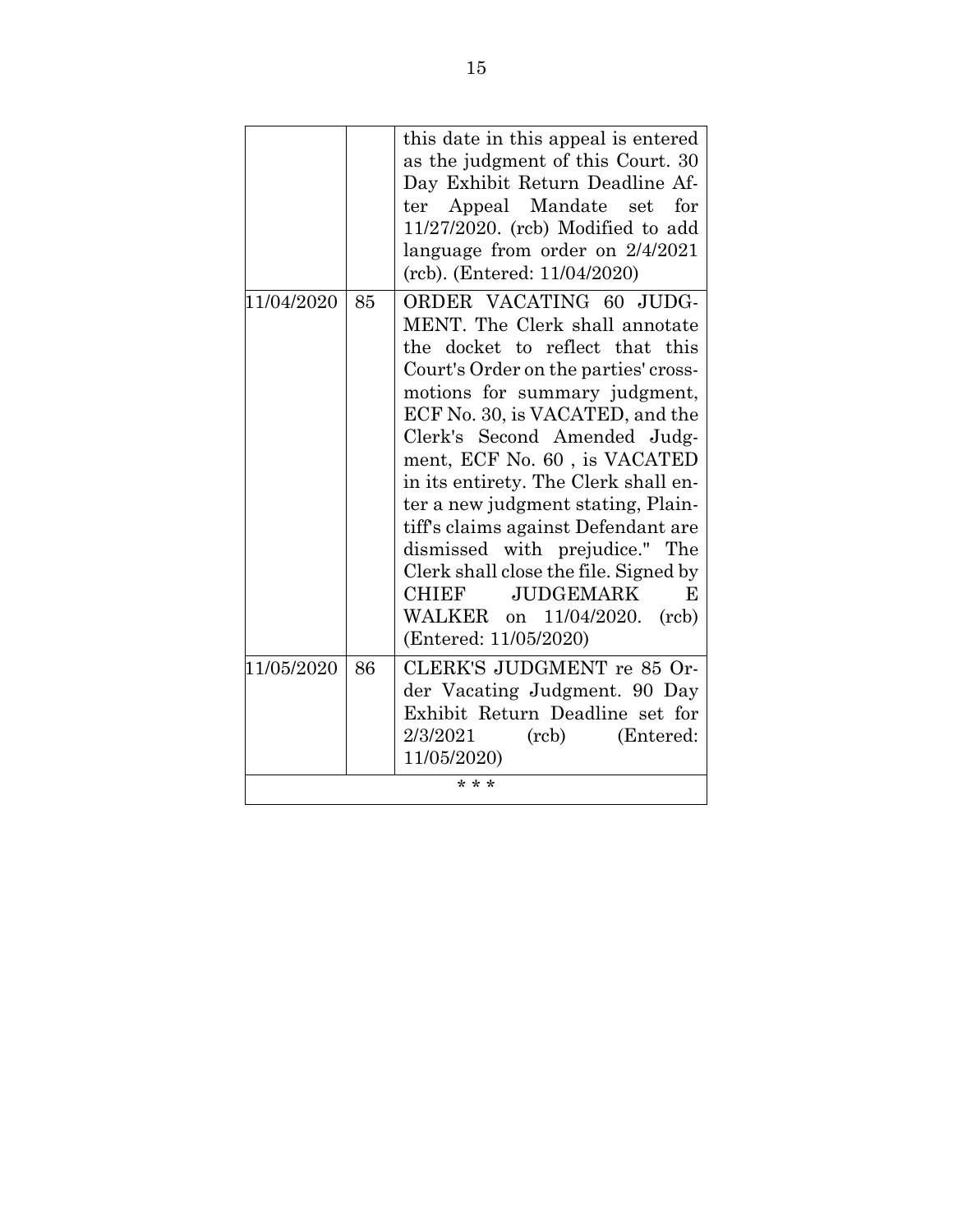### IN THE UNITED STATES DISTRICT COURT FOR THE NORTHERN DISTRICT OF FLORIDA

GIANINNA GALLARDO, an incapacitated person, by and through her parents and coguardians, PILAR VASSALLO and WALTER GALLARDO,

Plaintiff,

vs. Case No.: 4:16-cv-116-MW-CAS

ELIZABETH DUDEK, in her official capacity as Secretary of the STATE OF FLORIDA, AGENCY FOR HEALTH CARE ADMINI-STRATION,

/

Defendant.

#### **COMPLAINT**

Plaintiff, GIANINNA GALLARDO, an incapacitated person, by and through her parents and coguardians, PILAR VASSALLO and WALTER GAL-LARDO, brings this action for injunctive, declaratory and other appropriate relief (including costs and attorney's fees) to challenge the refusal of the Defendant, STATE OF FLORIDA AGENCY FOR HEALTH CARE ADMINISTRATION, to comply with federal Medicaid law.

#### **I. INTRODUCTORY STATEMENT**

1. This is a civil rights action brought pursuant to 42 U.S.C. §1983 seeking injunctive, declaratory and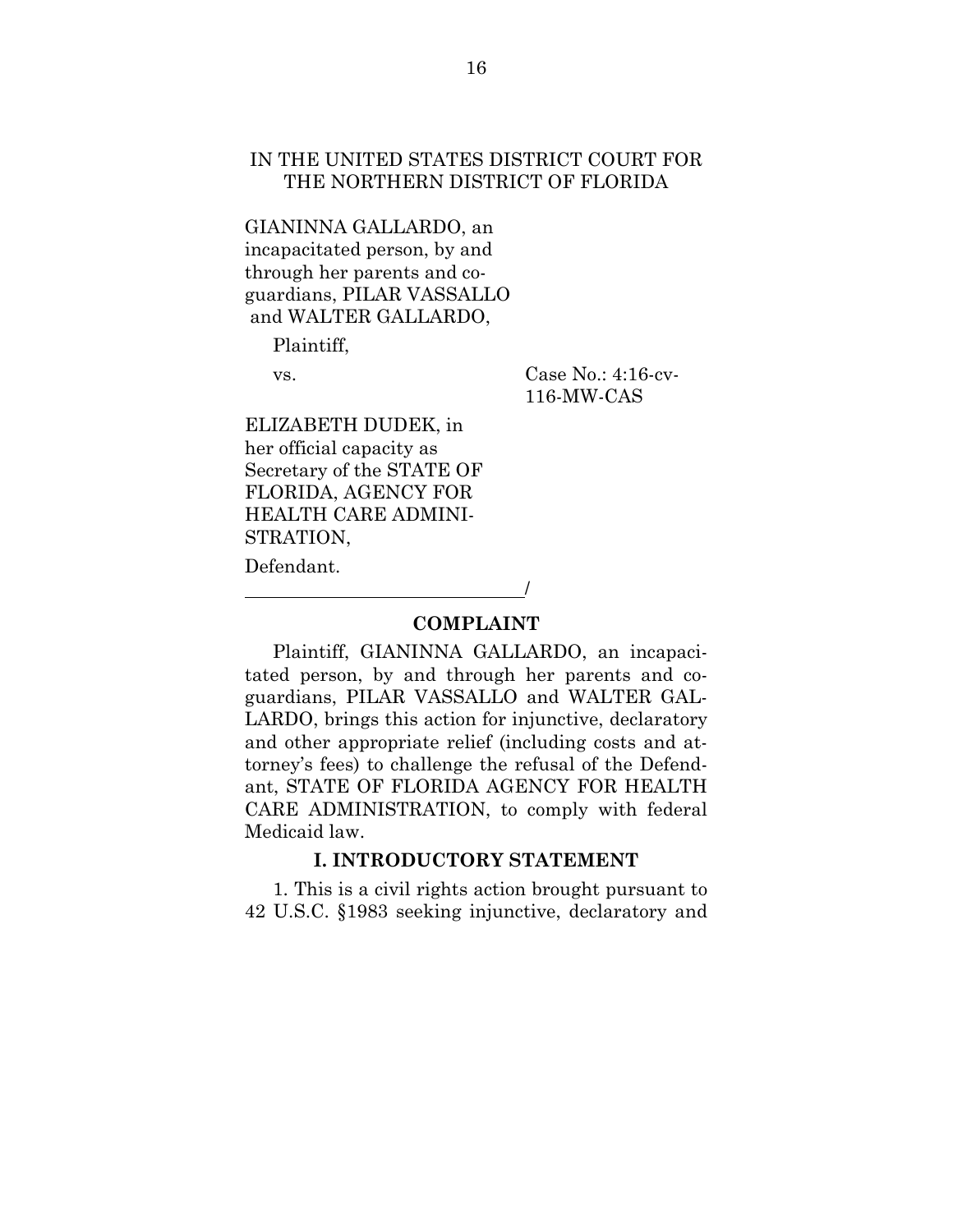other appropriate relief (including costs and attorney's fees) as a result of the deprivation of the Plaintiff's rights as secured by 42 U.S.C.  $$1396p(a) \& (b)$ (known as the "federal Medicaid anti-lien and anti-recovery provisions").

2. In particular, Defendant STATE OF FLORIDA AGENCY FOR HEALTH CARE ADMINISTRATION ("AHCA") has asserted a Medicaid lien against Plaintiff's personal injury settlement and is seeking payment of its lien from beyond that portion of Plaintiff's settlement representing compensation for past medical expenses by requiring in the administrative proceeding filed under section 409.910(17)(b), Florida Statutes, that Plaintiff prove by clear and convincing evidence that both her compensation for past medical expenses and her compensation for future medical expenses is less than the amount required to be paid to AHCA under the formula at section 409.910(11)(f).

3. Plaintiff seeks a judgment declaring that AHCA may not recover beyond that portion of her settlement representing compensation for past medical expenses by requiring in the administrative proceeding under section 409.910(17)(b), that Plaintiff prove by clear and convincing evidence that both her compensation for past medical expenses and her compensation for future medical expenses is less than the amount required to be paid to AHCA under the formula at section 409.910(11)(f). Plaintiff also seeks a judgment declaring that section 409.910(17)(b) is unconstitutional under the Supremacy Clause in Article VI of the United States Constitution to the extent that it allows AHCA to recover beyond that portion of Plaintiff's settlement representing compensation for past medical expenses in violation of 42 U.S.C.  $$1396a(a)(25)$ (H) and 42 U.S.C. §1396p.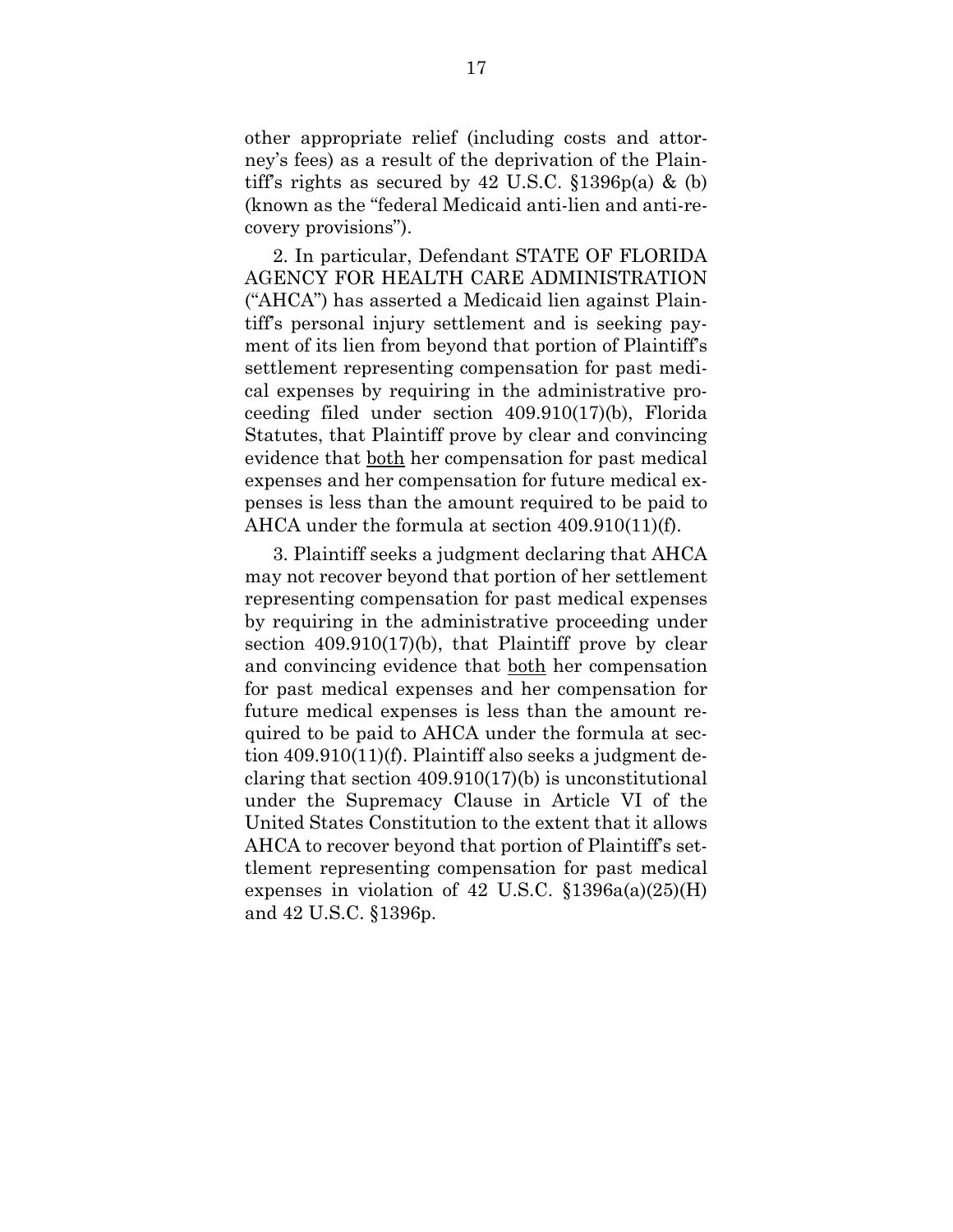4. Finally, Plaintiff seeks a judgment enjoining AHCA from enforcing section 409.910(17)(b) in a manner that permits AHCA to recover beyond that portion of Plaintiff's settlement representing compensation for past medical expenses in violation of 42 U.S.C. §1396, *et seq*., Ark. Dept. of Health & Human Services v. Ahlborn, 547 U.S. 268 (2006); and Wos v. E.M.A. 133 S.Ct. 1391 (2013).

#### **II. JURISDICTION AND VENUE**

5. Plaintiff's case arises under the laws and Constitution of the United States, specifically, 42 U.S.C. §1396a, 42 U.S.C. §1396p, and the Supremacy Clause in Article VI of the Constitution.

6. This court has jurisdiction over Plaintiff's claims under 28 U.S.C. §1331, 28 U.S.C. §1343(3), and 28 U.S.C. §1343(4).

7. Plaintiff's lawsuit is authorized by 42 U.S.C. §1983 and 28 U.S.C. §2201.

8. This court has supplemental jurisdiction pursuant to 28 U.S.C. §1367 to resolve all state law claims related to the federal claims asserted herein.

9. Under 28 U.S.C. §1391, venue is proper in this court.

#### **III. PARTIES**

10. Plaintiff, GIANINNA GALLARDO, is an incapacitated person, residing with her parents and coguardians, PILAR VASSALLO and WALTER GAL-LARDO, in Lee County, Florida.

11. At all times relevant to this civil action, Plaintiff was a Medicaid recipient and received medical assistance paid through the Medicaid program administered by AHCA.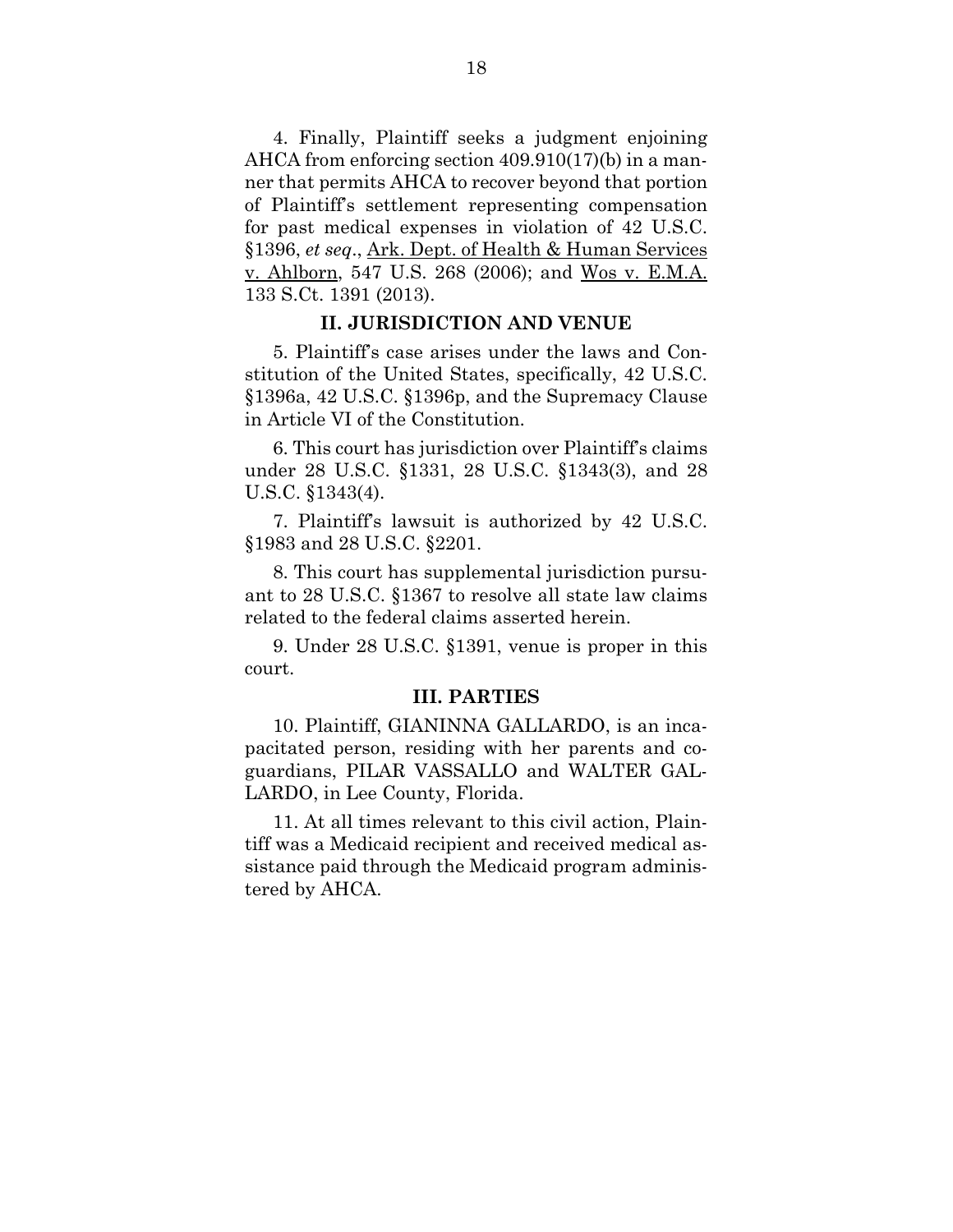12. Defendant ELIZABETH DUDEK is sued in her official capacity as the Secretary of the STATE OF FLORIDA AGENCY FOR HEALTH CARE ADMIN-ISTRATION, with an office address of 2727 Mahan Drive, Tallahassee, Florida 32309.

13. AHCA is an agency of the State of Florida responsible for the administration of Florida's Medicaid program in accordance with 42 U.S.C. §1396, *et seq*.

14. AHCA is responsible for enforcing liens and other rights of recovery which may arise by reason of a medical payment made to or on behalf of a Medicaid recipient in accordance with 42 U.S.C. §1396a and 42 U.S.C. §1396p.

15. At all times relevant to this civil action, Florida's Medicaid program received funding from the United States government and AHCA was required to administer the program in accordance with federal law.

### **IV. LEGAL BACKGROUND – MEDICAID**

16. Congress established the Medicaid Program in 1965 through Title IX to the Social Security Act, 42 U.S.C. §1396, "[f]or the purpose of providing federal financial assistance to States that choose to reimburse certain costs of medical treatment for needy persons." Harris v. McRae, 448 U.S. 297, 301 (1980). Under this system of "cooperative federalism" if a State agrees to establish a Medicaid plan, the federal government agrees to pay a specified percentage of the total amount the State plans spends on medical assistance. Id. at 308.

17. State participation in the federal Medicaid program is voluntary however, a State that has elected to participate, like Florida, must comply with the federal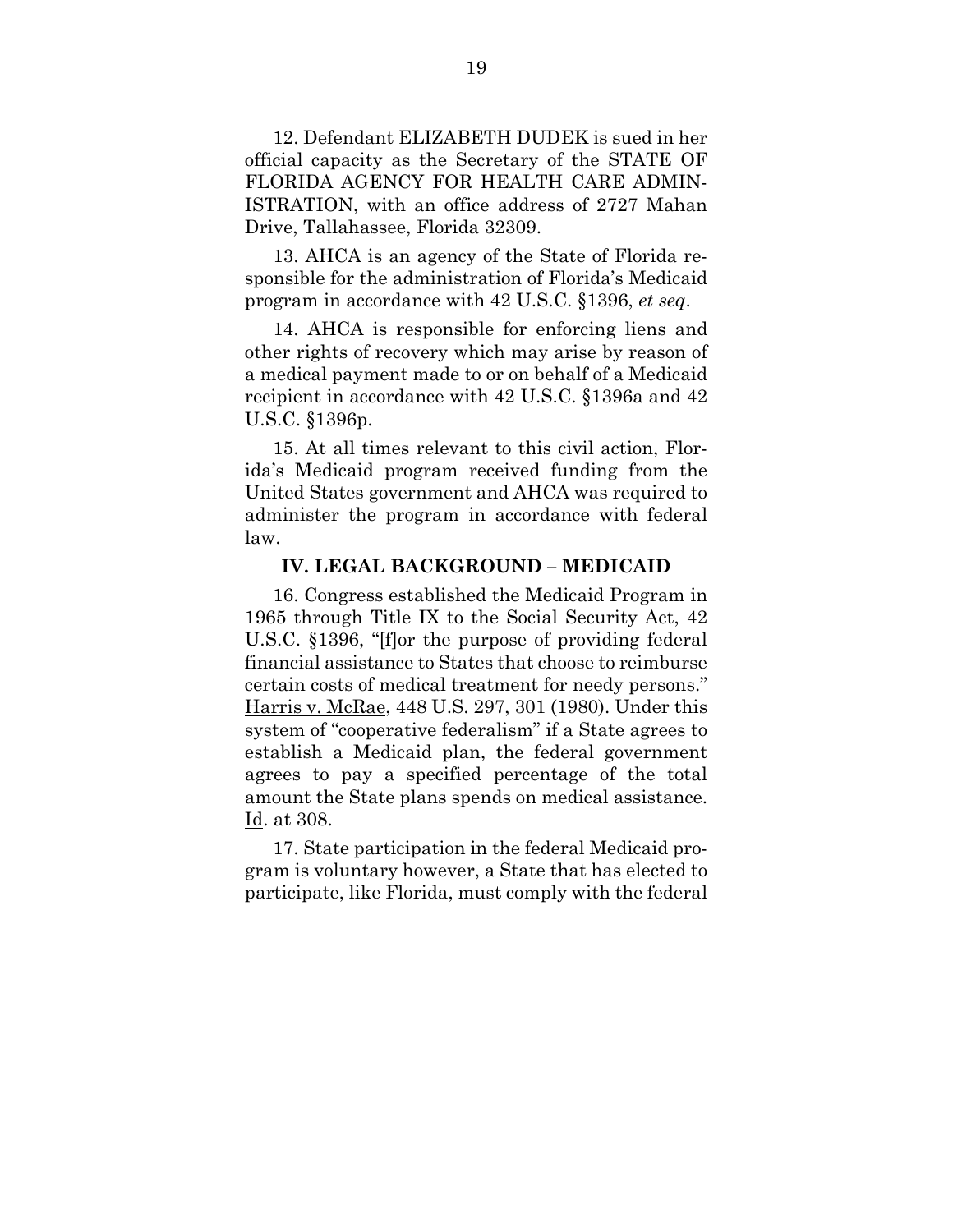Medicaid statutes and regulations. See Wilder v. Virginia Hosp. Asso., 110 S.Ct. 2510 (1990) and Public Health Trust of Dade County v. Dade County Sch. Bd., 693 So.2d 562, 564 (Fla. 3rd DCA 1997).

18. The federal Medicaid program requires every participating State to implement a "third-party liability" provision which requires the State to ascertain the legal liability of a third-party to pay for medical care provided through the Medicaid program. Where such a legal liability is found to exist, the State is to seek reimbursement from the third-party to the extent of the third-party's legal liability to pay for medical care provided through the Medicaid program. See 42 U.S.C.  $$1396a(a)(25)$ (A, B, & C). To facilitate this direction, a State must have "in effect laws under which, to the extent that payment has been made under the State plan for medical assistance for health care items or services furnished to an individual, the State is considered to have acquired the rights of such individual to payment by any other party for such health care items or services." 42 U.S.C. §1396a(a)(25)(H).

19. The State, after providing Medicaid benefits, may seek reimbursement of "payment(s) that have been made under the State plan for medical assistance for health care items or services furnished to an individual" by "acquiring the rights of such individual to payment by any other party for such health care items or services." However, there are limitations on the State's recovery that protect the Medicaid recipient's property. Specifically, the federal anti-lien statute at 42 U.S.C. §1396p(a)(1) states "[n]o lien may be imposed against the property of any individual prior to his death on account of medical assistance paid," and the federal anti-recovery statute at  $\S 1396p(b)(1)$ states "[n]o adjustment or recovery of any medical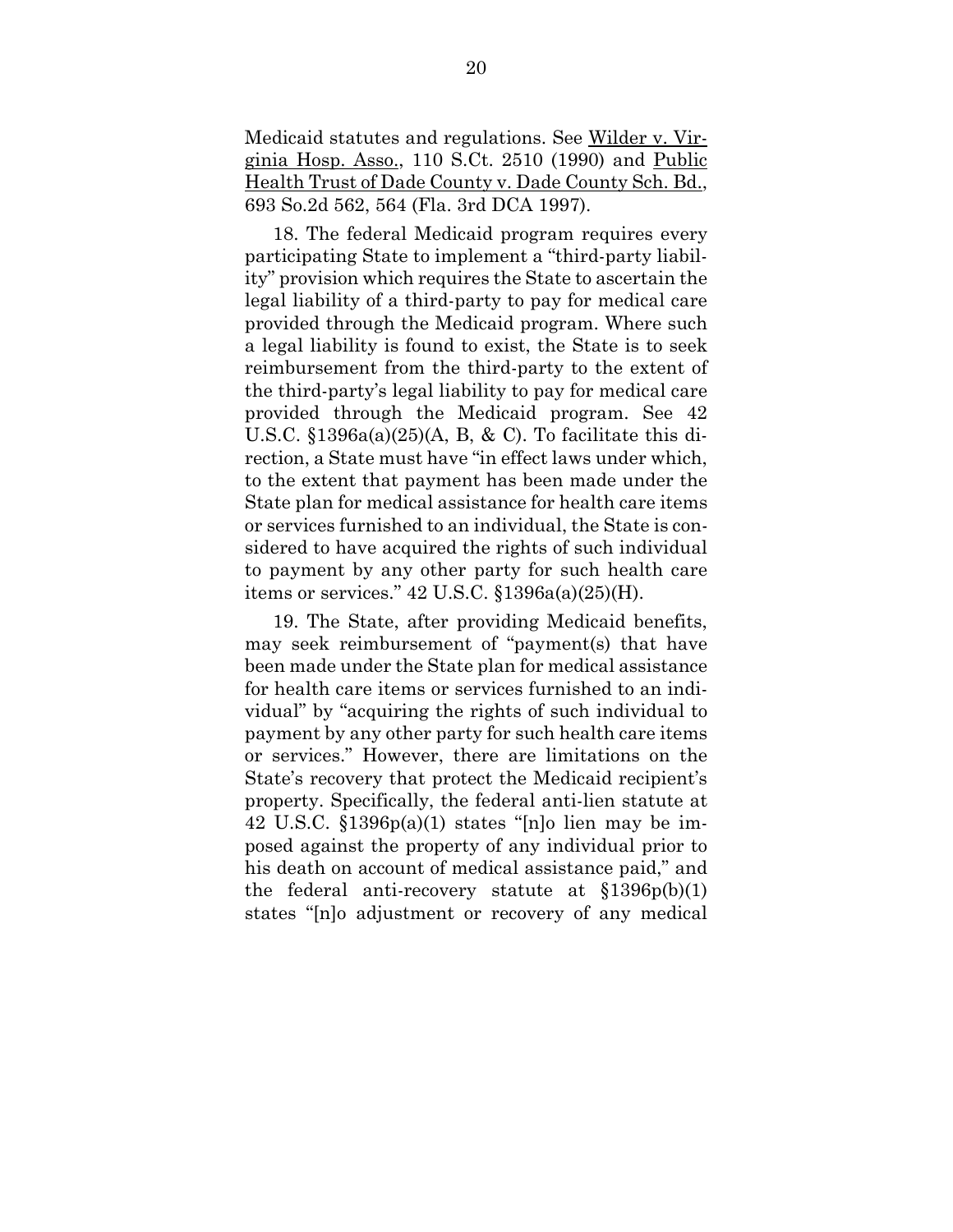assistance correctly paid on behalf of an individual under the State plan may be made."

20. In Ark. Dept. of Health & Human Services v. Ahlborn, 547 U.S. 268 (2006), the Supreme Court reviewed the tension between a Medicaid recipient's assignment to the State of his right to recover from liable third-parties "payment(s) that have been made under the State plan" in  $42$  U.S.C.  $$1396a(a)(25)$ (H) and the protections of a Medicaid recipient's property interest in their tort settlement in the federal anti-lien and anti-recovery statutes. The Ahlborn Court outlined that the State's ability to receive reimbursement under the assignment of a Medicaid recipient's right to recover medical assistance paid by Medicaid in 42 U.S.C. §1396a(a)(25)(H) is a limited exception to the federal anti-lien statute in 42 U.S.C. §1396p(a), which affirmatively prohibits States from seeking reimbursement from any portion of a Medicaid recipient's settlement. Accordingly, under federal law as interpreted in Ahlborn, a State is limited to recover from only that portion of a Medicaid recipient's settlement representing compensation for past medical expenses. See E.M.A. v. Cansler, 674 F.3d 290, 312 (U.S. 4th Cir. 2012)("*as the unanimous Ahlborn Court's decision makes clear, federal Medicaid law limits a State's recovery to settlement proceeds that are shown to be properly allocable to past medical expenses*."); *affirmed*  Wos v. E.M.A., 133 S.Ct. 1391 (2013).

21. Further, under the U.S. Supreme Court's decision in Wos v. E.M.A., 133 S.Ct. 1391 (2013) federal Medicaid law preempts State attempts to use a "irrebuttable one-size-fits-all" statutory formula to dictate its payment and a Medicaid recipient must be afforded the opportunity to challenge the payment of a Medicaid lien through an adversarial proceeding. As the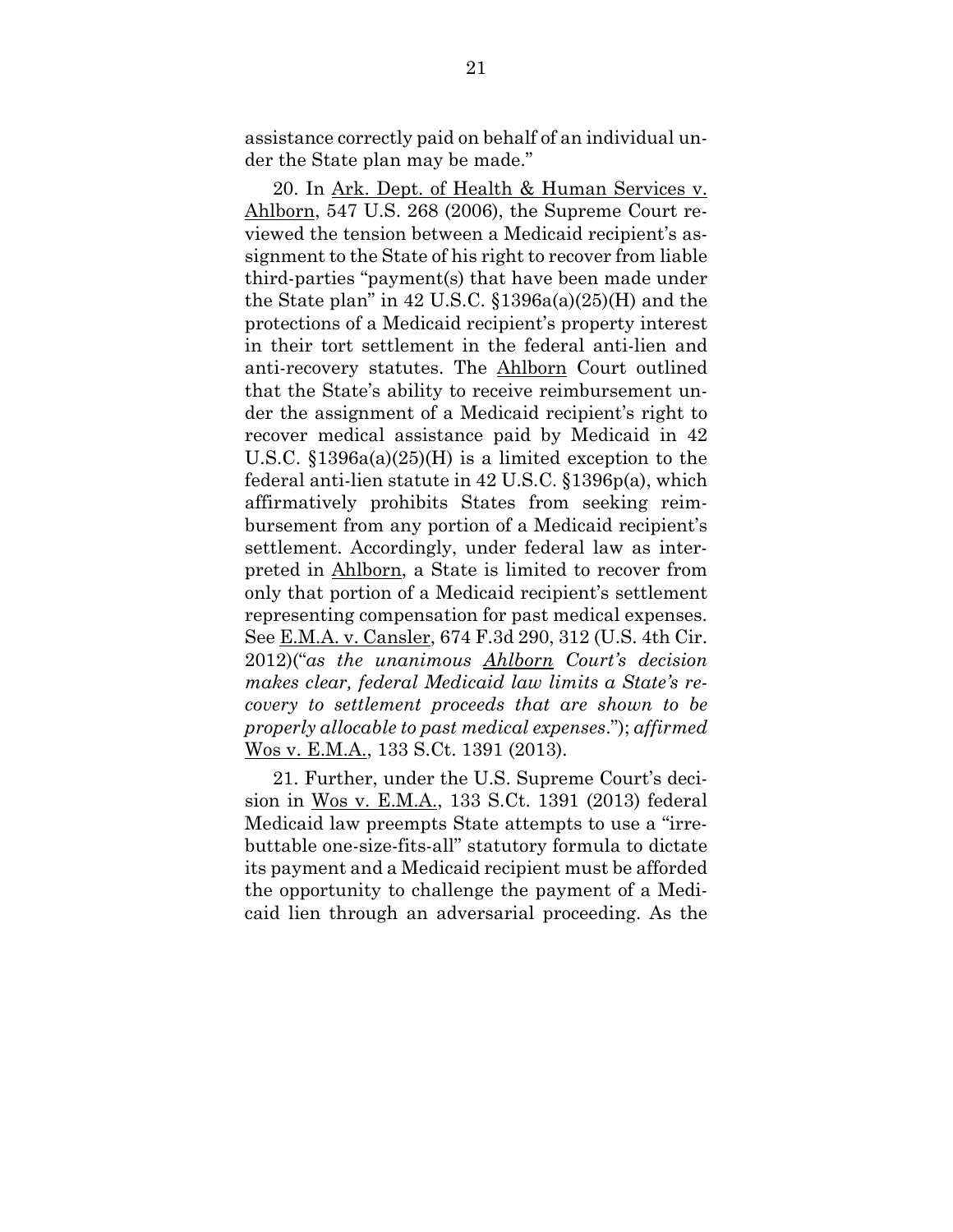Wos Court stated in relation to the protections afforded Medicaid recipients by federal Medicaid law, "Pre-emption is not a matter of semantics. A State may not evade the pre-emptive force of federal law by resorting to creative statutory interpretation or description at odds with the statute's intended operation and effect." 133 S.Ct. at 1397-98.

22. The Florida Legislature has enacted section 409.910, Florida Statutes, which authorizes AHCA to be reimbursed from a personal injury settlement or verdict money paid by Medicaid for the Medicaid recipient's "medical care prior to a tort recovery." Smith v. Agency for Health Care Admin., 24 So. 3d 590, 590 (Fla 5th DCA 2009). The statute creates an automatic lien on any such judgment or settlement for the full amount of medical assistance provided by Medicaid. § 409.910(6)(c), Fla. Stat.

23. The amount AHCA may recover for Medicaid expenditures from a judgment, award, or settlement from a third party is determined by the formula in section 409.910(11)(f), which sets that amount at one-half of the total recovery, after deducting 25 percent for attorney's fees and deducting taxable costs, up to, but not to exceed, the total amount actually paid by Medicaid on the recipient's behalf. Agency for Health Care Admin. v. Riley, 119 So. 3d 514, 515, n.3 (Fla. 2d DCA 2013).

24. The Florida appellate courts have recognized that under the U.S. Supreme Court decisions of Ahlborn and Wos, the formula at "section 409.910(11)(f) is preempted by the federal Medicaid statute's antilien provision to the extent it creates an irrebuttable presumption and permits recovery beyond that portion of a Medicaid recipient's third-party recovery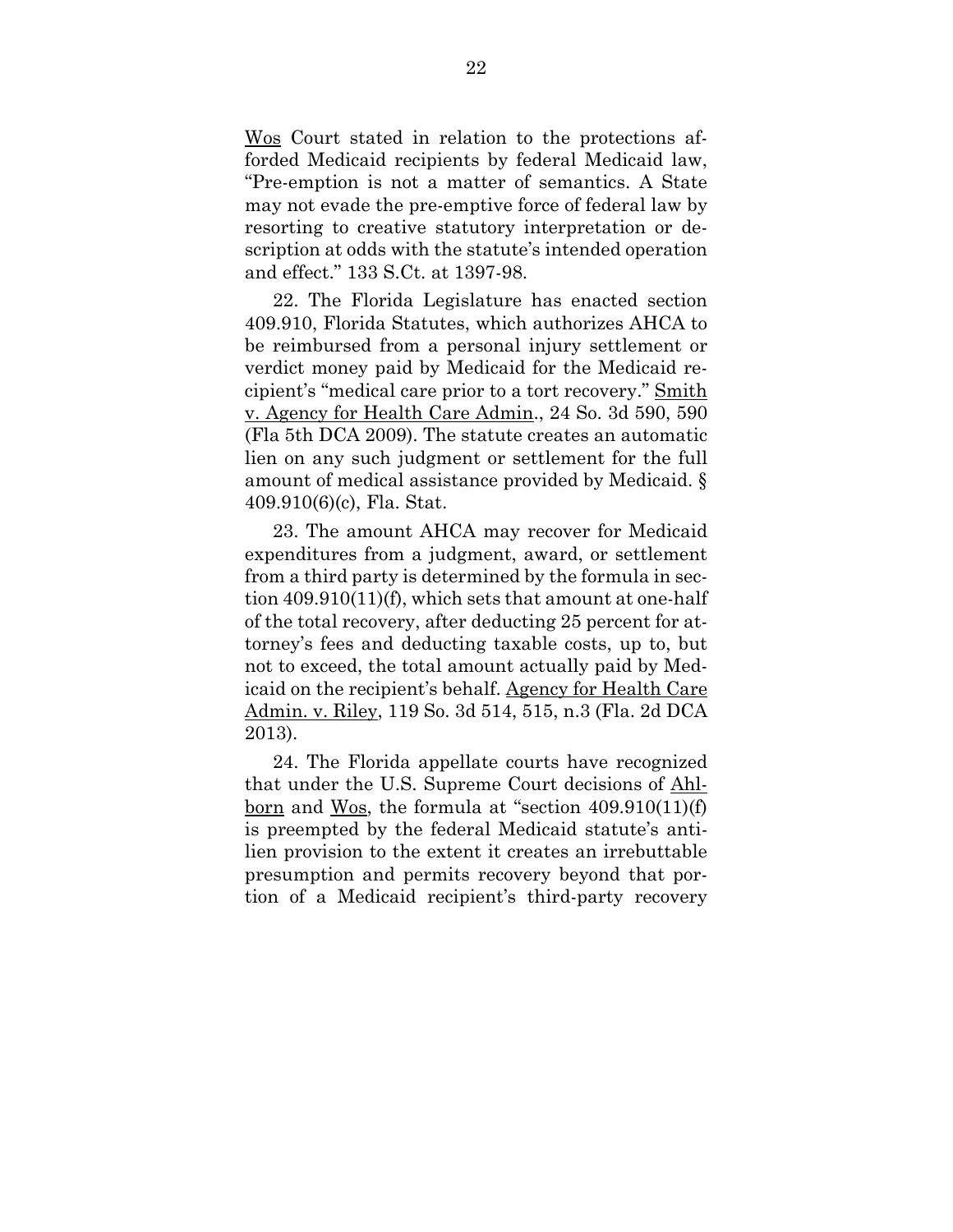representing compensation for past medical expenses." Davis v. Roberts, 130 So. 3d 264, 270 (Fla. 5th DCA 2013); and Harrell v. Agency for Health Care Admin, 143 So.3d 478, 480 (Fla. 1st DCA 2014). As the First District Court of Appeals in Harrell stated:

The decision in *Wos* has undermined the reasoning of the decisions that AHCA and the trial court have previously relied upon, so much so that three of the five district courts in Florida have, when presented with the issue of whether section 409.910(11)(f) has been preempted uniformly changed course by issuing opinions consistent with *Wos*. … As the Fifth District recently noted, "*Ahlborn* and *Wos* make clear that section 409.910(11)(f) is preempted by the federal Medicaid statute's anti-lien provision to the extent it creates an irrebuttable presumption and permits recovery beyond that portion of the Medicaid recipient's third-party recovery representing compensation for past medical expenses.

…

When such evidence is introduced, the trial court must consider it in making a determination on whether AHCA's lien amount should be adjusted to be consistent with federal law.

Harrell, 143 So. 3d at 480 (citations omitted).

25. Shortly after the Wos decision was issued, the 2013 Florida Legislature amended section 409.910(17), to strip the trial court of jurisdiction to handle the challenge of a Medicaid lien and placed the challenge of a Medicaid lien at the Division of Administrative Hearings ("DOAH") in Tallahassee. See Section 409.910(17(a–e), Florida Statutes (2013). In doing so, the Legislature placed the burden of proof in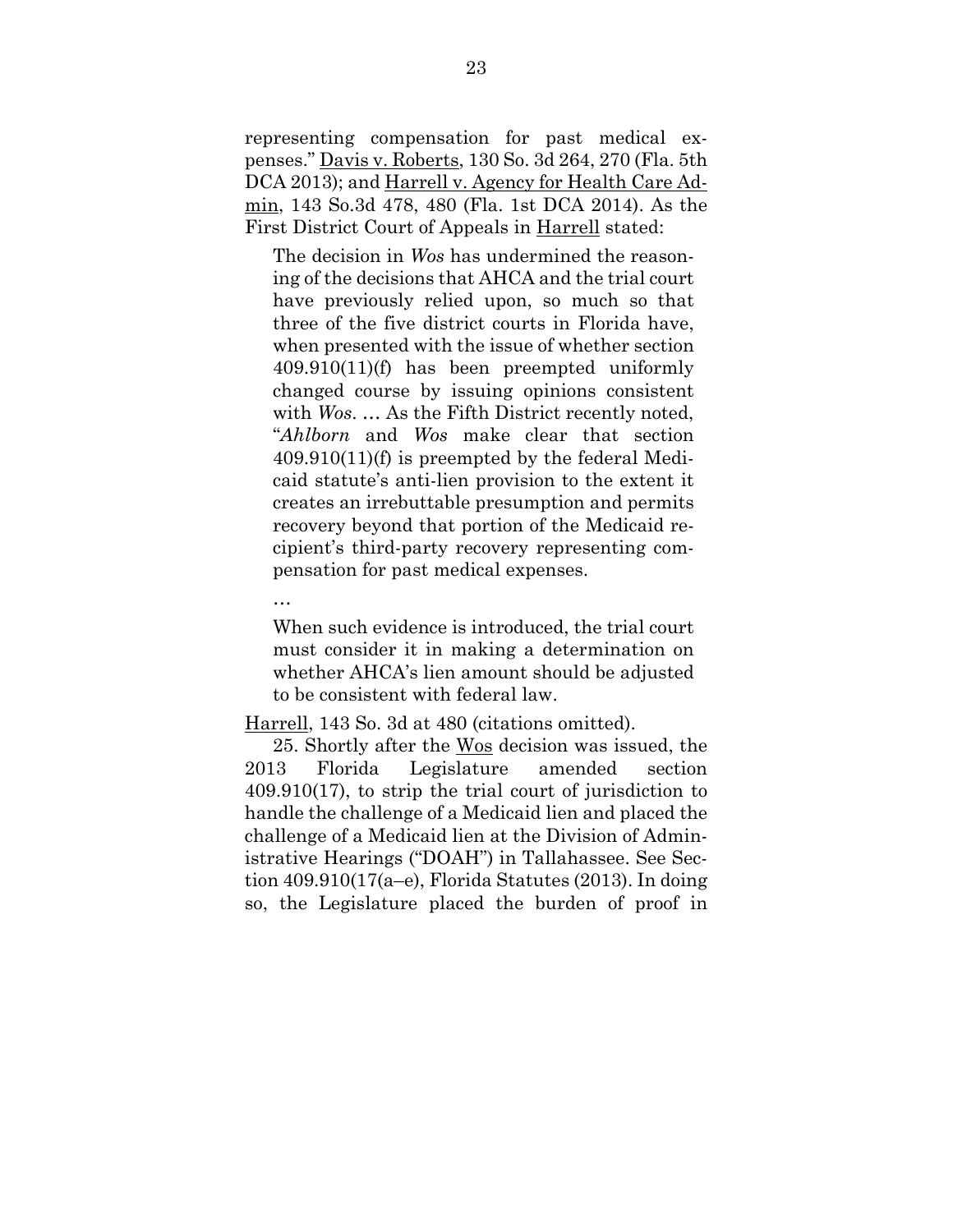challenging a Medicaid lien solely on the Medicaid recipient and assigned the heightened standard of proof of "clear and convincing evidence."

The operative sentence of section 409.910(17)(b), outlining what must be proven by the Medicaid recipient at DOAH to successfully challenge the payment of a Medicaid lien states:

In order to successfully challenge the amount payable to the agency, the recipient must prove, by clear and convincing evidence, that a lesser portion of the total recovery should be allocated as reimbursement for past and future medical expenses than the amount calculated by the agency pursuant to the formula set forth in paragraph (11)(f) or that Medicaid provided a lesser amount of medical assistance than that asserted by the agency.

26. AHCA has not promulgated any administrative rules or issued policy statements relative to its interpretation of section 409.910 or the administrative procedure for challenging a Medicaid lien contained in section 409.910(17)(a–e).

27. In administrative proceedings under section 409.910(17)(b), AHCA has taken the position that it is entitled to recover from both the portion of a Medicaid recipient's settlement compensating for past medical expenses and the portion of the settlement compensating for future medical expenses. Further, AHCA has taken the position that to successfully challenge the amount payable to AHCA, the Medicaid recipient must prove by clear and convincing evidence that the amount allocable to both past and future medical expenses is less than the formula amount in section 409.910(11)(f).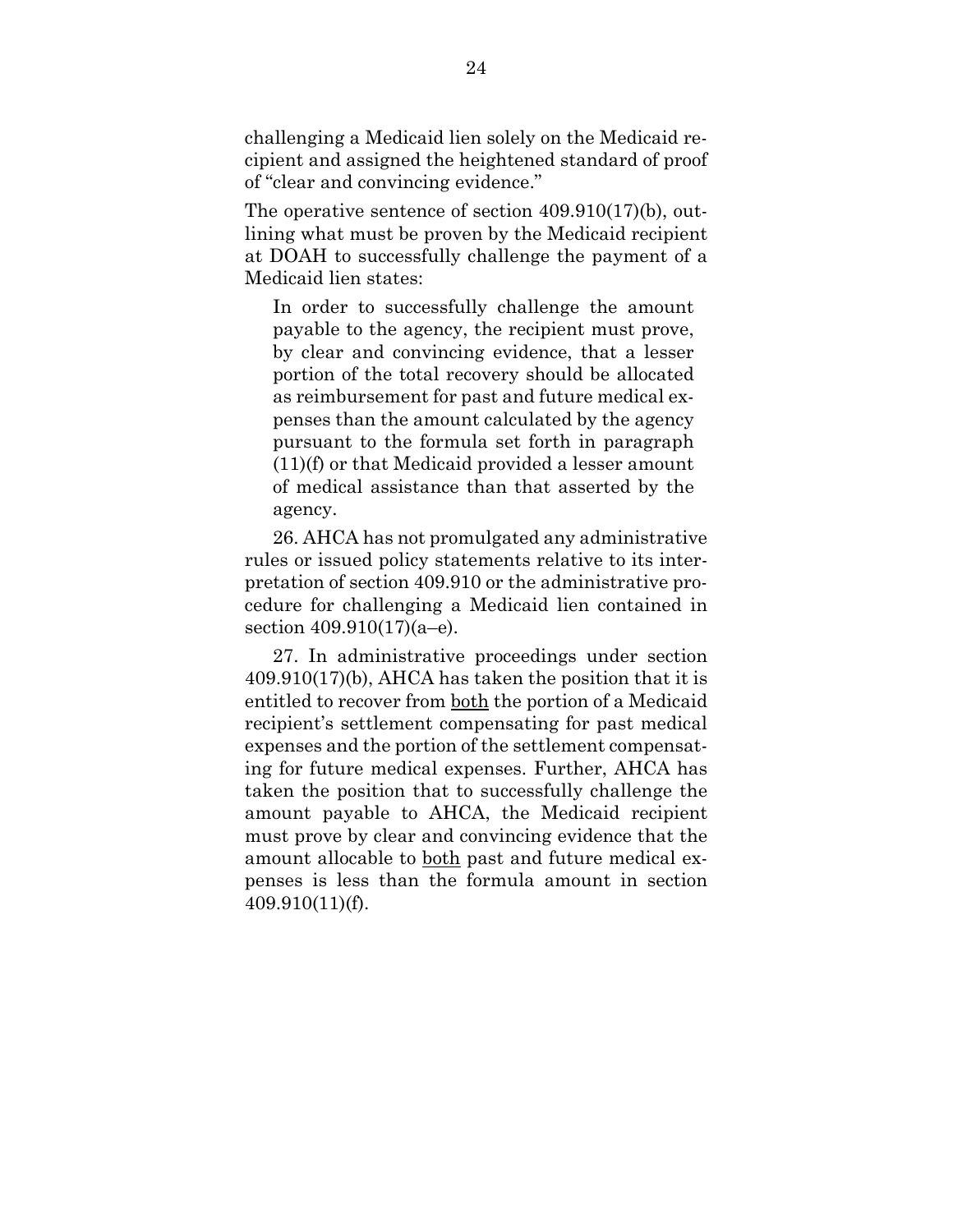28. Ahlborn and Wos determined that the federal Medicaid statutes preempt and prohibit State attempts to recover beyond that portion of a Medicaid recipient's settlement representing compensation for past medical expenses. Davis and Harrell recognized that the federal Medicaid statutes preempt section  $409.910(11)(f)$  to the extent it "permits recovery beyond that portion of a Medicaid recipient's third-party recovery representing compensation for past medical expenses." Those statutes have not been amended or altered and are in full force and effect.<sup>1</sup>

### **V**. **FACTUAL BACKGROUND**

29. On November 19, 2008, GIANINNA was struck by a truck after being dropped off by her school bus. As a result of this accident, GIANINNA suffered catastrophic physical injury and brain damage leaving her in a persistent vegetative state unable to ambulate, communicate, eat, toilet or care for herself in any manner.

30. As a result of GIANINNA's catastrophic injuries, GIANINNA suffered both economic and non-economic damages. These damages would include, but not be limited to, pain and suffering, disability, disfigurement, mental anguish, loss of capacity for the enjoyment of life, loss of ability to earn money, and past and future medical expenses. Altogether, a

<sup>&</sup>lt;sup>1</sup> "It is also true that during all times relevant to the instant *proceeding there have been no changes to the anti-lien provision in federal Medicaid law."* Gibbons v. AHCA, Case No. 13- 4720MTR, 2014 WL 1875794 (DOAH May 7, 2014); see also, Leigh Ann Holland v. AHCA, Case No. 14-2520MTR, 2014 WL 4953240 (DOAH Sept. 29, 2014); Mierzwinski v. AHCA, Case No. 14-3806MTR, 2015 WL 1095841 (DOAH Mar. 6, 2015); and Bryant v. AHCA, Case No.: 15-4651MTR, 2016 WL 681061 (DOAH Feb. 12, 2016).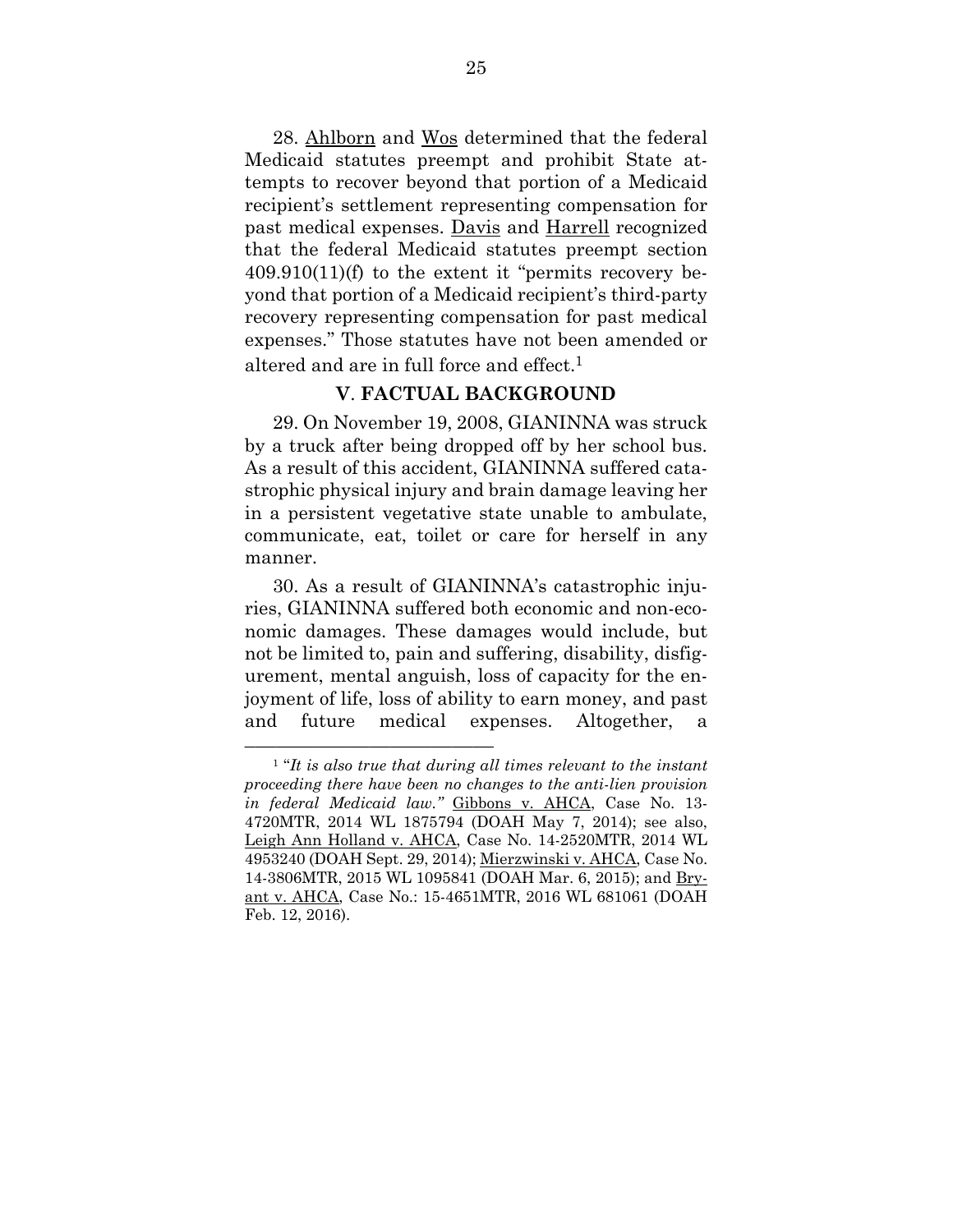conservative valuation of all GIANINNA's damages and the value a jury would award in damages (absent any limiting factors such as disputed facts, liability, causation, insolvency of the parties, insurance policy limits, etc.) would be in excess of \$20,000,000.

31. GIANINNA's past medical expenses related to her injuries were paid by WellCare of Florida and Medicaid. WellCare of Florida provided \$21,499.30 in benefits and Medicaid provided \$862,688.77 in benefits. The combined amount of benefits provided to GIANINNA was \$884,188.07 and this \$884,188.07 represented GIANINNA's entire claim for past medical expenses.

32. GIANINNA or others on her behalf, did not make payments in the past or in advance for GIA-NINNA's future medical care. Accordingly, no claim for damages can be made for reimbursement, repayment, restitution, indemnification, or to be made whole for payments made in the past or in advance for future medical care.

33. GIANINNA's parents, PILAR VASSALLO and WALTER GALLARDO, were appointed her co-guardians and they brought a personal injury action to recover all of GIANINNA's damages against those parties allegedly responsible for her injuries ("Tortfeasors").

34. While GIANINNA's damages have an exceedingly high monetary value in excess of \$20,000,000, there were significant issues of disputed facts, liability, assumption of risk, sovereign immunity, and insurance policy limits that called into question the liability of the Defendants and their ability to pay if a judgement was entered against them.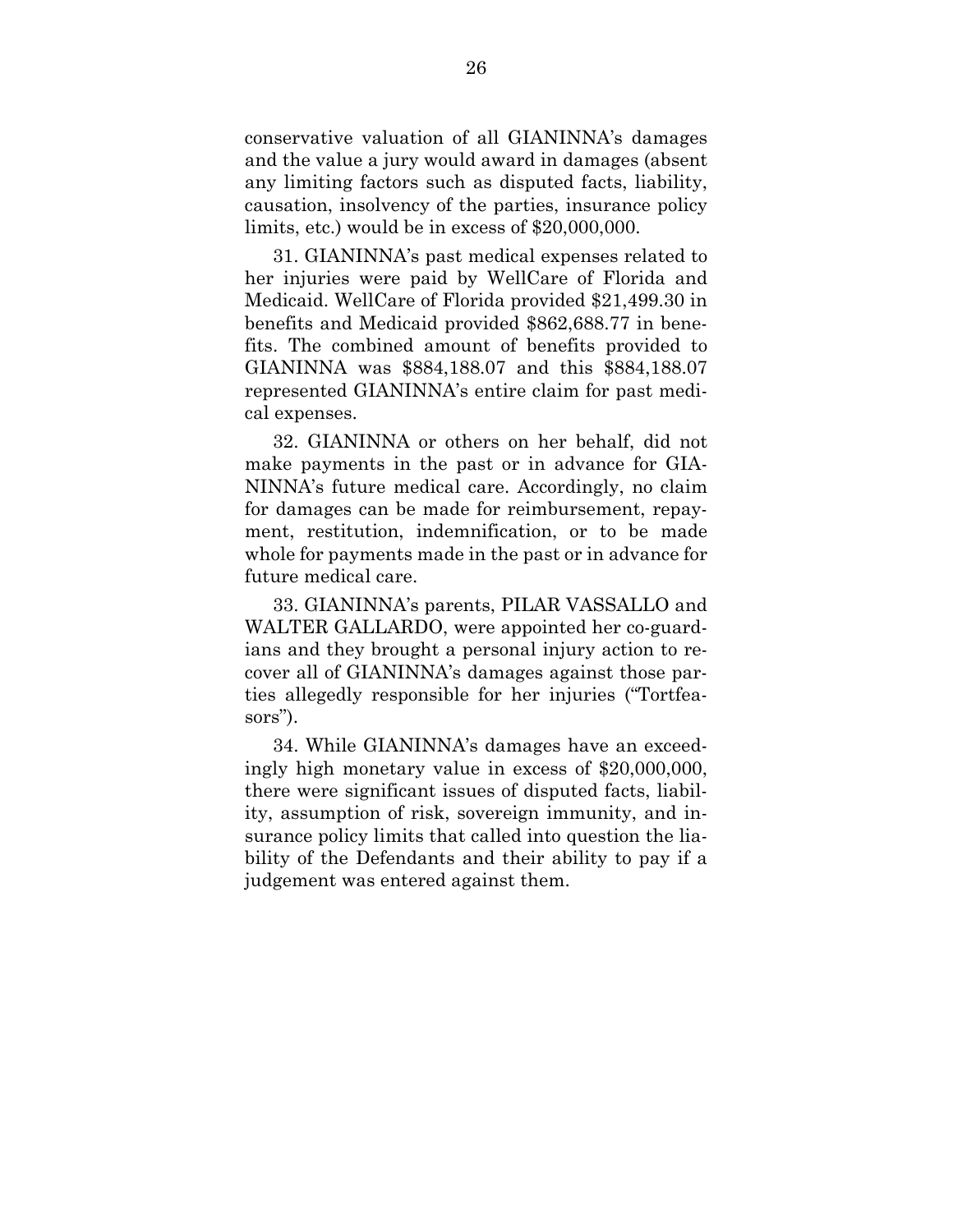35. Based on these limiting factors, GIANINNA's personal injury action was compromised and settled in two settlements totaling \$800,000.

36. Although these settlements were in GIA-NINNA's best interest and appropriate given the significant limiting factors, the settlements do not fully compensate her for all her damages and she is only receiving a fraction of the total monetary value of all her damages. Using the most conservative low-end valuation of all GIANINNA's damages of \$20,000,000, GIANINNA in the settlements is receiving only **4%** of the value of her damages and GIANINNA is receiving only **4%** of each and every element of her damages including only **4%** of her \$884,188.07 claim for past medical expenses, or \$35,367.52.

37. Understanding that the settlements do not fully compensate GIANINNA for all her damages and in the settlements GIANINNA is only receiving a fraction of the total monetary value of all her damages, including only a fraction of her \$884,188.07 claim for past medical expenses, an allocation to GIANINNA's claim for past medical expenses was made as part of the settlement(s). This allocation was based on the calculation of the ratio the settlements bore to the total monetary value of all GIANINNA's damages. Using the conservative valuation of all GIANINNA's damages of \$20,000,000, it was calculated that GIA-NINNA was receiving **4%** of the total monetary value of all her damages in the settlements, and accordingly she was receiving in the settlements **4%** of her \$884,188.07 claim for past medical expenses, or \$35,367.52.

38. In making this allocation, the parties agreed that: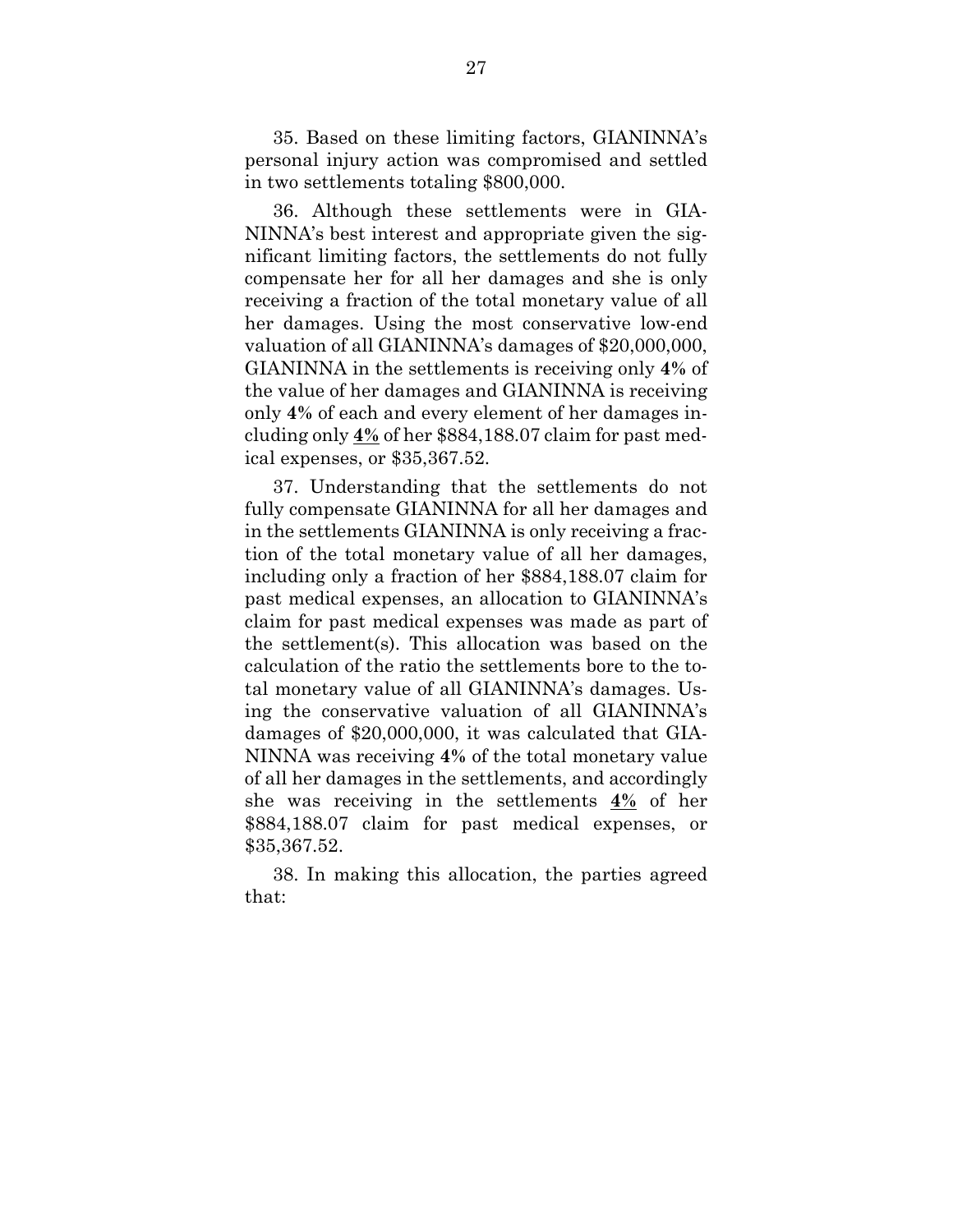a) The settlements do not fully compensate GIANINNA for all the damages she has suffered and the settlements only compensates GIANINNA for a fraction of the total monetary value of all her damages;

b) GIANINNA's damages have a value in excess of \$20,000,000;

c) GIANINNA's claim for past medical expenses was \$884,188.07;

d) Allocation of \$35,367.52 of the settlements to past medical expenses and the remainder of the settlements toward the satisfaction of claims other than past medical expenses is reasonable and proportionate based on the same ratio the settlements bear to the total monetary value of all GIA-NINNA's damages;

e) GIANINNA or others on her behalf have not made payments in the past or in advance for GIA-NINNA's future medical care;

f) GIANINNA has not made a claim for reimbursement, repayment, restitution, indemnification, or to be made whole for payments made in the past or in advance for future medical care; and

g) No portion of the settlements represents reimbursement for future medical expenses.

39. The parties memorialized the allocation of \$35,367.52 of the settlements to past medical expenses as well as their agreement concerning the lack of any claim for, or recovery of, reimbursement of future medical expenses in the two (2) Settlement Agreement and Release(s). The respective Releases stated: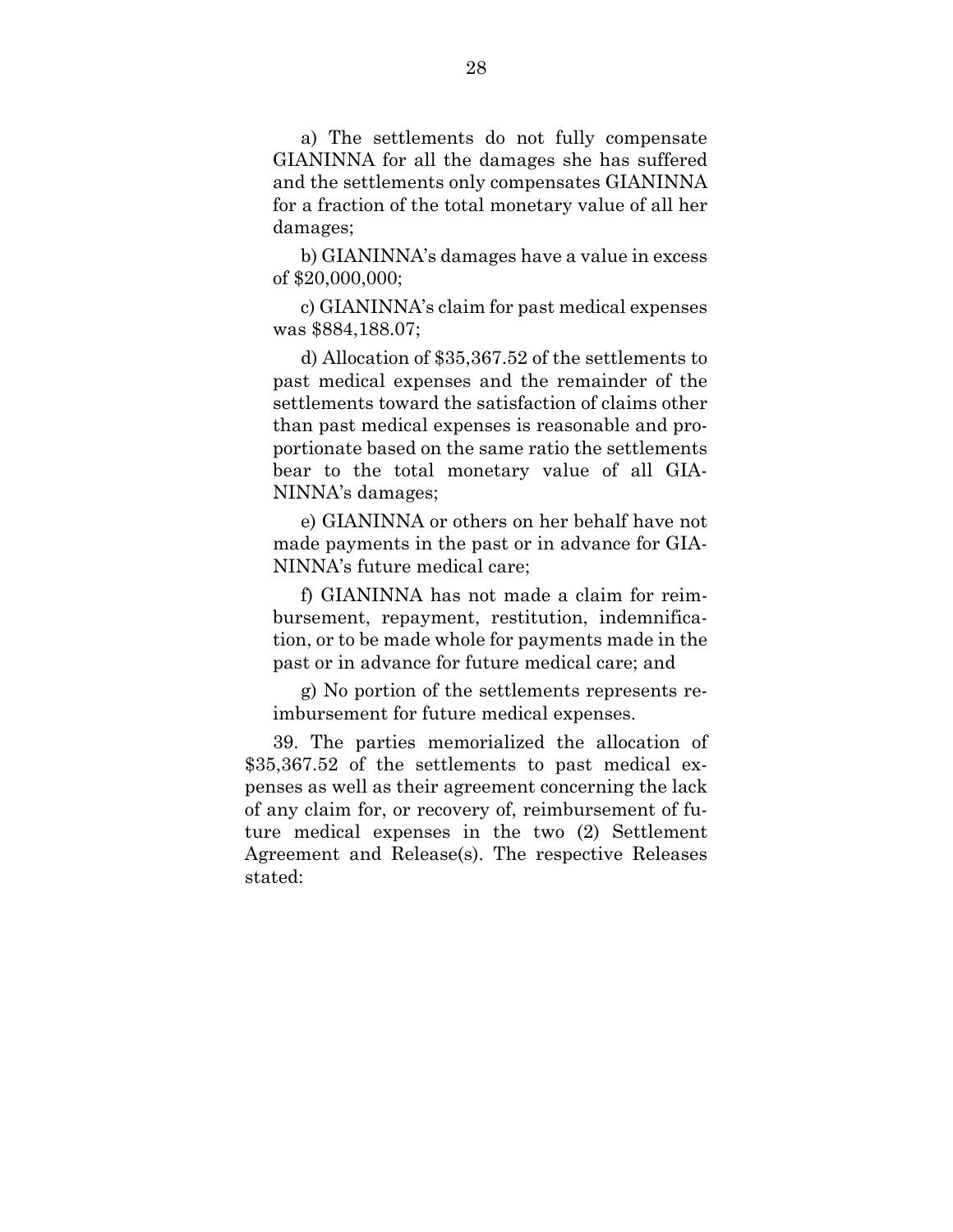Further, the Parties acknowledge that although Gianinna Gallardo's settlement does not fully compensate Gianinna Gallardo for all of the damages she has allegedly suffered, this settlement shall operate as a full and complete Release as to [Releasors] without regard to Gianinna Gallardo's settlement only compensating her for a fraction of the total monetary value of her alleged damages. Plaintiffs believe, and [Releasors] agrees that it is not unreasonable for Plaintiffs to believe, that Gianinna Gallardo's alleged damages have a value in excess of \$20,000,000, of which \$884,188.07 represents Gianinna Gallardo's claim for past medical expenses. Given the facts, circumstances, and nature of Gianinna Gallardo's injuries and Gianinna Gallardo's settlement, the parties have agreed to allocate \$22,104.70 of Gianinna Gallardo's settlement to Gianinna Gallardo's claim for past medical expenses and allocated the remainder of her settlement towards the satisfaction of claims other than past medical expenses. This allocation is a reasonable and proportionate allocation based on the same ratio Gianinna Gallardo's settlement bears to the above-referenced 20,000,000 total monetary value asserted by Plaintiffs of all Gianinna Gallardo's alleged damages. Further, the parties acknowledge that Gianinna Gallardo may need future medical care related to her injuries, and some portion of this settlement may represent compensation for future medical expenses Gianinna Gallardo will incur in the future. However, the parties acknowledge that Gianinna Gallardo, or others on her behalf, have not made payments in the past or in advance for Gianinna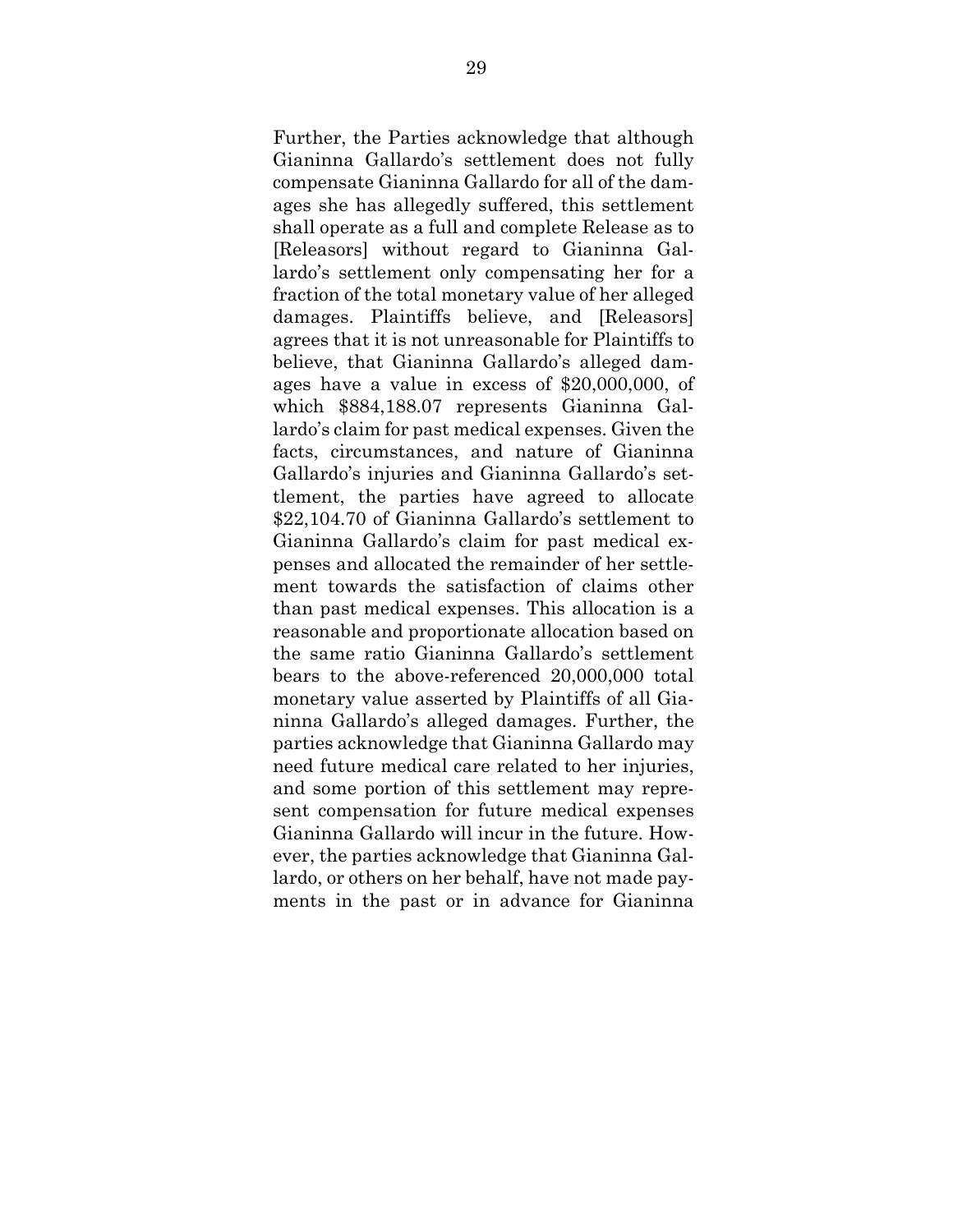Gallardo's future medical care and Gianinna Gallardo has not made a claim for reimbursement, repayment, restitution, indemnification, or to be made whole for payments made in the past or in advance for future medical care. Accordingly, no portion of this settlement represents reimbursement for future medical expenses.

Although this settlement does not fully compensate First Party for all of the damages being alleged in this lawsuit, this settlement and Full and Final Release shall operate as a full, final and complete Release as to Second Party, without regard to the fact that Gianinna Gallardo's settlement only compensates her for a fraction of the total alleged damages. The Parties agree that Gianinna Gallardo's alleged damages exceed \$20,000,000 of which \$884,188.07 represents Gianinna Gallardo's claim for past medical expenses. Given the facts, circumstances, and nature of Gianinna Gallardo's injuries, First Party has allocated \$13,262.82 of Gianinna Gallardo's settlement to her claim for past medical expenses and allocated the remainder of her settlement towards the satisfaction of claims other than past medical expenses. First Party believes this to be a reasonable and proportionate allocation based upon the same ratio Gianinna Gallardo's settlement bears to the total value of Gianinna Gallardo's damages. Second Party does not object to Plaintiff's allocation; however, should any issue arise with respect to Plaintiff's allocations, such allocations shall not affect the validity of this settlement between the Parties, as this settlement and Full and Final Release shall operate as a full,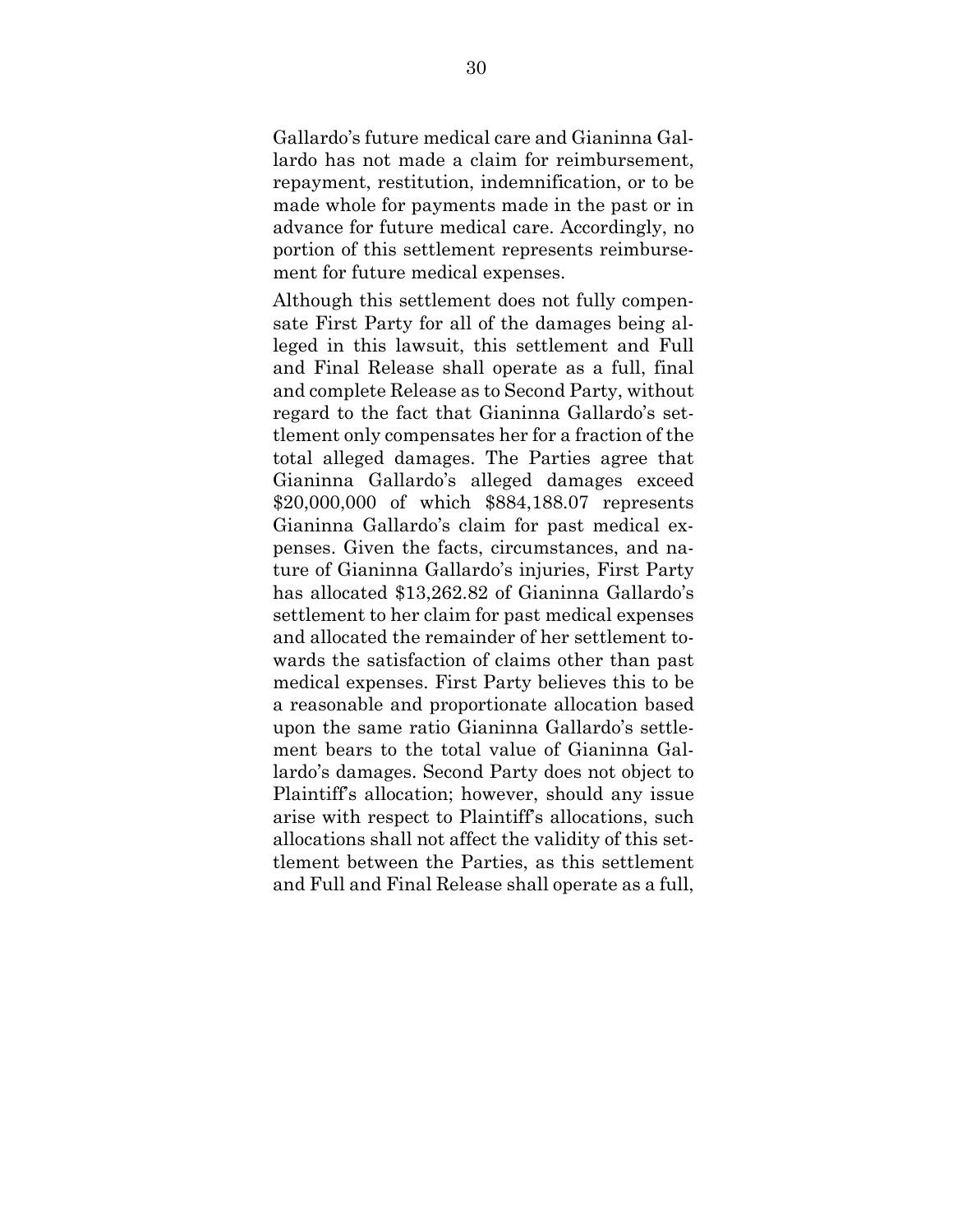final and complete Release as to the Second Party.

Further, the parties acknowledge that Gianinna Gallardo may need future medical care related to her injuries, and some portion of this settlement may represent compensation for future medical expenses which Gianinna Gallardo will incur in the future. However, the parties acknowledge that Gianinna Gallardo, or others on her behalf, have not made payments in the past or in advance for Gianinna Gallardo's future medical care and Gianinna Gallardo has not made a claim for reimbursement, repayment, restitution, indemnification, or to be made whole for payments made in the past or in advance for future medical care. Accordingly, no portion of this settlement represents a reimbursement for advance payment(s) of future medical expenses.

39. Because Gianinna Gallardo was incompetent, Court approval of her settlement was required. Accordingly, by Orders of July 10, 2015 and September 22, 2015, the Honorable Circuit Court Judge John E. Duryea, Jr. approved the settlement of GIANINNA's lawsuit.

40. As stated in paragraph 31 above, GIANINNA's claim for past medical expenses was in the amount of \$884,188.07, of which \$862,688.77 represented the amount paid by AHCA through the Medicaid program.

41. As a condition of GIANINNA's eligibility for Medicaid, GIANINNA assigned to AHCA her right to recover from liable third-parties medical expenses paid by Medicaid. See 42 U.S.C. §1396a(a)(25)(H) and §409.910(6)(b), Fla. Stat.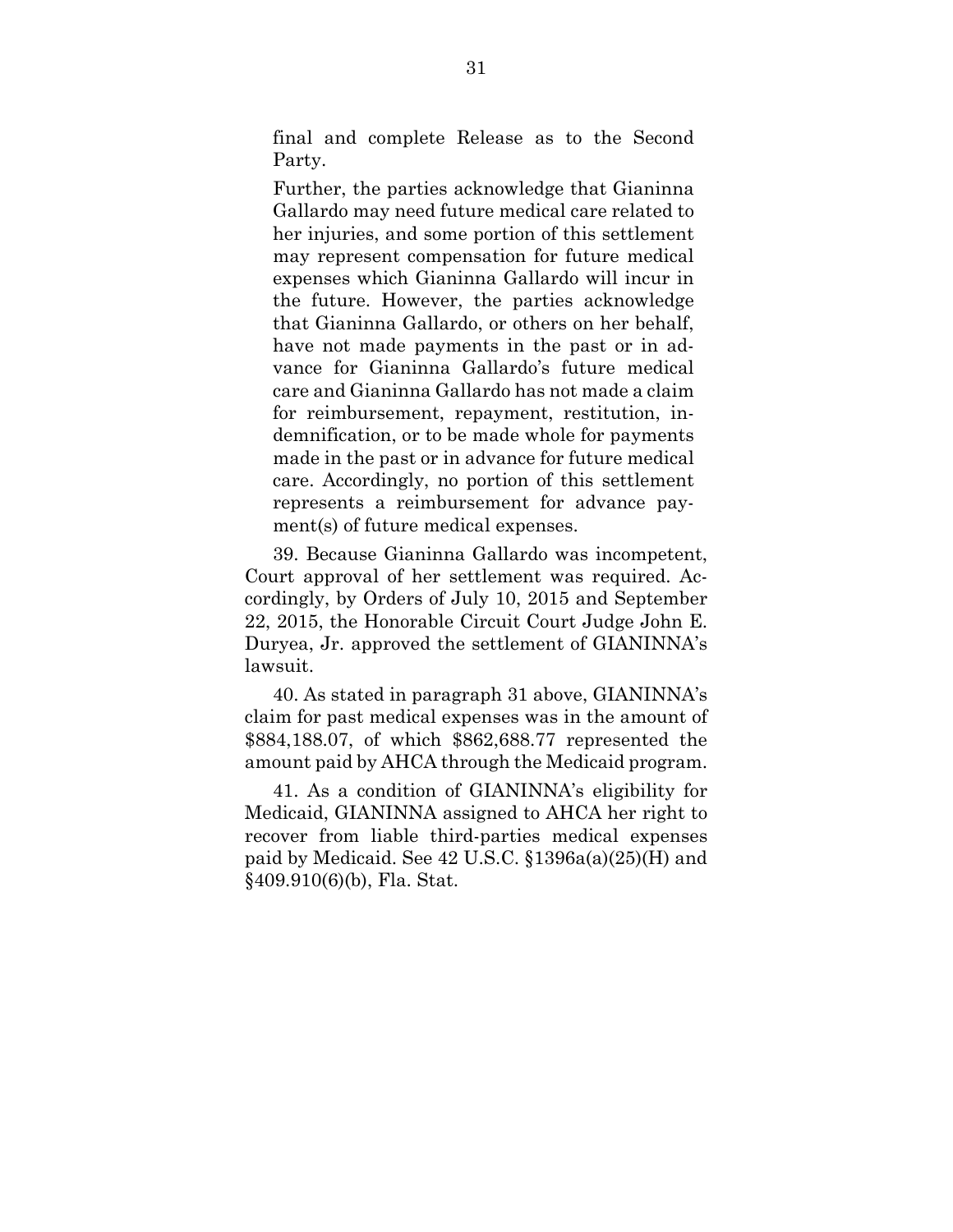42. During the pendency of GIANINNA's personal injury action, AHCA was notified of the action, and AHCA through its collections contractor, Xerox Recovery Services, asserted a \$862,688.77 Medicaid lien against GIANINNA's cause of action and future settlement of that action.

43. The \$862,688.77 spent by AHCA through the Medicaid program on behalf of GIANINNA represents expenditures paid for GIANINNA's past medical expenses. No portion of the \$862,688.77 paid by AHCA through the Medicaid program on behalf of GIA-NINNA represent expenditures for future medical expenses, and AHCA did not make payments in the past or in advance for GIANINNA's future medical care.

44. By letter of October 8, 2015, GIANINNA's attorney notified AHCA of the settlement and provided AHCA with a copy of the executed Release(s) and signed Orders approving GIANINNA's settlements. This letter explained that GIANINNA's damages had a value in excess of \$20,000,000 and the settlement represented only a 4% recovery of GIANINNA's \$884,188.07 claim for past medical expenses, or \$35,367.52. This letter requested AHCA to advise as to the amount AHCA would accept in satisfaction of the \$862,688.77 Medicaid lien.

45. AHCA did not respond to GIANINNA's attorney's letter of October 8, 2015.

46. AHCA did not file an action to set-aside, void, or otherwise dispute GIANINNA's settlement with the Tortfeasors.

47. The formula at section 409.910(11)(f) as applied to GIANINNA's entire \$800,000 settlement requires payment to AHCA of approximately \$300,000.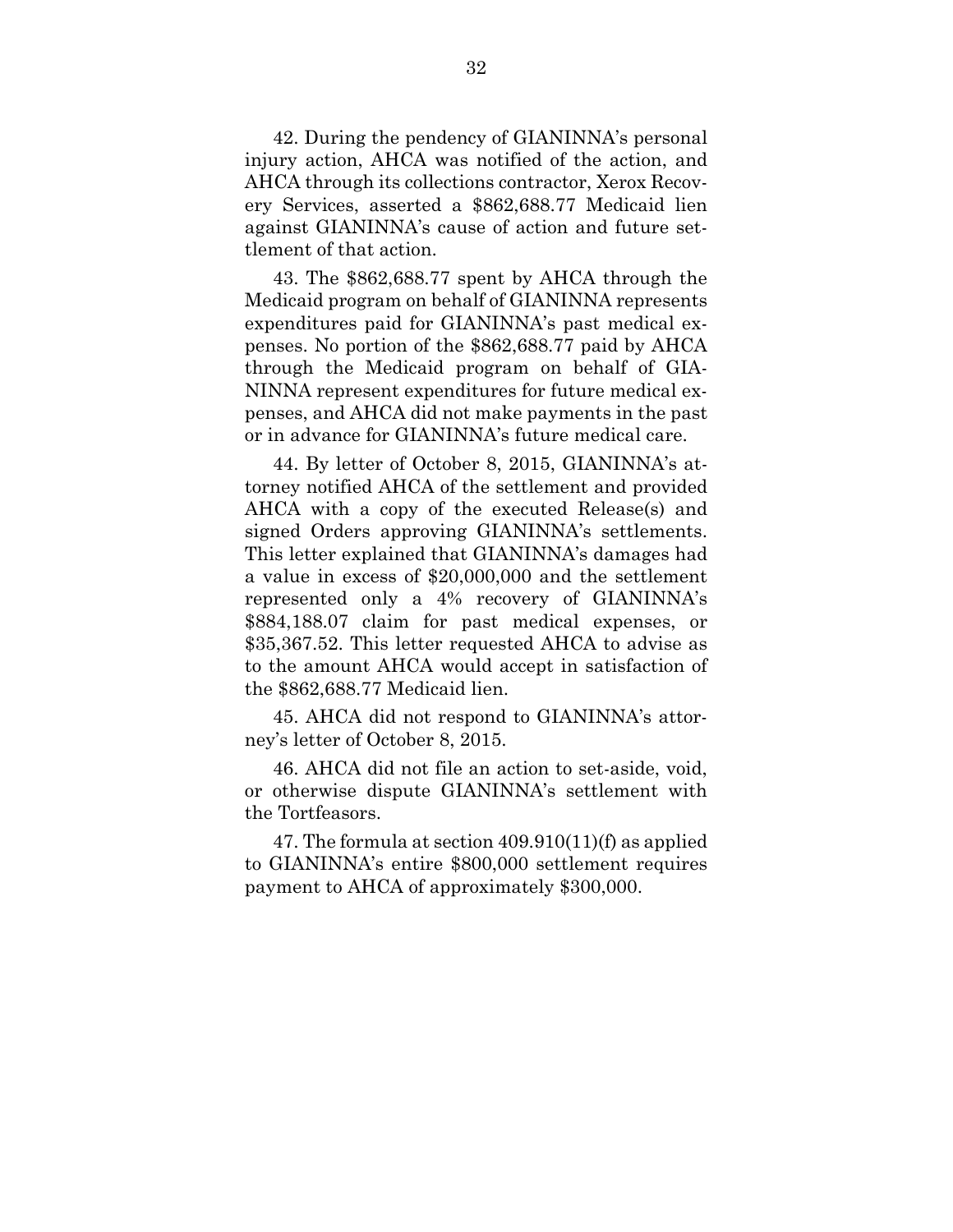48. Pursuant to section 409.910(17)(a) GIANINNA deposited the (11)(f) formula amount into an interest bearing account and filed a Petition with DOAH under section 409.910(17)(b) to determine the amount of her settlement payable to AHCA in satisfaction of its Medicaid lien. See *GIANINNA GALLARDO v. AHCA*, DOAH Case No.: 15-6960MTR ("*Gallardo v. AHCA*").

49. In the administrative proceeding *Gallardo v. AHCA*, AHCA is seeking recovery beyond that portion of GIANINNA's settlement representing compensation for past medical expenses, and AHCA is seeking recovery from that portion of GIANINNA's settlement representing compensation for future medical expenses.

50. In the administrative proceeding *Gallardo v. AHCA*, AHCA has taken the position that it is entitled to recover from both the portion of GIANINNA's settlement compensating her for past medical expenses and the portion of her settlement compensating her for future medical expenses.

51. In the administrative proceeding *Gallardo v. AHCA*, AHCA's position is that in order for GIA-NINNA to successfully challenge the amount payable to AHCA, she must prove by clear and convincing evidence that both her compensation for past medical expenses and her compensation for future medical expenses is less than the amount required to be paid to AHCA under the formula at section 409.910(11)(f).

52. The Administrative Law Judge DOAH assigned to the case of *Gallardo v. AHCA* has previously agreed with AHCA's position relative to section 409.910(17)(b), and ruled that under section 409.910(17)(b) AHCA may recover its past payments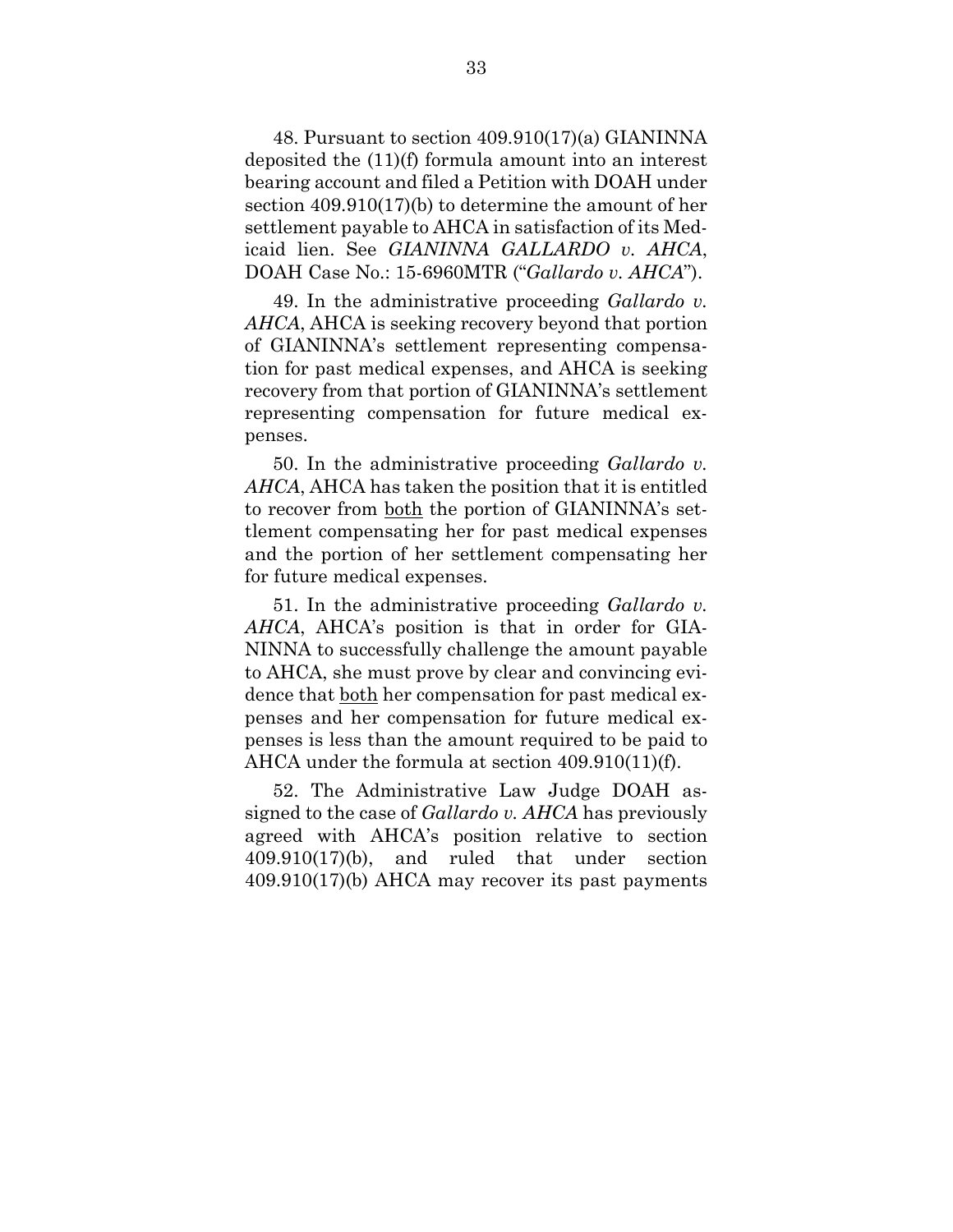from the portion of a settlement compensating a Medicaid recipient for future medical expenses.

53. AHCA's position that it is entitled to recover from both the portion of GIANINNA's settlement compensating her for past medical expenses and the portion of her settlement compensating her for future medical expenses is a violation of federal Medicaid law, Ahlborn and Wos, and the Florida decisions that have held that this federal law preempts section 409.910(11)(f) "to the extent it permits recovery beyond that portion of the Medicaid recipient's thirdparty recovery representing compensation for past medical expenses."

54. AHCA's position that under section 409.910(17)(b) GIANINNA must prove that both her compensation for past medical expenses and her compensation for future medical expenses is less than the formula amount in order to successfully challenge the Medicaid lien is contrary to the language of section 409.910(17)(b), which states the Medicaid recipient must prove the amount allocated as "reimbursement for past and future medical expenses" is less than the formula amount. But most importantly, AHCA's position permits AHCA to recover beyond that portion of GIANINNA's "third-party recovery representing compensation for past medical expenses" in violation of federal law, Supreme Court case law, and Florida decisions holding that this federal law preempts section  $409.910(11)$ (f) "to the extent it permits recovery beyond that portion of the Medicaid recipient's thirdparty recovery representing compensation for past medical expenses."

55. To the extent that section 409.910(17)(b) permits AHCA to recover beyond that portion of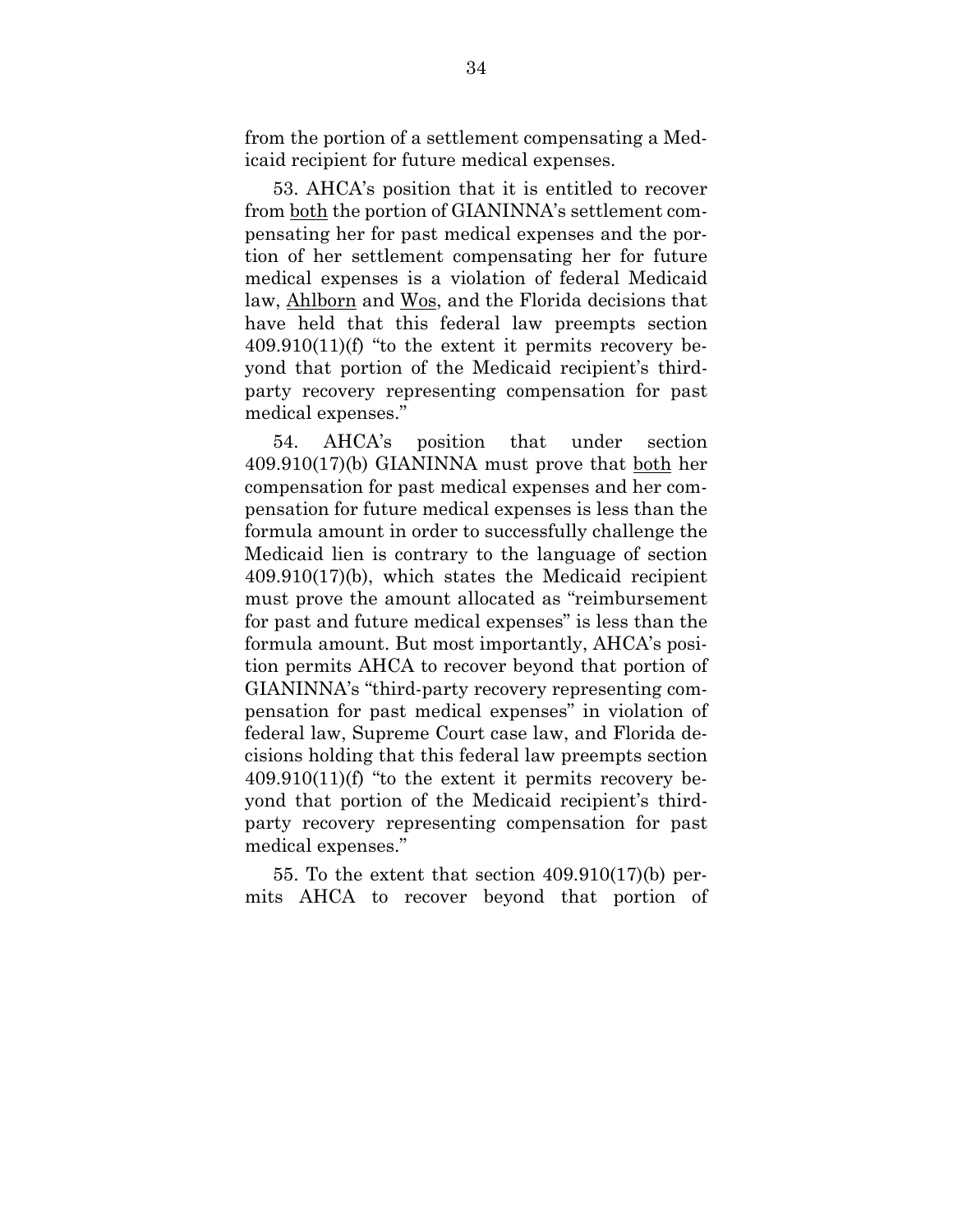GIANINNA's settlement representing compensation for past medical expenses it is a violation of federal Medicaid law and is preempted.

# **VI. COUNT I**

## **Declaratory, Injunctive and all other appropriate Relief**

56. Paragraphs 1 through 55, are restated and incorporated herein as true and accurate.

57. Plaintiff request declaratory relief that AHCA may not recover beyond that portion of her settlement compensating for past medical expenses in violation of federal Medicaid law.

58. Plaintiff request declaratory relief that section 409.910(17)(b) violates federal Medicaid law insofar as it permits AHCA to recover beyond that portion of her settlement representing compensation for past medical expenses by requiring her to prove by clear and convincing evidence the amount of her settlement allocable as both compensation for past medical expenses and compensation for future medical expenses is less than the amount required to be paid to AHCA under the formula at section 409.910(11)(f).

59. Plaintiff request all appropriate injunctions against AHCA to prevent AHCA from recovering beyond that portion of her settlement compensating her for past medical expenses.

60. Plaintiff request all other appropriate relief including attorney's fees and costs authorized by 42 U.S.C. §1988.

WHEREFORE, Plaintiff, GIANINNA GAL-LARDO, an incapacitated person, by and through her parents and co-guardians, PILAR VASSALLO and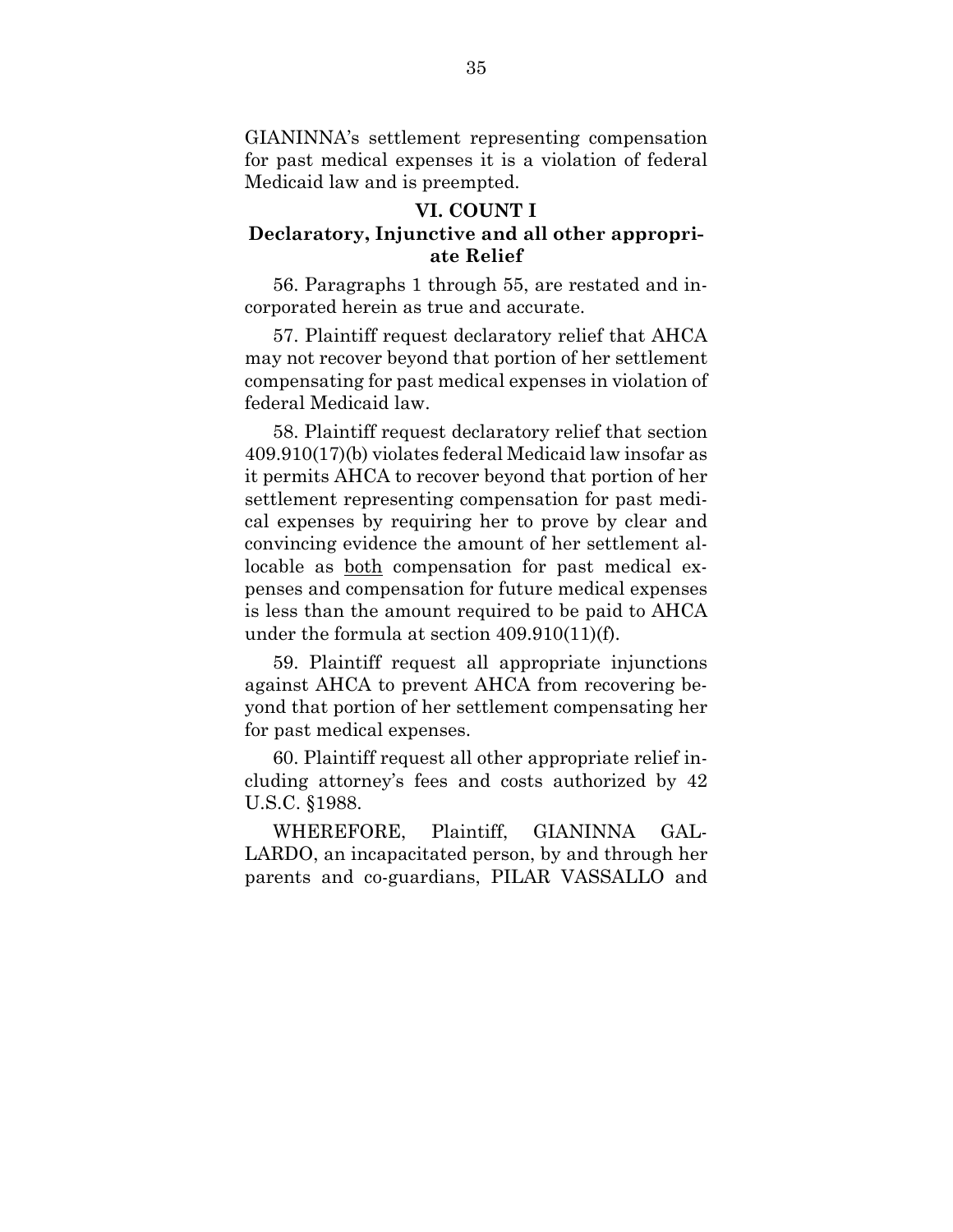WALTER GALLARDO, request that this Honorable Court:

A. Issue an appropriate judgement declaring that under federal Medicaid law AHCA is prohibited from recovering beyond that portion of Plaintiff's settlement representing compensation for past medical expenses;

B. Issue an appropriate judgement declaring that section 409.910(17)(b) violates federal law in so far as it permits AHCA to recover beyond that portion of Plaintiff's settlement representing compensation for past medical expenses by requiring Plaintiff to prove by clear and convincing evidence the amount of her settlement allocable to both compensation for past medical expenses and compensation for future medical expenses is less than the amount required to be paid to AHCA under the formula at section 409.910(11)(f);

C. Issue an appropriate injunction prohibiting Defendant, ELIZABETH DUDEK, in her official capacity as Secretary of the STATE OF FLORIDA, AGENCY FOR HEALTH CARE ADMINISTRATION from seeking recovery beyond that portion of Plaintiff's settlement representing compensation for past medical expenses;

D. Grant Plaintiff's attorney fees, costs and expenses authorized by 42 U.S.C. 1988; and

E. Grant such further relief as this Court deems just and proper.

\*\*\*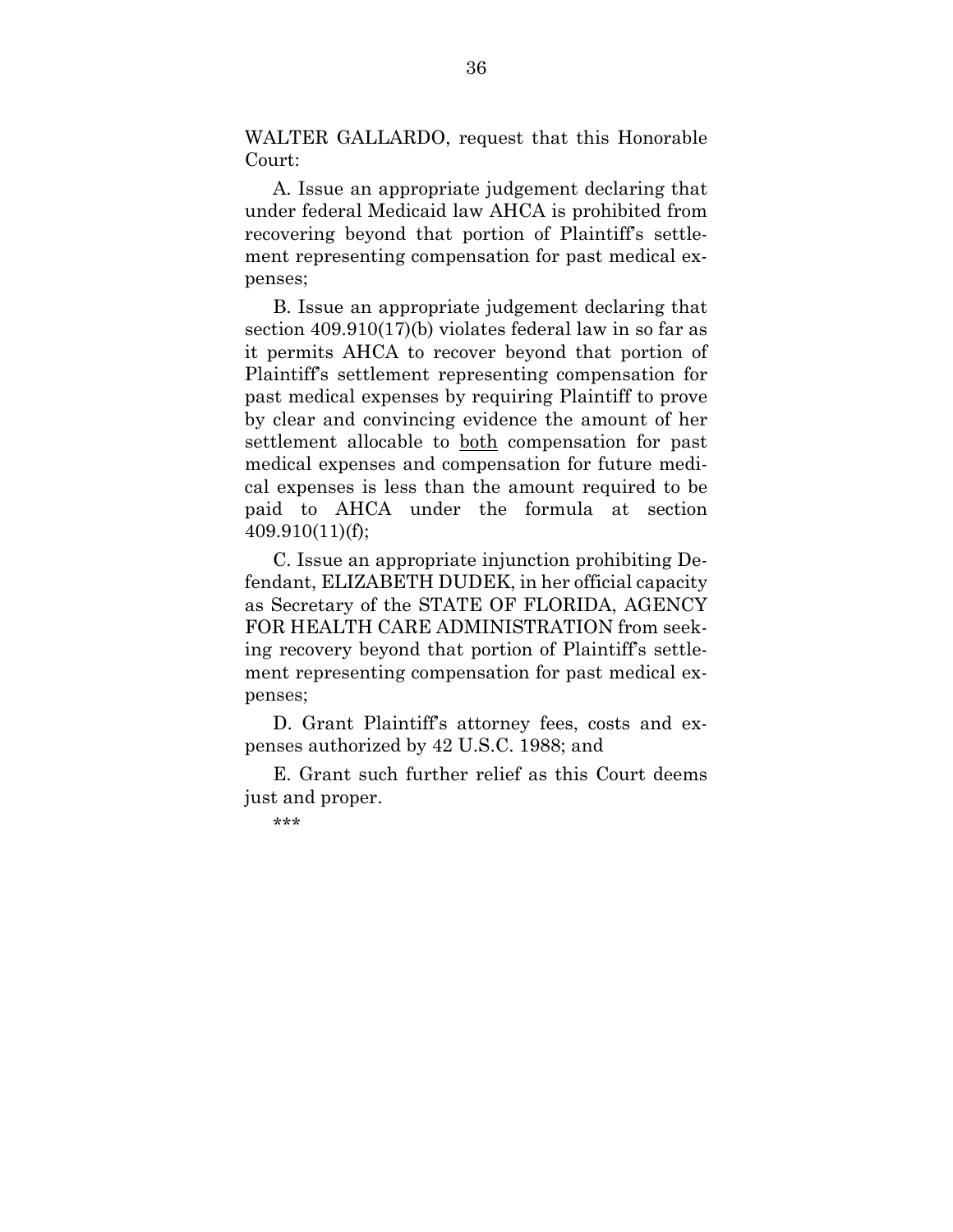## IN THE UNITED STATES DISTRICT COURT FOR THE NORTHERN DISTRICT OF FLORIDA TALLAHASSEE DIVISION

GIANINNA GALLARDO, an incapacitated person, by and through her parents and coguardians, PILAR VASSALLO and WALTER GALLARDO,

Plaintiff,

vs. Case No.: 4:16-cv-116-MW-CAS

ELIZABETH DUDEK, in her official capacity as Secretary of the STATE OF FLORIDA, AGENCY FOR HEALTH CARE ADMINI-STRATION,

/

Defendant.

### **ANSWER**

Defendant ELIZABETH DUDEK, in her official capacity as Secretary of the STATE OF FLORIDA, AGENCY FOR HEALTH CARE ADMINISTRATION ("Agency," or "AHCA"), by and through undersigned counsel, hereby files this Answer, stating:

1. Paragraphs 1, 2, 5-15, 26, 27, 29, 31, 33, 40, 42, 43-47, 49, and 52 are admitted.

2. Paragraphs 30, 32, 34, 36-39, and 48 are denied.

3. Paragraphs 3, 4, 16-25, 28, 53-55, and 57-60 are argument or legal conclusion, and are denied.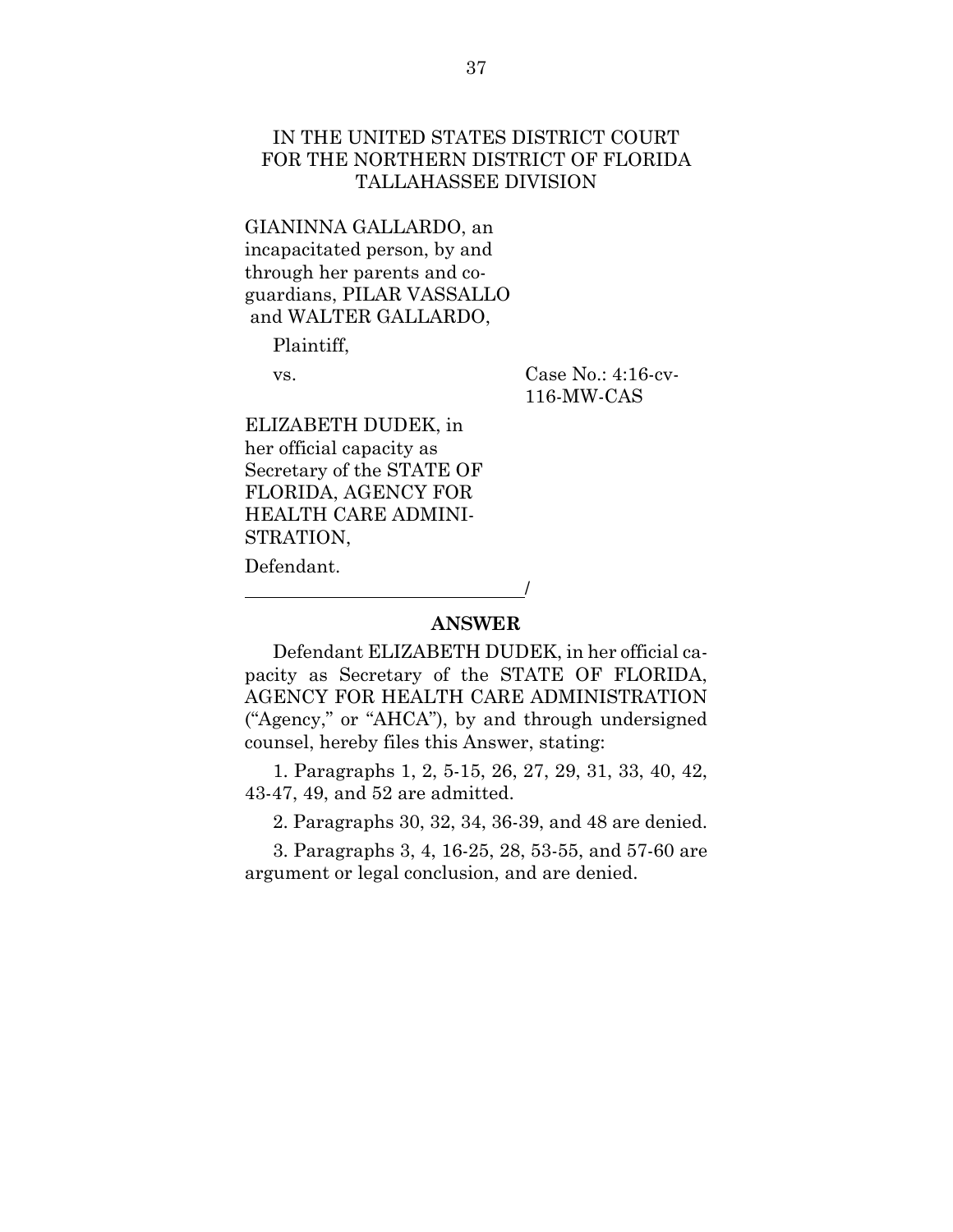4. Paragraph 35 is admitted to the extent that GIA-NINNA's personal injury action was settled in two settlements totaling \$800,000. Otherwise, denied.

5. Paragraph 41 is admitted to the extent that as a condition of GIANINNA's eligibility for Medicaid, GIANINNA assigned to AHCA her right to recover from liable third-parties. Denied to the extent that the right assigned is limited to medical expenses paid by Medicaid.

6. Paragraph 50 is denied. AHCA has not yet taken such a position; AHCA has not responded to the petition, nor made argument in a hearing or proposed final order.

7. Paragraph 51 is admitted to the extent that the described means of successfully challenging the amount payable to AHCA is one means available to the Plaintiff. Denied to the extent that AHCA's position is that the described means is the exclusive means.

8. Paragraph 56 is admitted to the extent the referenced paragraphs have been admitted, and is denied to the extent the referenced paragraphs have been denied.

9. Defendant admits that Plaintiff seeks the relief granted in sub-paragraphs A-E of the "wherefore" paragraph, but denies that Plaintiff is entitled to such relief, or that it is appropriate.

WHEREFORE, Defendant ELIZABETH DUDEK, in her official capacity as Secretary of the STATE OF FLORIDA, AGENCY FOR HEALTH CARE ADMIN-ISTRATION, requests that this Honorable Court:

A. Deny Plaintiff's requests for relief; and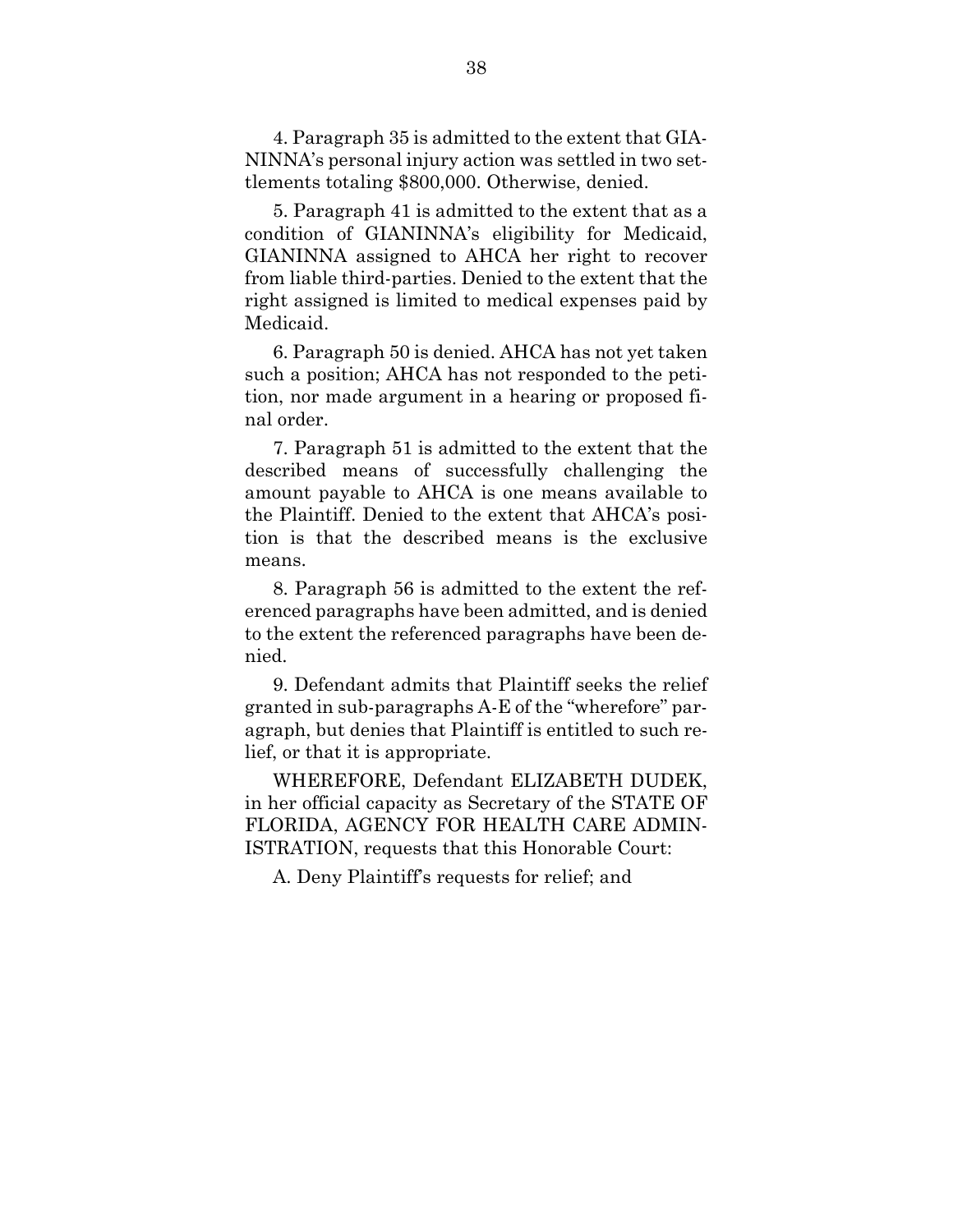B. Grant such further relief as this Court deems just and proper.

\*\*\*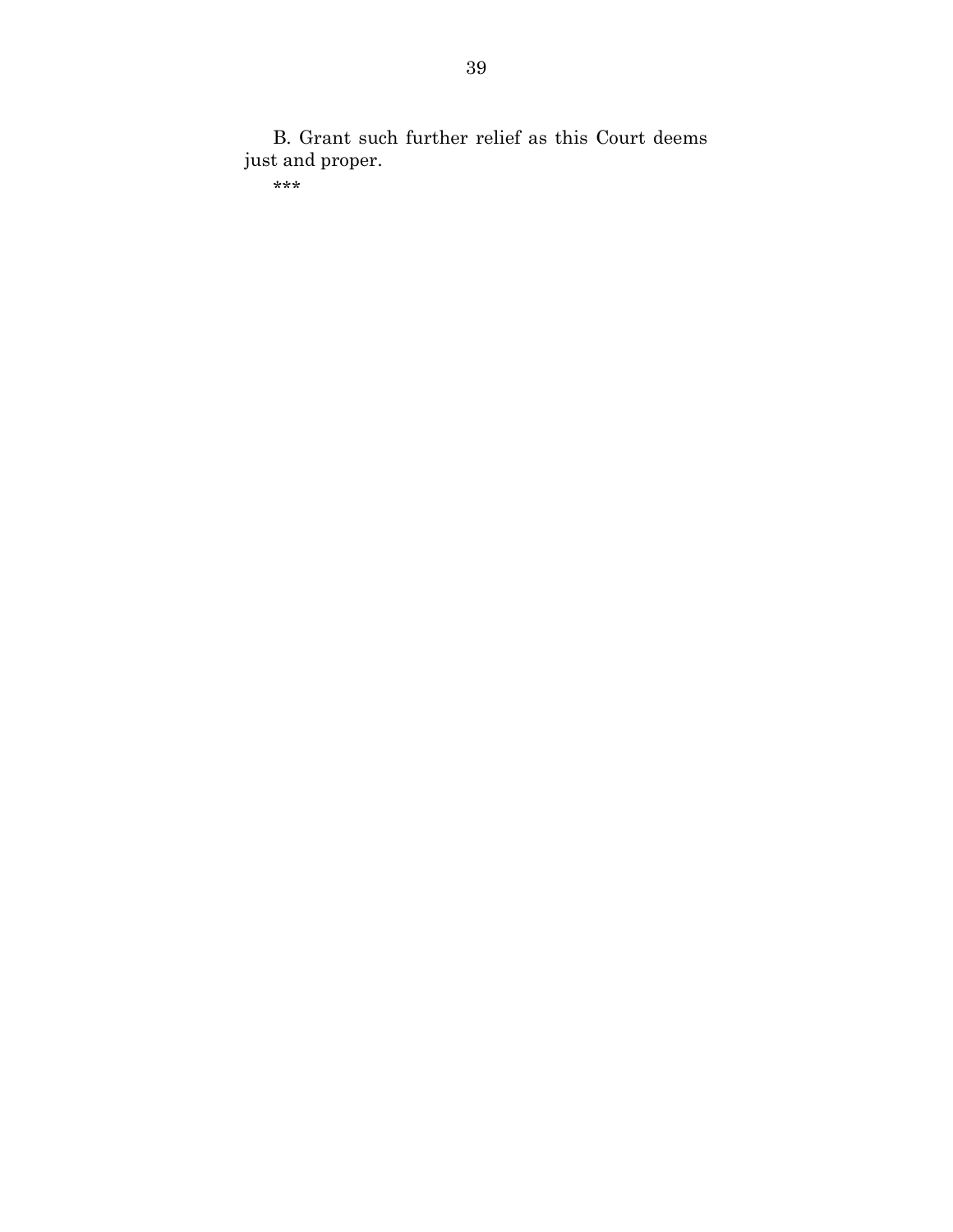## IN THE UNITED STATES DISTRICT COURT FOR THE NORTHERN DISTRICT OF FLORIDA TALLAHASSEE DIVISION

GIANINNA GALLARDO, an incapacitated person, by and through her parents and coguardians, PILAR VASSALLO and WALTER GALLARDO,

Plaintiff,

vs. Case No.: 4:16-cv-116-MW-CAS

ELIZABETH DUDEK, in her official capacity as Secretary of the STATE OF FLORIDA, AGENCY FOR HEALTH CARE ADMINI-STRATION,

/

Defendant.

# **MEMORANDUM SUPPORTING PLAINTIFF'S MOTION FOR SUMMARY JUDGMENT**

\* \* \*

## **II. Statement of Undisputed Facts**<sup>1</sup>

1. In November 2009, a truck struck Plaintiff after her school bus dropped her off. (Comp. ¶ 29.) She suffered catastrophic physical injuries and brain damage. (Id.) She remains in a persistent vegetative state and

 $\frac{1}{2}$  References to "Comp.  $\P$   $\equiv$  " are to paragraphs of the Complaint, Doc. 1, that AHCA admitted as true in its Answer, Doc. 5.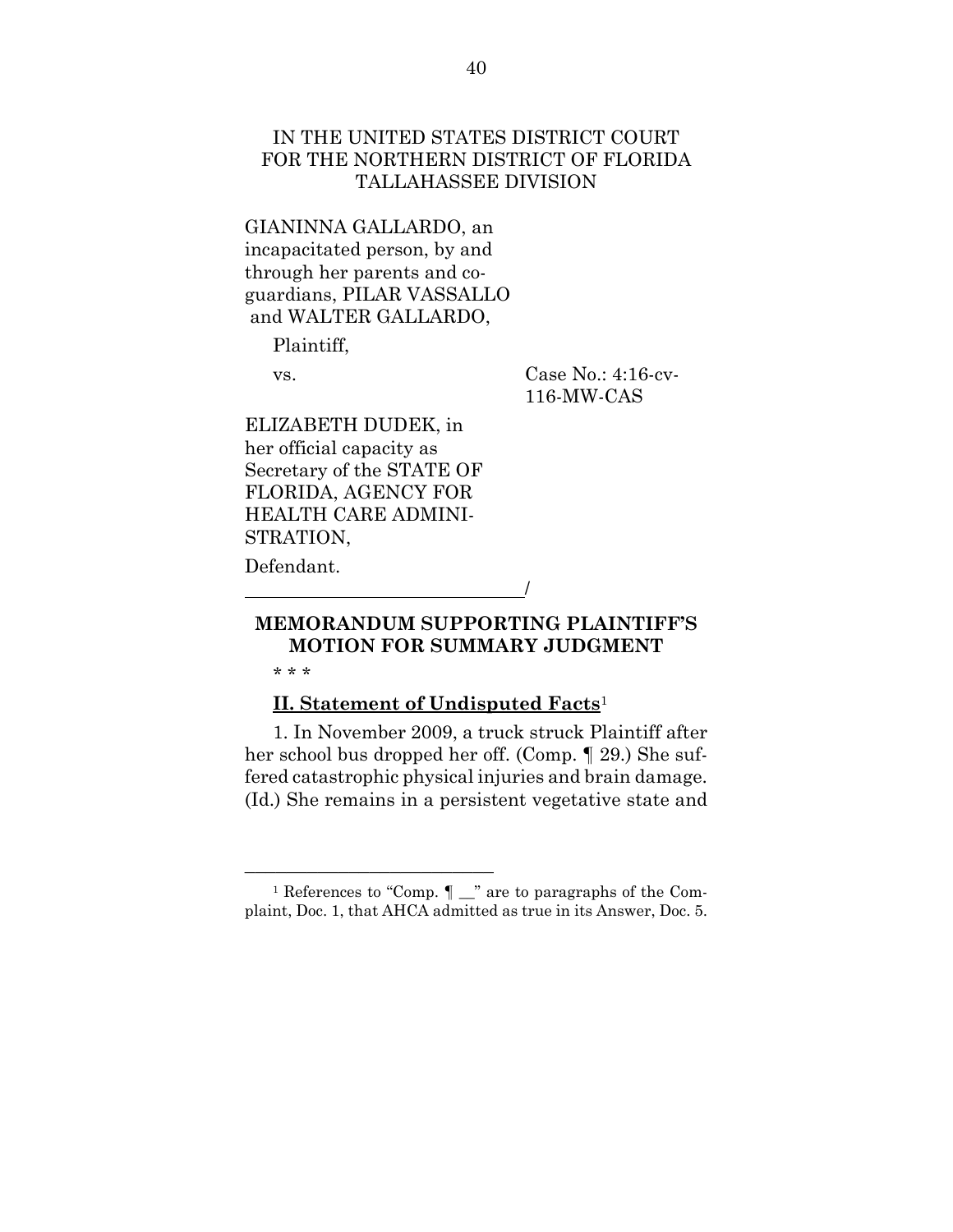is unable to ambulate, communicate, eat, toilet, or care for herself. (Id.)

2. Medicaid and Wellcare paid \$862,687.77 and \$21,499.30, respectively, for Plaintiff's past medical expenses. (Comp. ¶ 31.) The combined amount (\$884,188.07) represented Plaintiff's entire claim for past medical expenses in her suit against the tortfeasors. (Id.)

3. Plaintiff's parents brought an action in state court to recover her damages against the tortfeasors allegedly responsible for her injuries. (Comp. ¶ 33.) This action sought recovery of Plaintiff's past medical expenses, as well as her damages for bodily injury, pain and suffering, disability, disfigurement, mental anguish, loss of capacity for the enjoyment of life, lost ability to earn money in the future, and future medical expenses. (Id.) Her parents sought damages for loss of consortium. (Id.; Ex. 1 (D.E. 10-1).)

4. Plaintiff's personal-injury action was resolved in two settlements totaling \$800,000. (Comp. ¶35.) Court approval was required due to her incapacity; the court approved the settlements. (Id.; Ex. 2 (D.E. 10-2).)

5. AHCA was notified of Plaintiff's personal-injury action and asserted a \$862,688.77 Medicaid lien against her cause of action and future settlement. (Comp. ¶ 42.)

6. AHCA's Medicaid lien represents expenditures paid for Plaintiff's past medical expenses. (Comp. ¶ 43.) AHCA has not made payments in the past or in advance for Plaintiff's future medical care. (Id.) No portion of the lien represents expenditures for Plaintiff's future medical expenses. (Id.)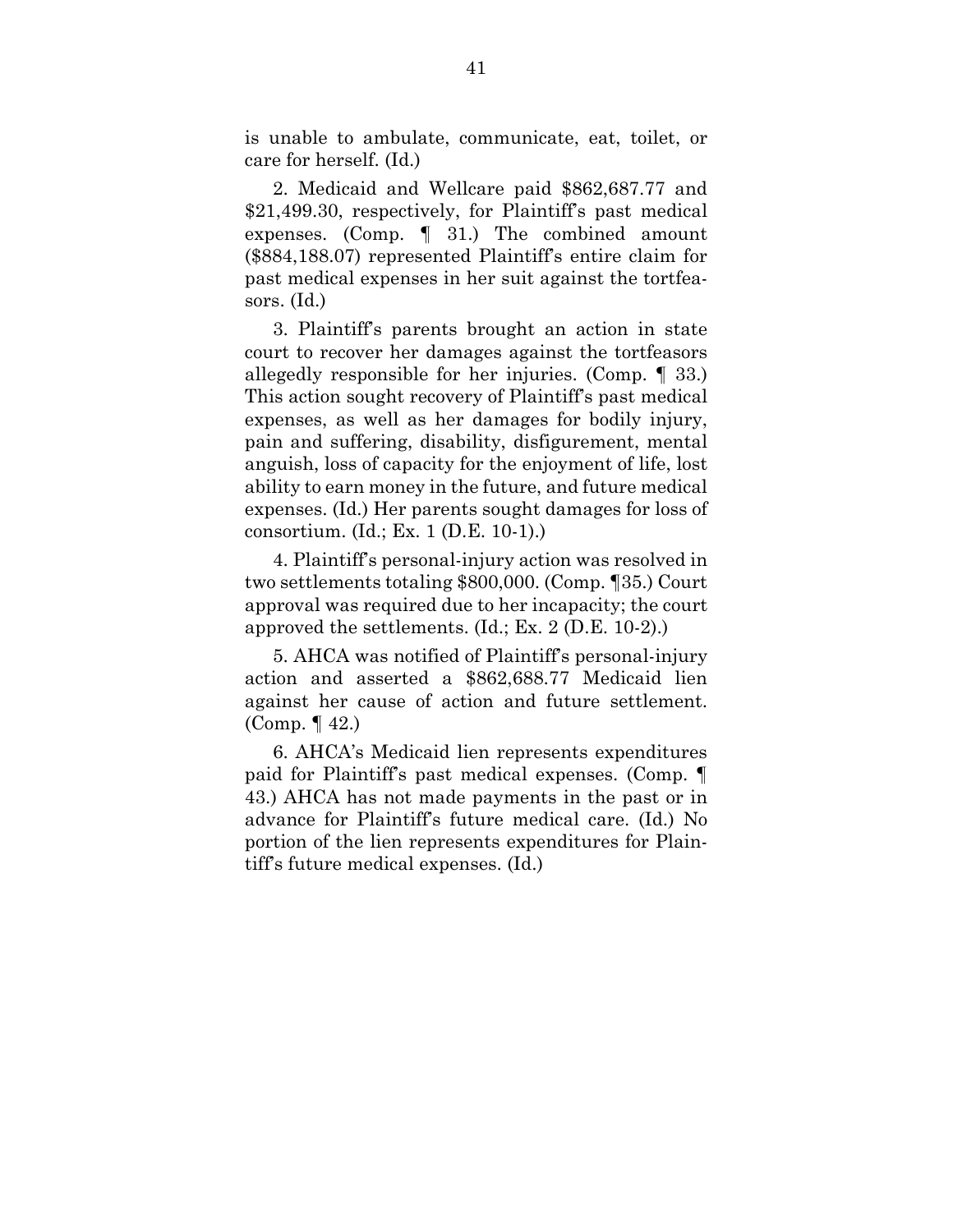7. By letter, Plaintiff's attorney notified AHCA of the settlement. (Comp. ¶ 44.) The letter explained that Plaintiff's damages had a value exceeding \$20,000,000 and that the settlement represented only a 4% recovery of her \$884,188.07 claim for past medical expenses, or \$35,367.52. (Id.) The letter asked AHCA to advise as to the amount it would accept in satisfaction of its \$862,688.77 Medicaid lien. (Id.)

8. AHCA did not respond to the letter or file an action to set aside, void, or otherwise dispute Plaintiff's settlement. (Comp. ¶¶ 45-46.)

9. The formula at section 409.910(11)(f), Florida Statutes (2016) requires payment to AHCA of approximately \$300,000. (Comp. ¶ 47.)

10. Because only \$35,367.52 of the settlement represented compensation for past medical expenses, Plaintiff disagreed that payment of approximately \$300,000 to AHCA was appropriate or lawful. However, under section 409.910(17)(b), the only method of challenging the amount payable to AHCA in satisfaction of a Medicaid lien is to deposit the full amount into an interest-bearing account and initiate an administrative proceeding at the Division of Administrative Hearings in Tallahassee (DOAH). Accordingly, Plaintiff deposited \$300,000 in an interest-bearing account and filed a petition with DOAH: Gianinna Gallardo v. AHCA, DOAH Case No. 15-6960MTR ("Gallardo v. AHCA").

11. In administrative proceedings under section  $409.910(17)$ (b), AHCA has taken the position that : (i) it is entitled to recover its past Medicaid payments from the portions of a Medicaid recipient's settlement representing compensation for both past and future medical expenses; and (ii) to successfully challenge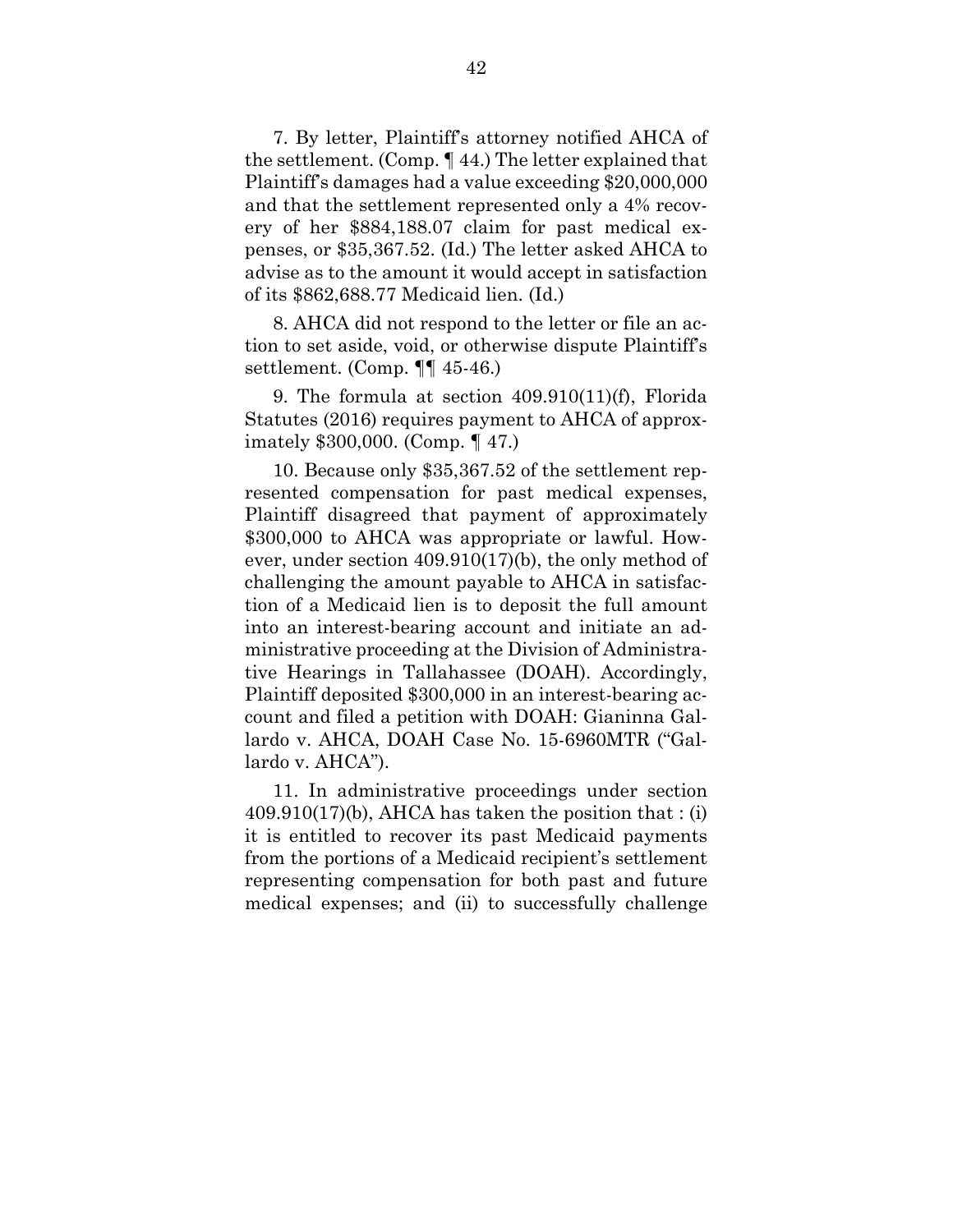the amount payable to it, the Medicaid recipient must prove by clear and convincing evidence that the amount of the settlement allocable to both past and future medical expenses is less than the formula amount in section 409.910(11)(f). (Comp. ¶ 27.)

12. In the administrative proceeding, AHCA is seeking recovery of its past Medicaid payments from beyond that portion of Plaintiff's settlement representing compensation for past medical expenses. (Comp. ¶49.)

13. On June 14, 2016, the Administrative Law Judge granted the parties' motion to abate proceedings and placed the case in abeyance pending resolution of the legal question presented in this case. (Ex. 3 (D.E. 10-3).)

\* \* \*